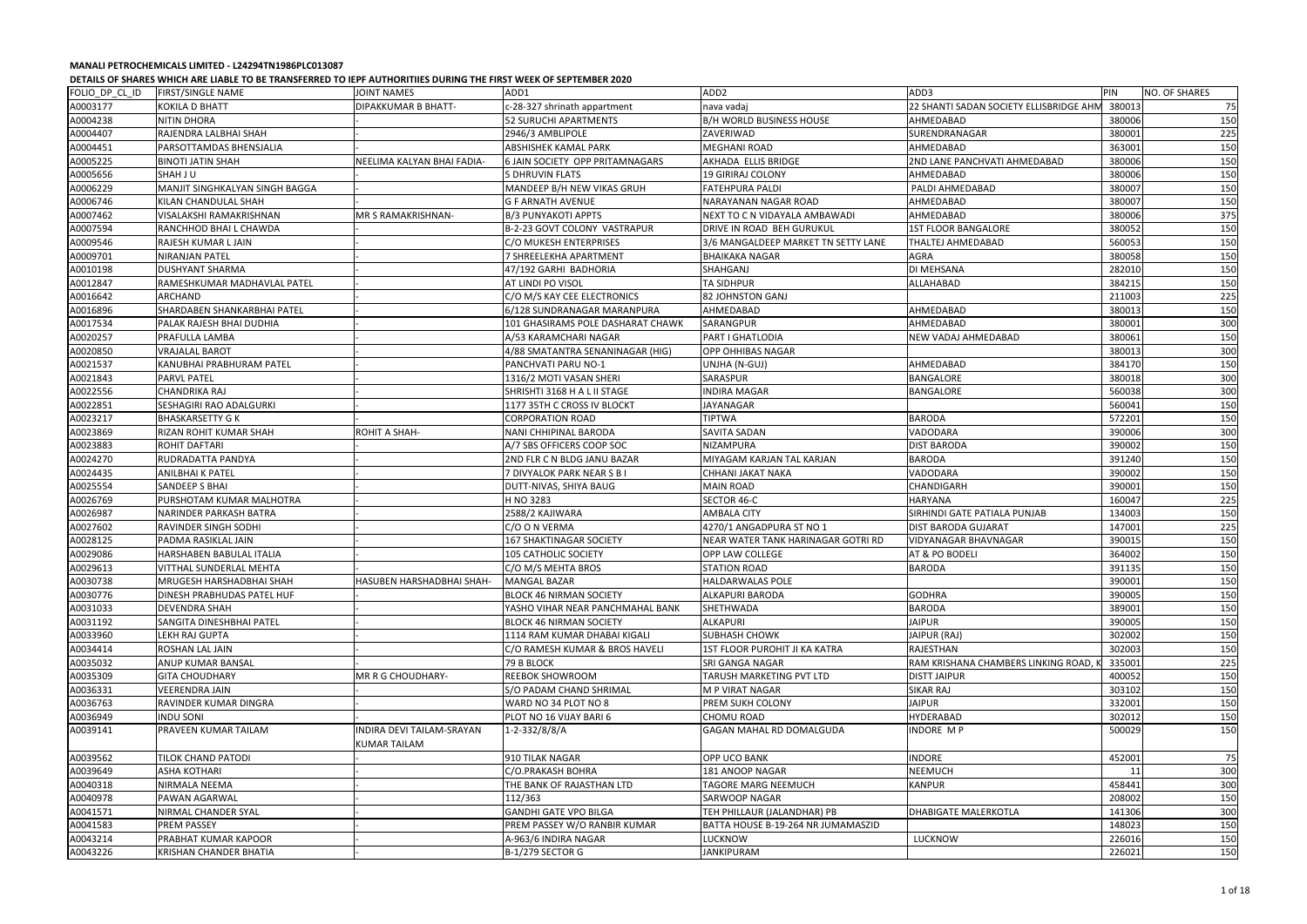|          | DETAILS OF SHAKES WHICH ANE LIADLE TO DE TRANSFERNED TO IEFF AUTHUNITIES DUNING THE FINST WEEK OF SEFTENIDEN 2020 |                                                         |                                  |                                   |                                        |        |     |
|----------|-------------------------------------------------------------------------------------------------------------------|---------------------------------------------------------|----------------------------------|-----------------------------------|----------------------------------------|--------|-----|
| A0043498 | <b>PEEYUSH GUPTA</b>                                                                                              |                                                         | B-2021 INDIRA NAGAR              | <b>LUCKNOW</b>                    | LUCKNOW                                | 226016 | 150 |
| A0043561 | <b>KUBAIR NATH SHUKLA</b>                                                                                         | MADHU SHUKLA-                                           | H1/19 SECTOR D LDA COLONY        | <b>KANPUR ROAD</b>                | HYDERABAD                              | 226005 | 75  |
| A0043750 | <b>BHEEMSEN RAOK</b>                                                                                              |                                                         | 1-1-336/71 VIVEKNAGAR            | CHIKKADPALLY                      | ANDHRAPRADESH                          | 500020 | 150 |
| A0044102 | RANGA BABU MAADHIREDDI                                                                                            | <b>MAADHIREDDY VEERA</b><br>ANJANEYULU-                 | 25/134 JAGANNADHAPURAM           | MACHILIPATNAM                     | A P                                    | 521001 | 150 |
| A0044128 | KONDAL RAO CHINTAPATLA                                                                                            |                                                         | H NO 4-91 KUKAT PALLY            | <b>HYDERABAD</b>                  | SECUNDERABAD                           | 500872 | 150 |
| A0044145 | VENUGOPAL KALLIAM MUTHYALU                                                                                        |                                                         | PLOT NO 5 SEETAPATHY COLONY      | <b>WEST MARRED PALLY</b>          | JODHPUR RAJ                            | 500026 | 150 |
| A0045974 | ANJU DOSI                                                                                                         |                                                         | JEETMAL & COMPANY                | L1-34 KRISHIMANDHI MANDORE ROAD   | DIST JODHPUR RAJASTHAN                 | 342007 | 150 |
| A0046401 | SATYANARAYAN SONI                                                                                                 |                                                         | SATYANARAYAN OMPRAKASH           | <b>STATION ROAD OSIAN</b>         | <b>JODHPUR</b>                         | 342303 | 150 |
| A0046417 | <b>NITIN NAHATA</b>                                                                                               |                                                         | KHETAR PALI CHONTRA              | <b>DOSYO KI GALI</b>              |                                        | 342001 | 225 |
| A0046575 | <b>VIBHA AGRAWAL</b>                                                                                              |                                                         | 48/1 P W D COLONY                | JODHPUR (RAJ)                     | H L COMM COLLEGE ADHMEDABAD            | 342001 | 150 |
| A0046660 | <b>TRILOK KUMAR PATHAK</b>                                                                                        | <b>MAYA PATHAK-</b>                                     | <b>ASSTT BR MANAGER</b>          | <b>CENTRAL BANK OF INDIA</b>      | DIST NAGOR (RAJ)                       | 380009 | 150 |
| A0047506 | <b>SAROJ DEVI SARDA</b>                                                                                           |                                                         | KANHAIYALALJI TRILOKCHAN SARDA   | PO JASWANTGARH                    | <b>KANPUR</b>                          | 341304 | 300 |
| A0048113 | <b>BISHAN SINGH</b>                                                                                               |                                                         | 195/11 BABOO PURWA COLONEY       | <b>KIDWAI NAGAR</b>               | <b>KANPUR</b>                          | 208011 | 150 |
| A0048353 | <b>RAM SHANKER</b>                                                                                                |                                                         | C/O BANK OF BARODA               | P BOX NO 55 BIRHANA ROAD          | <b>RAJKOT</b>                          | 208001 | 300 |
| A0049325 | POPATBHAI BHALARA                                                                                                 |                                                         | 17 KEVDAWADI JAYKHODIYAR         | NEAR SCHOOL NO-51                 | 4 BHOJESWAR PLOT GULABI VILLA PORBAND  | 360002 | 150 |
| A0049726 | JITESHKUMAR KALIDAS KOTECHA                                                                                       |                                                         | C/O OFFICE OF THE DY EX ENGR     | P H MECH SUB DIVISION             | RAJKOT                                 | 360575 | 450 |
| A0050624 | RAMA MEHTA                                                                                                        |                                                         | MAHAVIR KUNJ                     | 34/36 PRAHLAD PLOT                | RAJKOT                                 | 360001 | 150 |
| A0050625 | <b>MAHENDRA MEHTA</b>                                                                                             |                                                         | <b>MAHAVIR KUNJ</b>              | 34/36 PRAHLAD PLOT                | <b>GUJARAT</b>                         | 360001 | 150 |
| A0050927 | <b>BILKISHBANU NOORANI</b>                                                                                        |                                                         | 268/13 NOORANI PLOT              | OPP RAILWAY SIDING DHORAJI        |                                        | 360410 | 150 |
| A0052415 | <b>NARESH LUNAWAT</b>                                                                                             |                                                         | LAXMI DHAMANGOAN ROAD            | YAVATMAL                          | <b>NAGPUR</b>                          | 445001 | 450 |
| A0052566 | <b>RAJANI SANGHI</b>                                                                                              | <b>SHOBHA SANGHI-</b>                                   | C/O RAVINDRA VASTRA BHANDAR      | <b>MAHAL CHOWK</b>                | <b>DIST POONA</b>                      | 440002 | 150 |
| A0053336 | SHUBHANGI SHANTARAM BASALE                                                                                        |                                                         | C/O S D BASALE                   | AT/PO SASWAD TAL PURANDHAR        |                                        | 412301 | 150 |
| A0053572 | <b>BANDOPANT DASHARATH</b>                                                                                        |                                                         | <b>KATHALE CHOWK</b>             | <b>KALLAM</b>                     |                                        | 413507 | 150 |
| A0053766 | APARNA NEELKANTH AKOLKAR                                                                                          | NEELKANTH MURALIDHAR<br>AKOLKAR-                        | <b>660 SADASHIV PETH</b>         | <b>PUNE</b>                       |                                        | 411030 | 150 |
| A0053767 | <b>BHARATI V AKOLKAR</b>                                                                                          | <b>VIKAS M AKOLKAR-</b>                                 | <b>660 SADASHIV PETH</b>         | <b>PUNE</b>                       |                                        | 411030 | 150 |
| A0053768 | MANGALA MURALIDHAR AKOLKAR                                                                                        | MURALIDHAR KRISHNA AKOLKAR- 660 SADASHIV PETH           |                                  | <b>PUNE</b>                       | DT SOLAPUR                             | 411030 | 150 |
| A0053869 | SHIRKANT DEOKATE                                                                                                  |                                                         | CHIRANJEEV HOSPITAL NR S T STAND | PO PANDHARPUR                     | JUNAGADH                               | 413304 | 150 |
| A0056589 | <b>SONAL JOSHI</b>                                                                                                |                                                         | THE UNAGADH COM CO-P BANK        | <b>SHROFF BAZAR</b>               | <b>RAJKOT</b>                          | 362001 | 225 |
| A0056710 | <b>DINESH DESAI</b>                                                                                               |                                                         | 6/7 GEETA NAGAR VISHRAM          | <b>OPP NANDINEE</b>               | <b>RAJKOT</b>                          | 360002 | 150 |
| A0057051 | <b>DAMINI NIMAVAT</b>                                                                                             | MR VITHALDAS NIMAVAT-                                   | JANATA JANARDAN SOCIETY          | AERODROMME ROAD                   | <b>RAJKOT</b>                          | 360001 | 150 |
| A0057052 | <b>VITHALDAS NIMAVAT</b>                                                                                          | MR UPENDRAKUMAR NIMAVAT-                                | JANATA JANARDAN SOCIETY          | <b>AERODROMME ROAD</b>            | SEETAMMADHARA VISAKHAPATNAM            | 360001 | 150 |
| A0058074 | RAMA RAO MUPPAVARAPU                                                                                              |                                                         | <b>FACULTY MEMBER</b>            | ANDHRA BANK STAFF TRAINING CENTRE |                                        | 530013 | 150 |
| A0058138 | RAMACHANDRA MAHANTI                                                                                               | MR V SATYANARAYANA SEEREDDI-33-14-177 BHAGAT SINGH ROAD |                                  | <b>VISAKHAPATNAM</b>              | PLOT NO D-92 IDA AUTO NAGAR VISAKHAPAT | 530004 | 150 |
| A0058244 | <b>JOY A T</b>                                                                                                    |                                                         | C/O A T JOSE                     | INDUSTRIAL OXYGEN CO LTD          | SAURASHTRA                             | 530012 | 150 |
| A0059281 | ARJAN JASMATBHAI KACHHADIA                                                                                        |                                                         | TO, SULTANPUR KACHHADI A.J.      | <b>VIA VADIA DEVALI</b>           | <b>GUJARAT</b>                         | 364480 | 150 |
| A0059659 | <b>MAYANK SHAH</b>                                                                                                |                                                         | <b>MALKOSH GANDHIGRAM</b>        | <b>JUNAGADH</b>                   | <b>BHUJ TALUK KUTCH DIST</b>           | 362001 | 75  |
| A0059922 | <b>BABULAL MUKTILAL PATEL</b>                                                                                     |                                                         | BANK OF BARODA                   | BHARAJAR MANKUVA VIA              | PASHAN PUNE                            | 370030 | 150 |
| A0060649 | <b>PRAKASH PATEL</b>                                                                                              | <b>MS MEETA PATEL-</b>                                  | F-2, 603 SUCCESS TOWERS          | <b>SBI NAGAR PANCHVATI</b>        | MADRAS                                 | 411008 | 150 |
| A0063318 | <b>MEENAKSHIK</b>                                                                                                 |                                                         | <b>19 MUNUKRISHNAN ST</b>        | <b>MYLAPORE</b>                   | SAIDAPET CHENNAI                       | 600004 | 300 |
| A0065595 | SRIDHARA RAO GADAHADH                                                                                             | MS KANTHI S RAO GADAHADH-                               | NO 46 (OLD NO 9) THOMAS NAGAR    | <b>LITTLE MOUNT</b>               | <b>MADRAS</b>                          | 600015 | 450 |
| A0067144 | <b>INDRA SURANA</b>                                                                                               |                                                         | 507 M K N ROAD                   | <b>ALANDUR</b>                    | ABOVE SMS KONICA STUDIO, CHENNAI       | 600016 | 150 |
| A0067145 | AMARCHAND                                                                                                         |                                                         | C/O ROYAL STOCK,                 | NO:52 MANNADY STREET, 2ND FLOOR,  | <b>MADRAS</b>                          | 600001 | 150 |
| A0067219 | <b>REKHA P JAIN</b>                                                                                               |                                                         | 38 THATHAMUTHIAPPAN ST           |                                   | BANGALORE                              | 600001 | 225 |
| A0069220 | <b>RANGANATH K R</b>                                                                                              |                                                         | NO 2 SOUTH END ROAD              | <b>SESHADRIPURAM</b>              |                                        | 560020 | 300 |
| A0069819 | RAMACHANDRA S SHANBHAG                                                                                            |                                                         | <b>MARKET COMPLEX</b>            | AMBICANAGAR                       | BANGALORE                              | 581363 | 150 |
| A0070155 | SHANTHAKUMARI HANUMAN                                                                                             | MR M HANUMAN-                                           | NO 41 MOODLAPPA STREET           | DODDAMAVALLI                      | FEROZEGUDA SECUNDERABAD                | 560004 | 150 |
| A0073287 | <b>DARSHAN SINGH</b>                                                                                              |                                                         | FLAT 3A, ARUNDHATHI NIVASAM      | H.NO 7-4-58/3                     |                                        | 500011 | 150 |
| A0073966 | <b>NAMRATA KUMAR</b>                                                                                              |                                                         | D-II/85 KIDWAINAGAR (E)          | <b>NEW DELHI</b>                  |                                        | 110023 | 150 |
| A0076849 | <b>GIAN DEVI MALHOTRA</b>                                                                                         | MADAN LAL MALHOTRA-                                     | I/243 NARAINA                    | <b>DELHI</b>                      | <b>NEW DELHI</b>                       | 110028 | 150 |
| A0077206 | MANMOHAN PAL SINGH SETHI                                                                                          |                                                         | B9/9 D STOREY RAMESH NAGAR       |                                   | NEAR SFS FLATS NEW DELHI               | 110015 | 150 |
| A0077600 | <b>VASUDEV SHARMA</b>                                                                                             |                                                         | M-14 (3RD FLOOR)                 | HARINAGAR CLOCK TOWER             |                                        | 110064 | 150 |
| A0077850 | <b>RASHI MITTAL</b>                                                                                               |                                                         | 16 CIVIL LINES SOUTH MEERUT ROAD | MUZAFFAR NAGAR.                   | SAHARAN PUR.                           | 251001 | 150 |
| A0078024 | <b>SHANTI SWARUP</b>                                                                                              |                                                         | GOYAL NURSING HOME,              | MISSION COMPOUND,                 |                                        | 247001 | 150 |
|          |                                                                                                                   |                                                         |                                  |                                   |                                        |        |     |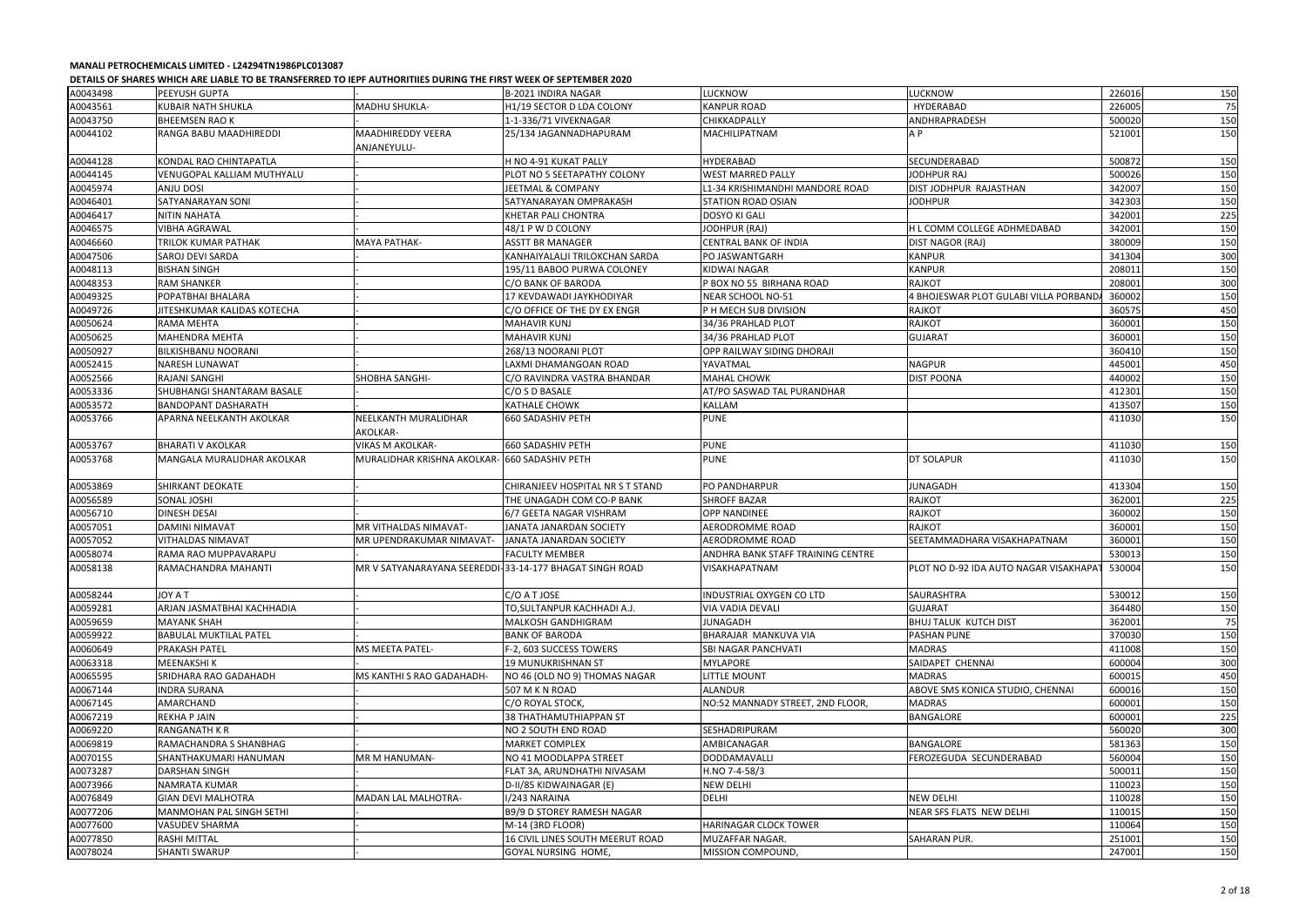|          | DETAILS OF SHARES WHICH ARE LIADLE TO DE TRANSI ERRED TO IEFT AUTHORITIES DORING THE HRST WEEK OF SEFTENDER 2020 |                                                    |                                     |                                       |                                         |        |     |
|----------|------------------------------------------------------------------------------------------------------------------|----------------------------------------------------|-------------------------------------|---------------------------------------|-----------------------------------------|--------|-----|
| A0078057 | MEHTA R.K.                                                                                                       |                                                    | IA/124, LAJPAT NAGAR,               | NEW DELHI.                            | SONEPAT (HRY)                           | 110024 | 150 |
| A0078243 | RAM NIWAS JAIN                                                                                                   |                                                    | C/O SH HUKAM CHAND MANGALSAIN JAIN  | PARBHU NAGAR ROHTAK ROAD              | <b>HISSAR</b>                           | 131001 | 150 |
| A0079258 | <b>HANS RAJ GAKHAR</b>                                                                                           |                                                    | H NO 23 MOTI NAGER                  | <b>BEHIND VISHAL HOTEL</b>            |                                         | 125001 | 150 |
| A0079798 | <b>SANJAY KUMAR NARANG</b>                                                                                       |                                                    | 7/355 BAHADUR GARH                  | ROHTAK HARYANA                        | POST CHAYNSA VIA DADRI PHASE II BULANDS | 124507 | 150 |
| A0079986 | RISHI KUMAR PAYAL                                                                                                |                                                    | S/O SHRI SHEODAN SINOH              | <b>VILL MORADABAD</b>                 |                                         | 203207 | 150 |
| A0080676 | SAVITRI SAXENA                                                                                                   |                                                    | B-1/15 SAFDARJANG ENCLAVE           | NEW DELHI                             | <b>NEW DELHI</b>                        | 110029 | 300 |
| A0081082 | LAKSHMI RANJAN IYER                                                                                              |                                                    | <b>BANK OF MAHARASHTRA</b>          | CONNOUGHT PLACE BRANCH                |                                         | 110001 | 75  |
| A0081467 | <b>ANIL LAMBA</b>                                                                                                |                                                    | 10A/2 KRISHNA NAGAR                 | <b>MATHURA</b>                        |                                         | 281002 | 75  |
| A0082264 | <b>GEETU CHADHA</b>                                                                                              | MS SUDERSHAN CHADHA-                               | A-69 GULMOHAR PARK                  | <b>NEW DELHI</b>                      | <b>NEW DELHI</b>                        | 110049 | 150 |
| A0082500 | VANDANA THUKRAL                                                                                                  |                                                    | B-14/5 RAMESH NAGAR                 | <b>DOUBLE SOTREY</b>                  |                                         | 110015 | 300 |
| A0082534 | <b>PYARA SINGH</b>                                                                                               |                                                    | C-44 INA COLONY                     | <b>NEW DELHI</b>                      | DIST KAITHAL HARYANA                    | 110023 | 150 |
| A0083259 | RAKESH KUMAR BANSAL                                                                                              |                                                    | ORIENTAL BANK OF COMMERCE           | <b>CHEEKA</b>                         | <b>NEW DELHI</b>                        | 132034 | 150 |
| A0083511 | <b>RAGHBIR KAUR BATRA</b>                                                                                        |                                                    | RAJINDRA COMML COLLEGE              | 10E/22 EAST PATEL NAGAR               | <b>NAJARGARH NEW DELHI</b>              | 110008 | 300 |
| A0083664 | <b>SURESH KUMAR CHOUDHARY</b>                                                                                    | MS KAMLA CHOUDHARY-                                | RZA-96-A, ROSHAN VIHAR              | NEAR B D O OFFICE                     | <b>NEW DELHI</b>                        | 110043 | 225 |
| A0084434 | <b>PAWAN JETLEY</b>                                                                                              | MS SHARDA JETLEY-MS VIJAY                          | 643 DR JOSHI ROAD STREET NO 19      | <b>KAROL BAGH</b>                     | <b>NEW DELHI</b>                        | 110005 | 150 |
|          |                                                                                                                  | <b>JETLEY</b>                                      |                                     |                                       |                                         |        |     |
| A0084435 | <b>VIJAY JETLEY</b>                                                                                              | MS SHARDA JETLEY-MR PAWAN                          | 643 DR JOSHI ROAD STREET NO 19      | <b>KAROL BAGH</b>                     | <b>BOMBAY</b>                           | 110005 | 150 |
|          |                                                                                                                  | JETLEY                                             |                                     |                                       |                                         |        |     |
| A0085003 | JASPREET BAJAJ                                                                                                   | MS HARDESH BAJAJ-                                  |                                     |                                       |                                         | 400020 |     |
|          |                                                                                                                  |                                                    | 10 MATRU CHAYA                      | 70 MARINE DRIVE                       | ROAD NO 1 P P DIAS COMPOUND JOGESHWA    |        | 150 |
| A0085512 | SHARMILA RAMAKANT CHAMANKAR                                                                                      | MS SHUBHADA RAMAKANT                               | 703 DHEERAJ VIHAR                   | NATWAR NAGAR                          | <b>BOMBAY</b>                           | 400060 | 150 |
|          |                                                                                                                  | CHAMANKAR-                                         |                                     |                                       |                                         |        |     |
| A0085963 | SAROJ BIRENDRA JHA                                                                                               |                                                    | 322 PANCHRATNA                      | <b>OPERA HOUSE</b>                    | <b>KOTA</b>                             | 400004 | 150 |
| A0086200 | INDU DEVI MAHESHWARI                                                                                             |                                                    | <b>BAJRANG DAL OIL MILL</b>         | KOTRI                                 | 1ST FLOOR OPP PODAR HOSPITAL DR ANNIE   | 324007 | 150 |
| A0086651 | ARVIND MAGANLAL KAPADIA                                                                                          | MS LEENA ARVIND KAPADIA-                           | C/O S D JHAVERI                     | 239/10 HIMACHAL HOUSE                 | UMED NAGAR THANE                        | 400025 | 150 |
| A0087771 | <b>SURENDER SINGH WADHWA</b>                                                                                     | JASPAL SINGH WADHWA-                               | B-1/204 JEEVAN SAHAKAR              | <b>LOUISWADI</b>                      | <b>DHULIA</b>                           | 400604 | 150 |
| A0088160 | JAYANTILAL KANTILAL BAFNA                                                                                        |                                                    | M/S MANAKLAL SAHEBRAM CO            | P B 33 AGRA ROAD                      | <b>BOMBAY</b>                           | 424001 | 112 |
| A0089637 | <b>JYOTSNA SHAH</b>                                                                                              |                                                    | 57-B VARDHMAN KUTIR SHANKER LANE    | KANDIVLI (W)                          |                                         | 400067 | 150 |
| A0089651 | RIPLEKUMAR V KORALWALA                                                                                           |                                                    | 81 KRUSHNA NAGAR SOCIETY            | <b>BHARUCH</b>                        | <b>NEW BOMBAY</b>                       | 392001 | 300 |
| A0089896 | <b>NANDA PANGWAL</b>                                                                                             | PRAMOD DANGWAL-                                    | F-1/4 SECTOR 4                      | <b>CBD</b>                            | <b>BOMBAY</b>                           | 400614 | 150 |
| A0090790 | DARSHAN PARASMAL SANGHVI                                                                                         |                                                    | 58 BAPU KHOTE STREET                | 1ST FLR                               | <b>BOMBAY</b>                           | 400003 | 150 |
| A0091236 | ABDUL KARIM NAIK                                                                                                 | MRS ROSHAN ABDULKARIM NAIK- ROSARY HOUSE 9TH FLOOR |                                     | 32-A GUNPOWDER ROAD MAZGAON           | <b>MALAD WEST BOMBAY</b>                | 400010 | 225 |
| A0092366 | <b>VITHAL C PATEL</b>                                                                                            |                                                    | A/1 ATUL APARTMENT                  | <b>GR FLR OPP S V ROAD</b>            | <b>BOMBAY</b>                           | 400064 | 150 |
| A0096795 | <b>HEMAGOVIND RAO</b>                                                                                            | MS LAVANYA GOVINDA RAU-                            | <b>D-5 BHAGIRATH</b>                | J P NAGAR GOREGAON E                  | <b>NEW DELHI</b>                        | 400063 | 150 |
| A0099922 | <b>GURMEET KAUR NANGIANA</b>                                                                                     |                                                    | WZ-585 PLOT NO 14                   | <b>SHIV NAGAR</b>                     | <b>HARYANA</b>                          | 110058 | 150 |
| A0099975 | <b>SUSHMA MEHTA</b>                                                                                              |                                                    | 147/17 MOHALLAH KHARADIAN           | KALTHAL                               | <b>HARYANA</b>                          | 132027 | 150 |
| B0000560 | PREM LATA GUPTA                                                                                                  | MR KAILASH CHAND GUPTA-                            | 1616 SECTOR 9                       | FARIDABAD                             |                                         | 121006 | 150 |
| B0001099 | SANJEEV SHARMA                                                                                                   |                                                    | E-260 GREATER KAILASH               | NO 1 NEW DELHI                        | <b>MEERUT</b>                           | 110048 | 75  |
| B0001242 | <b>RAJ PAL</b>                                                                                                   |                                                    | REGION II STATE BANK OF INDIA       | ZONAL OFFICE GARH ROAD                | MORADABAD                               | 250001 | 150 |
| B0002067 | RAJESH KUMAR GUPTA                                                                                               | NEERA GUPTA-VIMLA GUPTA                            | C/O DR R D GUPTA                    | BAZAR GANJ                            | <b>NEW DELHI</b>                        | 244001 | 300 |
| B0002253 | <b>SANJAY KUMAR</b>                                                                                              | MS SEEMA-                                          | BLOCK C/A 82B JANTA FLATS           | <b>HARI NAGAR</b>                     | <b>BOMBAY</b>                           | 110064 | 150 |
| B0004914 | SUBODH CHANDULAL SHAH                                                                                            | MS INDIRA SUBODH SHAH-                             | <b>12 SHIV SAGAR</b>                | 106 WALKESHWAR ROAD                   | <b>CHEMBUR MUMBAI</b>                   | 400006 | 150 |
| B0005366 | PRABIB KUMAR LAHIRI                                                                                              | MS BHARATI LAHIRI-                                 | BUNGLOW NO.8, TYPE VI               | <b>RCF COLONY</b>                     | KOTHRUD PUNE                            | 400074 | 225 |
|          |                                                                                                                  |                                                    |                                     |                                       |                                         |        |     |
| B0005919 | MEERA KARNAD                                                                                                     | VENKATSUBRAO G KARNAD-                             | MANDAAR, 32 SWAROOP PARK            | <b>NEAR GANDHI BHAWAN</b>             | <b>BHULESHWAR</b>                       | 411029 | 150 |
| B0006399 | <b>CHANDRATAN RATHI</b>                                                                                          |                                                    | 4\6 NEMANI BUILDING ROOM NO 33      | <b>3RD FLR PHOPHALWADI</b>            | <b>MADRAS</b>                           | 400002 | 150 |
| B0007840 | <b>BARATHI R A K</b>                                                                                             | MRS MADAVI ASHOK-                                  | 17 (OLD 1/33) VARADARAJULU NAIDU RD | <b>EGMORE</b>                         | TA ANAND DIST KHEDA                     | 600008 | 450 |
| B0009413 | RASIKBHAI FAKIRBHAI PATEL                                                                                        |                                                    | RANCHHOD NIVASI                     | LAMBHAVEL                             | TA BALSINOR DT KHEDA                    | 387310 | 300 |
| B0009750 | <b>BABUBHAI MANIBHAI PATEL</b>                                                                                   | MANIBHAI VITHALBHAI PATEL-                         | C/O MR M V PATEL                    | AT & PO SALAIYA (BIRPUR)              | AHMEDBAD                                | 388260 | 150 |
| B0009951 | PARASHRAM J SAWE                                                                                                 | VIMALA P SAWE-ULHAS P SAWE                         | <b>VIRAM GORDHAN PARK</b>           | ASHRAM ROAD WADAJ                     | PO UNJHA                                | 380013 | 150 |
| B0012432 | <b>BABULAL KANJIBHAI PATEL</b>                                                                                   |                                                    | C/O HARSHADRAY CHUNILAL             | <b>MARKET YARD</b>                    |                                         | 384170 | 600 |
| B0013517 | SHRIKANT MADHUSUDAN DALAL                                                                                        |                                                    | <b>25-B MAHARASHTRA SOCIETY</b>     | <b>ELLISBRIDGE AHMEDABAD</b>          | <b>BARODA</b>                           | 380006 | 300 |
| B0013828 | <b>VIJAYANAND S HAZARE</b>                                                                                       | PRAMILA V HAZARE-                                  | <b>MAYUR BUNGLOW</b>                | OPP POLO GROUND                       | NR. URBAN BANK KARAMSAD                 | 390001 | 150 |
| B0013882 | <b>VINUBHAI MAGANBHAI PATEL</b>                                                                                  | <b>GHANSHYAM PATEL-</b>                            | C/O. GHANSHYAMBHAI MAGANBHAI PATEL  | <b>SHASHTRI CHOWK</b>                 |                                         | 388325 | 300 |
| B0013896 | KUSUM V DESAI                                                                                                    | <b>VINOD K DESAI-</b>                              | 8 GAUTAM NAGAR SOCIETY RACE COURSE  | <b>VADODARA</b>                       | <b>DIST SURAT</b>                       | 390007 | 300 |
| B0014362 | PARASRAM MANILAL DAVE                                                                                            | MR PIYUSH PARASRAM DAVE-                           | <b>B-504 JALARAM NAGAR</b>          | <b>GUJARAT HSG BOARD PO PANDESARP</b> | AHMEDABAD                               | 394221 | 300 |
| B0014574 | GOVINDBHAI PRAHLADBHAI PATEL                                                                                     |                                                    | C/O BANK OF BARODA                  | <b>DARIAPUR</b>                       | NEAR SWAPNA NAGARI MULUND WEST MUI      | 380001 | 150 |
| B0015566 | <b>DINESH KUMAR MODH</b>                                                                                         | MRS ROHINI D DESAI-                                | B-602 CYPRESS                       | <b>VASANT GARDEN</b>                  | <b>NEW BOMBAY</b>                       | 400080 | 150 |
|          |                                                                                                                  |                                                    |                                     |                                       |                                         |        |     |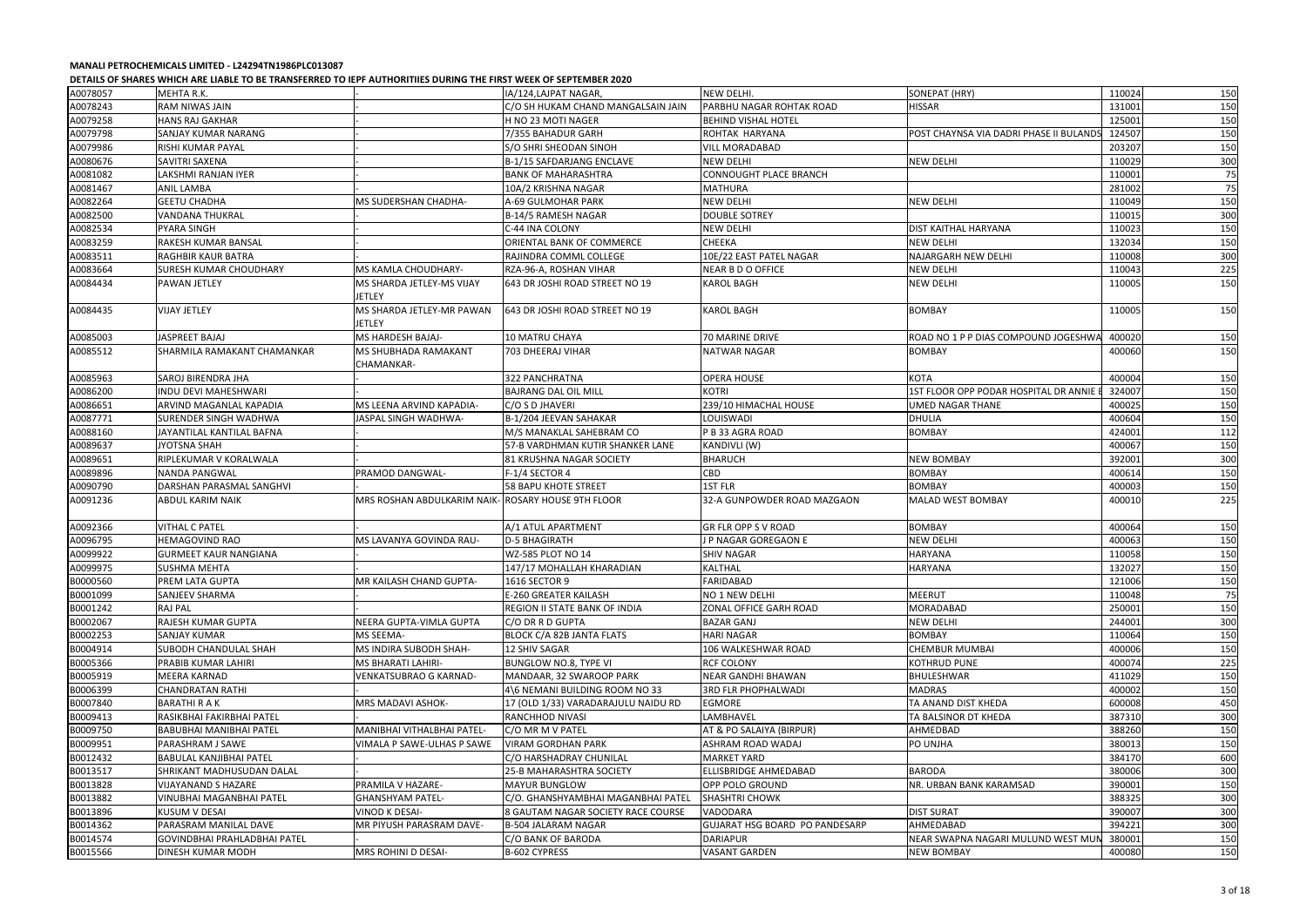|          | שבורחנט טו טוויחיונט וועדה בורוטפו ומיוחד טו שהוועד ומיוחד ומותח ומיוחד של היה ומיוחד שהוויחד שהוויחד ומיוחד ש |                                                        |                                  |                                    |                                        |        |     |
|----------|----------------------------------------------------------------------------------------------------------------|--------------------------------------------------------|----------------------------------|------------------------------------|----------------------------------------|--------|-----|
| B0015871 | HALAPPA SHIDDANAGOUDAR                                                                                         |                                                        | 36 VIDHANI MOUNT VIEW            | SECTOR-17 VASHI                    |                                        | 400705 | 750 |
| B0016658 | VIKRAM SHRIDHAR SHETTY PAYYAR                                                                                  | MR SHRIDHAR SHETTY PAYYAR-                             | <b>6 NAZIRWADI JUHU ROAD</b>     | <b>BOMBAY</b>                      |                                        | 400049 | 450 |
|          |                                                                                                                | <b>MRS JAYARANI SHRIDHAR SHETTY</b>                    |                                  |                                    |                                        |        |     |
|          |                                                                                                                | PAYYAR                                                 |                                  |                                    |                                        |        |     |
| B0016659 | KAVITA SHRIDHAR SHETTY PAYYAR                                                                                  | MR SHRIDHAR SHETTY PAYYAR-                             | <b>6 NAZIRWADI JUHU ROAD</b>     | <b>BOMBAY</b>                      | <b>BOMBAY</b>                          | 400049 | 450 |
|          |                                                                                                                | ARS JAYARANI SHRIDHAR SHETTY                           |                                  |                                    |                                        |        |     |
|          |                                                                                                                | PAYYAR                                                 |                                  |                                    |                                        |        |     |
| B0017723 | MAGANLAL BHANABHAI SARAIYA                                                                                     | URMILA BEN MAGAN LAL                                   | 198 SHRIRAM KRISHNA KUTIR BABHAI | . T DOAD BORIVLI W                 | <b>GRANT ROAD BOMBAY</b>               | 400092 | 150 |
|          |                                                                                                                | SARAIYA-                                               |                                  |                                    |                                        |        |     |
| B0017937 | <b>BEHRAM DOSABHAI GAZDER</b>                                                                                  | MANI BEHRAM GAZDAR-                                    | DARWALA TRUST BLDG A BLOCK       | FLAT NO 1 13 SOUTH FRERE BRIDGE    | <b>BOMBAY</b>                          | 400007 | 300 |
|          |                                                                                                                | RAYOMAND BEHRAM GAZDAR                                 |                                  |                                    |                                        |        |     |
| B0021289 | <b>VIJAYKUMAR GUPTA</b>                                                                                        | MRS SUNITA GUPTA-                                      | 97 SANT SENA MAHARAJ MARG        | <b>2ND KUMBHARWADA</b>             | <b>BOMBAY</b>                          | 400004 | 75  |
| B0021290 | <b>SUNITA GUPTA</b>                                                                                            | <b>VIJAY KUMAR GUPTA-</b>                              | 97 SANT SENA MAHARAJ MARG        | 2ND KUMBHARWADA                    | <b>BELGAUM</b>                         | 400004 | 225 |
| B0021534 | <b>SHANTA NERLI</b>                                                                                            | <b>SUMITRA NERLI-</b>                                  | 66 MODEL CO-OP HSG SOC           | <b>MARKET YARD ROAD</b>            | <b>BANGALORE</b>                       | 590010 | 300 |
| B0021723 | <b>VENKATA RAO CY</b>                                                                                          |                                                        | NO 1095 16TH CRS 25TH MAIN       | <b>BANASHANKARAI 2ND STAGE</b>     | <b>AMBALA CITY</b>                     | 560070 | 150 |
| B0022359 | <b>GOYAL N D</b>                                                                                               |                                                        | HOUSE NO 539 URBAN ESTATE - 2    | SECTOR - 7                         | SECUNDERABAD                           | 134003 | 300 |
| B0022804 | <b>SHANTA SRINIVASAN</b>                                                                                       | MISS S BHARGAVI-MISS S                                 | SRI RAM OPP Z P 1-183            | ROAD NO 2 TARNAKA                  | <b>JAIPUR</b>                          | 500017 | 150 |
|          |                                                                                                                | RADHIKA                                                |                                  |                                    |                                        |        |     |
| B0023016 | <b>UMA KANTI VYAS</b>                                                                                          |                                                        | C/O MOHAN VYAS                   | ALLAHABAD BANK KISHANPOLE BAZAR    | <b>JAIPUR</b>                          | 302001 | 300 |
| B0023133 | KRISHNA KUMAR MAHESHWARI                                                                                       |                                                        | 9-A MAHAVEER MARG                | C SCHEME                           |                                        | 302001 | 150 |
| B0023469 | <b>RAJU SHUKLA</b>                                                                                             |                                                        | 43/192 CHOWK                     | <b>KANPUR</b>                      |                                        | 208001 | 450 |
| B0024140 | SHRIDHAR RAO H                                                                                                 | LEELVTHI RAO-                                          | M H HIRA BAUG                    | <b>UDUPI</b>                       | POCKET 5&6 VASANT KUNJ NEW DELHI       | 576103 | 120 |
| B0024383 | <b>UMA SANTRA</b>                                                                                              | SUBAL CHANDRA SANTRA-                                  | <b>FLAT NO 4318</b>              | SECTOR `B                          | <b>HARYANA</b>                         | 110070 | 225 |
| B0024878 | KAPIL DEV CHADHA                                                                                               |                                                        | 866 SECTOR-17                    | <b>GURGAON</b>                     | <b>NEW DELHI</b>                       | 122001 | 450 |
| B0025133 | MANOHAR LAL BAGGA                                                                                              | <b>MRS SALOCHNA BAGGA-MR</b>                           | FLAT NO 5 B PKT GH 2 ZONE G 17   | PASCHIMPURI                        | <b>NEW DELHI</b>                       | 110063 | 150 |
|          |                                                                                                                | ASHWANI KUMAR BAGGA                                    |                                  |                                    |                                        |        |     |
| B0025410 | <b>JYOTI BALA</b>                                                                                              | <b>D N GROVER-</b>                                     | 71/107 PREM NAGAR                | <b>JANAK PURI</b>                  | <b>NEW DELHI</b>                       | 110058 | 600 |
| B0025411 | <b>GROVER D N</b>                                                                                              | <b>GIAN BALA-</b>                                      | 71/107 PREM NAGAR                | <b>JANAK PURI</b>                  |                                        | 110058 | 750 |
| B0026334 | <b>ASHA MEHTA</b>                                                                                              |                                                        | <b>B1/27 ASHOK VIHAR II</b>      | <b>DELHI</b>                       | <b>RAIPUR</b>                          | 110052 | 450 |
| B0026843 | <b>BALKRISHNA NATHATHI</b>                                                                                     | RAJENDRA NATHANI-                                      | C/O BAGRI GENERAL STORES         | 7 RAMDEV MARKET                    |                                        | 492001 | 300 |
| B0027429 | JETHALAL VITHALDAS SAMANI                                                                                      | MRS JAYABEN JETHALAL SAMAN                             | <b>KHARAKUVA STREET</b>          | <b>DWARKA</b>                      |                                        | 361335 | 150 |
| B0027771 | MANVANTRAI PAREKH                                                                                              |                                                        | 2-A PARSHURAM SOC                | <b>MORBI</b>                       |                                        | 363642 | 300 |
| B0027935 | CHANDRA PRAKASH SABOO                                                                                          |                                                        | 11-49-52 SIVALAYAM ST            | VIJAYAWADA                         |                                        | 520001 | 450 |
| B0027944 | CHANDRA PRAKASH SABOO                                                                                          |                                                        | 11-49-52 SIVALAYAM ST            | VIJAYAWADA                         | <b>MYSORE</b>                          | 520001 | 450 |
| B0028358 | <b>JANAKI ALWAR</b>                                                                                            | MRS RANJINI KOUSHIK-                                   | SINGAM 151 6TH MAIN ROAD         | <b>GOKULAM III STAGE</b>           | <b>BOMBAY</b>                          | 570002 | 300 |
| B0030210 | <b>TOTARAM MAMGAIN</b>                                                                                         |                                                        | 4 SOHALIYAL COTTAGE              | 51E GAMDEVI ROAD BHANDUP (W)       | <b>BOMBAY</b>                          | 400781 | 300 |
| B0032470 | ABDUL RAZZAQ KAZI                                                                                              |                                                        | 32/27 KUMAR MANSION GR FLR       | BELVEDAR ROAD MAZAGAON             | <b>BOMBAY</b>                          | 400010 | 150 |
| B0032668 | <b>MEENA KAILAS</b>                                                                                            | MR A R KAILAS-                                         | 2/155 SARAYU GARODIAN NAGAR      | <b>GHATKOPAR</b>                   | NOIDA UTTAR PRADESH                    | 400077 | 300 |
| B0032797 | <b>JOLLY DALAL</b>                                                                                             | MR S P S DALAL-                                        | L-138 SECTOR-25                  | <b>JALVAYU VIHAR</b>               | MATUNGA BOMBAY                         | 201301 | 450 |
| B0033006 | <b>SHARDA C PAREKH</b>                                                                                         | MR CHANDULAL C PAREKH-                                 | 9 KISHOR MANSION                 | 211/C DR AMBEDKAR ROAD             | <b>BOMBAY</b>                          | 400019 | 150 |
| B0033253 | CHAMPAKLAL HIRALAL SHAH                                                                                        | MISS NIKUNJ CHAMPAKLAL SHAH- R NO 25  2ND FLR  D BLOCK |                                  | <b>BHANGWADI KALBADEVI</b>         | <b>BOMBAY</b>                          | 400002 | 450 |
|          |                                                                                                                |                                                        |                                  |                                    |                                        |        |     |
| B0034448 | JOHN IGNATIUS DACUNHA                                                                                          | MRS JOYCE ENALDINA DA CUNHA-3 THE SPECTRUM             |                                  | 14TH B ROAD KHAR                   | <b>BOMBAY</b>                          | 400052 | 450 |
|          |                                                                                                                | MISS IONA NISHA MAGIE DA                               |                                  |                                    |                                        |        |     |
|          |                                                                                                                | CUNHA                                                  |                                  |                                    |                                        |        |     |
| B0034754 | MOHAMMED TAYEBALI VAID                                                                                         | MRS ASMA MOHAMMED VAID-                                | 128-30 WALKESHVAR ROAD           | <b>VAID MAHAL</b>                  | <b>NEW DELHI</b>                       | 400006 | 150 |
| B0037925 | <b>RAMESH NAGPAL</b>                                                                                           |                                                        | <b>6-B SINGLE STOREY</b>         | <b>RAMESH NAGAR</b>                | HANUMAN CROSS ROAD NO 2 VILE PARLE (EA | 110015 | 300 |
| B0039782 | <b>MANOHAR GOPAL BHIDE</b>                                                                                     |                                                        | C/O SHRISA INAMDAR               | VILE PARLE ANITA CO-OP HOUSING SOC | NR. SHREEJI BANGLOWS SCIENCE CITY ROAD | 400057 | 150 |
| B0041380 | KANTILAL KHODIDAS PATEL                                                                                        |                                                        | 8 SHREE RANG BANGLOWS            | OPP. GOKUL BANGLOWS                | NR. SHREEJI BANGLOWS SCIENCE CITY ROAD | 380060 | 150 |
| B0041409 | KANTILAL KHODIDAS PATEL                                                                                        |                                                        | 8 SHREE RANG BANGLOWS            | OPP. GOKUL BANGLOWS                | SECUNDERABAD 3                         | 380060 | 150 |
| B0046095 | SRIKAKULAPU MADAN MOHAN                                                                                        |                                                        | PLOT NO 65 H A C P COLONY        | <b>OPP VIKRAMPURI</b>              | BELGAUM                                | 500003 | 150 |
| B0049500 | <b>BIDARAHALLI PANDURANGA RAO</b>                                                                              |                                                        | STATE BANK OF MYSORE             | RAVIWAR PETH                       | SINHAGAD ROAD PUNE                     | 590002 | 150 |
| B0054728 | LATA UTTAMDAS GUJAR                                                                                            | MR UTTAMDAS NARAYAN GUJAR- 5 NANDADEEP SOCIETY         |                                  | ANAND NAGAR                        | (PALLAK MARKET) MADRAS                 | 411051 | 150 |
|          |                                                                                                                |                                                        |                                  |                                    |                                        |        |     |
| B0055272 | KALOO RAM BANSAL                                                                                               |                                                        | C/O DEEPAK TEXTILES              | 85/5 GODOWN STREET                 | AHMEDABAD                              | 600001 | 300 |
| B0056008 | NARENDRASINGH B SANDHU                                                                                         |                                                        | SRPF GR II SAIJPUR BOGHA         | BLOCK NO 33 ROOM NO 7              | DEEN DAYAL CROSS ROAD DOMBIVLI (WEST)  | 382345 | 150 |
| B0057422 | NITIN DATTATRAYA HALDIKAR                                                                                      |                                                        | 202 AMAR APARTMENTS              | <b>NEAR HOTEL SAMRAT</b>           | POCKET 5&6 VASANT KUNJ NEW DELHI       | 421202 | 75  |
|          |                                                                                                                |                                                        |                                  |                                    |                                        |        |     |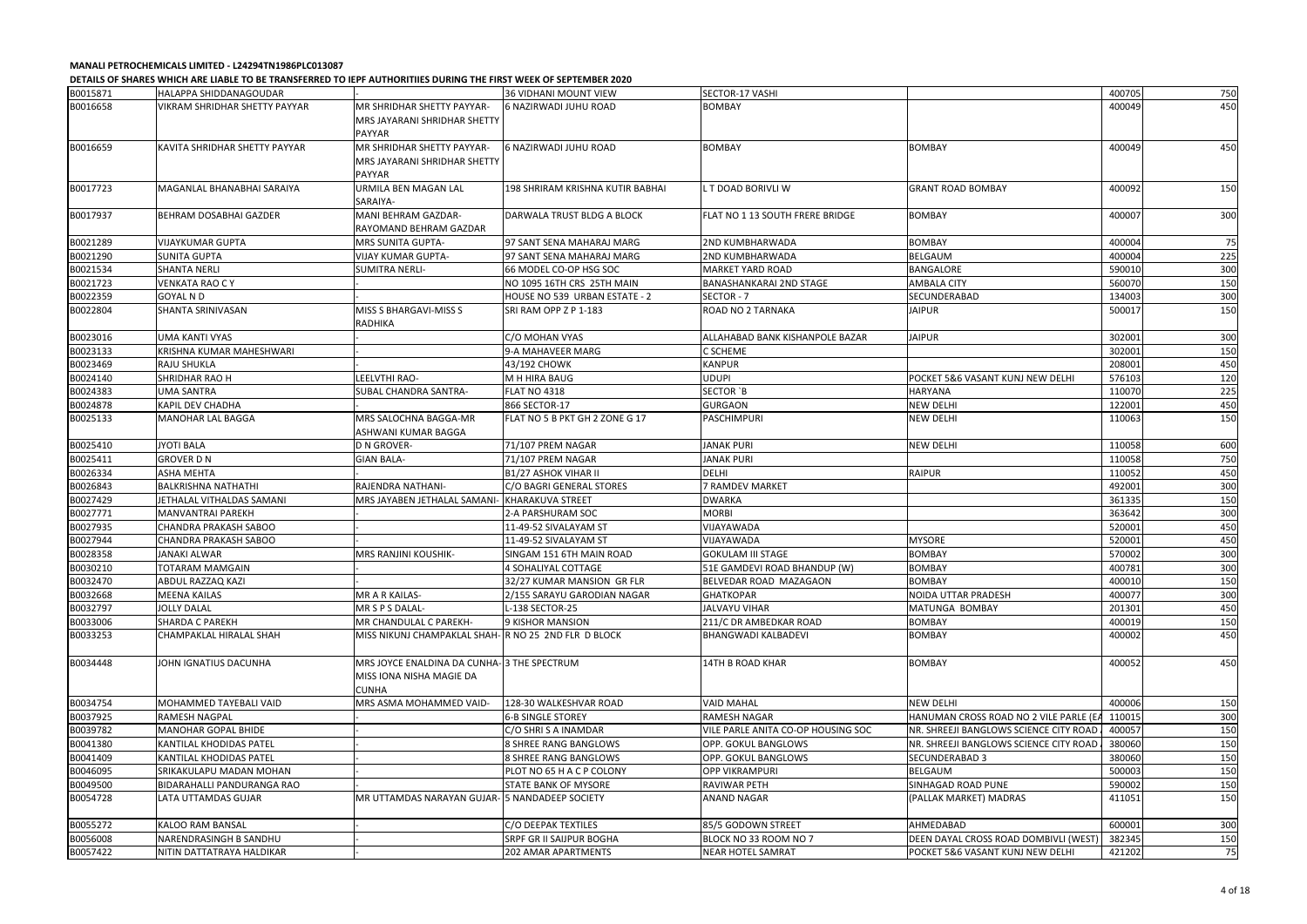|                      | פנואומן טו אוואזוכ ואוויפון אוויפון און פון פער האט אינט וויפון אינט א פון א די האט וויפון וויפון אינט א פון ה |                                          |                                    |                                             |                                                                 |                  |            |
|----------------------|----------------------------------------------------------------------------------------------------------------|------------------------------------------|------------------------------------|---------------------------------------------|-----------------------------------------------------------------|------------------|------------|
| B0057485             | <b>SRI SUBAL CHANDRA SANTRA</b>                                                                                | MISS BULA SANTRA-                        | FLAT NO 4318                       | SECTOR `B                                   |                                                                 | 110070           | 225        |
| B0059143             | <b>KALRAV H PATEL</b>                                                                                          | MRS PRAGNA H PATEL-                      | <b>119 TOWN</b>                    | <b>MITHAPUR</b>                             | <b>NEW DELHI</b>                                                | 361345           | 300        |
| B0061322             | <b>TARA GULATI</b>                                                                                             | <b>MISS ANJALI GULATI-</b>               | <b>D-16 F FIRST FLOOR</b>          | <b>HAUZ KHAS</b>                            | <b>HYDERABAD</b>                                                | 110016           | 150        |
| B0061881             | SURYA PRAKASH RAO CV                                                                                           | MRS C VASUNDHARA-                        | PLOT NO 80 STREET NO 10            | VENKATESHWARA COLONY SAROOR NAGAR           | <b>BHATINDA</b>                                                 | 500660           | 150        |
| B0062363             | JAGDEV RAJ                                                                                                     |                                          | CARPET EMPORIUM                    | <b>DHOBI BAZAR</b>                          |                                                                 | 151001           | 105        |
| B0062634             | RAKESH GUPTA                                                                                                   |                                          | D-39 MOHINDRA PARK                 | UTTAM NAGAR NEW DELHI                       | <b>SURAT</b>                                                    | 110059           | 300        |
| B0062743             | PUSHPABEN GHANSHYAMBHAI DESAI                                                                                  | GHANSHYAMBHAI NANJIBHAI<br><b>DESAI-</b> | D/100 NILKANTHESWAR SOCIETY        | <b>NEAR GIDC KATARGAM</b>                   | POWAI SAKI VIHAR ROAD BOMBAY                                    | 395004           | 150        |
| B0064546             | YENJI R D                                                                                                      |                                          | <b>TRACTOR ENGG LTD</b>            | L & T GROUP OF COMPANIES                    | POCKET 5&6 VASANT KUNJ NEW DELHI                                | 400072           | 225        |
| B0065274             | SUBAH CHANDRA SANTRA                                                                                           | <b>MISS BULA SANTRA-</b>                 | <b>FLAT NO 4318</b>                | SECTOR `B                                   | DIST MEHSANA (GUJ)                                              | 110070           | 225        |
| B0065320             | <b>JIVANJI V DABHI</b>                                                                                         |                                          | 22 SARVODAY SOCIETY                | STATION ROAD DANGARWA TA KADI               | <b>BARODA</b>                                                   | 382705           | 225        |
| B0067252             | KAILASBEN R DARJI                                                                                              | RAMNIKLAL B DARJI-                       | <b>80 SHRI AJIT SOCIETY</b>        | <b>AKOTA</b>                                |                                                                 | 390020           | 150        |
| B0067487             | <b>JAGIR KAUR SIDHU</b>                                                                                        |                                          | H NO 540 SECTOR 36-B               | CHANDIGARH (UP)                             |                                                                 | 160036           | 450        |
| B0067488             | RANJIT SINGH SIDHU                                                                                             |                                          | H NO 540 SECTOR 36-B               | CHANDIGARH (UP)                             | GOPINATH NAGAR NEAR GANDHI BHAVAN K                             | 160036           | 450        |
| B0068205             | NILESH N PADIT                                                                                                 |                                          | <b>BLDG NO 5</b>                   | <b>BLOCK NO 22</b>                          | <b>ALIGARH</b>                                                  | 411029           | 75         |
| B0071170             | WASEEMUDDIN                                                                                                    |                                          | <b>GHAREEB MANZIL</b>              | <b>DODHPUR</b>                              | AMARAVATHI ROAD GUNTUR AP                                       | 202001           | 300        |
| B0071392             | SUDARSANA REDDY P                                                                                              |                                          | 11-353                             | 4/3 PANDU RANGA NAGAR                       | MUZAFFARNAGAR U P                                               | 522034           | 300        |
| B0072020             | <b>SANJAY MOHAN</b>                                                                                            |                                          | 35-C BHOPA ROAD                    | <b>NEW MANDI</b>                            | AHMEDABAD                                                       | 251001           | 150        |
| B0074377             | SHIVKUMAR AGARWAL                                                                                              |                                          | 7 JULLY APTT                       | <b>GIRDHAR NAGAR</b>                        | HYDERABAD                                                       | 380010           | 300        |
| B0076124             | ZEENATH JEBAN                                                                                                  |                                          | HNO 8-3 668/1/4                    | YELLAUDDIGUDA                               | <b>CHANDIGARH</b>                                               | 500873           | 150        |
| B0076463             | <b>MALKIAT SINGH</b>                                                                                           | <b>JASWANT KAUR-</b>                     | HOUSE NO 1536                      | SECTOR 11D                                  | ALIGARH                                                         | 160011           | 150        |
| B0077294             | CHAUDHRY FAISAL MASOOD                                                                                         |                                          | 4/675 OPP RAIPURA LODGE            | <b>DODHPUR</b>                              | ALIGARH                                                         | 202001           | 300        |
| B0077295             | SALEEM CHAUDHRY                                                                                                |                                          | 4/675 OPP RAIPURA LODGE            | <b>DODHPUR</b>                              | NEEM-KA-THANA DIST SIKAR                                        | 202001           | 300        |
| B0078728             | <b>USHA AGARWAL</b>                                                                                            |                                          | C/O M L GUPTA                      | SUBASH-MANDI                                | HYDERABAD A P                                                   | 332713           | 150        |
| B0079711             | JAYINI RAGHUNANDAN                                                                                             |                                          | H NO 4-1-682                       | <b>JAMBAGH ROAD</b>                         | GANDHINAGAR GUJARAT                                             | 500195           | 300        |
| B0080425             | <b>BHAGVANDAS G PATEL</b>                                                                                      | <b>KASHIRAM H PATEL-</b>                 | POSTAL COLONY                      | BLOCK NO C 2/9 SECTOR 24                    | SUKHALIYA GRAM INDORE (M P)                                     | 382024           | 150        |
| B0081263             | <b>RAMESH ARAS</b>                                                                                             | <b>SAVITA ARAS-</b>                      | CHD-51                             | PT DINDAYAL UPADHAY NAGAR                   | <b>BARODA</b>                                                   | 452008           | 75         |
| B0081372             | HEMANT RAMESHBHAI PATEL                                                                                        |                                          | <b>31 NAVNITPARK SOCIETY</b>       | OLD PADRA ROAD                              | UP                                                              | 390015           | 150        |
| B0081686             | <b>VIJAY GANDHI</b>                                                                                            |                                          | 293/7 JHOKAN BAGH                  | <b>JHANSI</b>                               | <b>BANGALORE</b>                                                | 284001           | 150        |
| B0082397             | SRIDHARA NAYAK                                                                                                 | MS SHALINI NAYAK K-                      | C/O RAFIQ FURNISHERS               | NO 12 LADY CURZON ROAD                      | <b>BOMBAY</b>                                                   | 560001           | 300        |
| B0082524             | RUSHABH R VORA                                                                                                 |                                          | 151/B MAKER TOWERS                 | <b>CUFFE PARADE</b>                         | CHANDIGARH                                                      | 400005           | 150        |
| B0083016             | AARTI                                                                                                          | <b>CHANDER KANTA-</b>                    | H NO 102                           |                                             |                                                                 | 160011           | 300        |
|                      | SANGEETA AGGARWAL                                                                                              | <b>CHANDER KANTA-</b>                    | H NO 102                           | SECTOR 10-A                                 | CHANDIGARH<br>DELHI                                             | 160011           | 300        |
| B0083017<br>B0083062 | SUSHIL KUMAR SETHIA                                                                                            |                                          | B-11/6 KRISHNA NAGAR               | SECTOR 10-A                                 | DT FARRUKHABAD                                                  |                  | 150        |
|                      |                                                                                                                |                                          |                                    | <b>GROUND FLOOR</b>                         |                                                                 | 110051           |            |
| B0083768             | SYED MOHD AUN SAFAWI                                                                                           |                                          | C/O MR S M ILYAS SAFAWI            | P O SHAMSABAD                               | VILE PARLE (EAST) BOMBAY<br>MOULALI ROAD TARNAKA SECUNDARABAD-1 | 207503           | 150<br>450 |
| B0084057             | <b>BIPIN TURAKHIA</b>                                                                                          | MR MAHESH VORA-                          | 7 MOTI APT                         | PLAYGROUND CROSS ROAD                       |                                                                 | 400057           |            |
| B0084679             | <b>CHALAPATHI RAO V</b><br>PANDURANGA RAO S K                                                                  | <b>BHAVANI V-</b>                        | B 201 12-13-1236                   | <b>RUHAINA COMPLEX</b><br>SRINIVASA NAGARA, | <b>BANGALORE</b>                                                | 500017<br>560050 | 150        |
| B0085925             |                                                                                                                | <b>RAVI S-</b>                           | NO.877, 13TH MAIN, SRINIVASANAGARA |                                             |                                                                 |                  | 150        |
| B0086621             | <b>INDU BANSAL</b>                                                                                             |                                          | 90 CHANDRA PURI                    | GHAZIABAD (UP)                              | <b>DELHI</b>                                                    | 201001           | 150        |
| B0087053             | JASPREET SINGH                                                                                                 |                                          | D-139 ASHOK VIHAR                  | PHASE-I                                     | EGMORE CHENNAI                                                  | 110052           | 225        |
| B0087242             | <b>HAKIM S RAJA</b>                                                                                            |                                          | 52, PANTHEON ROAD                  | <b>1ST FLOOR, B BLOCK</b>                   | BANGALORE                                                       | 600008           | 900        |
| B0087501             | <b>NITYA GANESAN</b>                                                                                           |                                          | 984 `VINAYAKA 27TH `A MAIN         | JAYANAGAR 9TH BLOCK                         |                                                                 | 560069           | 300        |
| B0087513             | <b>THOMAS VARGHESE</b>                                                                                         |                                          | 38 NETAJI SUBHASH MARG             | <b>NEW DELHI</b>                            | <b>GUNTUR</b>                                                   | 110002           | 75         |
| B0088282             | SHABBAR B M                                                                                                    |                                          | 21-16-2AND3 GREEN HOVEL            | <b>CHOWTRA STREET</b>                       | <b>CHOWTRA STREET GUNTUR</b>                                    | 522003           | 900        |
| B0088283             | <b>SULTANA BEGUM</b>                                                                                           |                                          | 21-16-2 & 3                        | <b>GREEN HOVEL</b>                          |                                                                 | 522003           | 300        |
| B0090170             | <b>BALRAJ A</b>                                                                                                |                                          | 15-7-594/4, BEGUM BAZAR            | <b>HYDERABAD</b>                            | <b>BYCULLA BOMBAY</b>                                           | 500012           | 450        |
| B0090291             | <b>HEMANT MEGHJI HARIA</b>                                                                                     |                                          | <b>405 MAHAVIR ESTATE</b>          | N M JOSHI MARG                              | AKIVIDU A P                                                     | 400027           | 150        |
| B0090758             | SUBRAMANYAM M S                                                                                                |                                          | C/O KRISHNA PRESS                  | OLD S B I STREET                            | CHAMARAJPET BANGALORE                                           | 534235           | 150        |
| B0094086             | <b>RAVIKV</b>                                                                                                  |                                          | NO 13/5TH CROSS                    | <b>SIRSI MAIN ROAD</b>                      | <b>DELHI</b>                                                    | 560018           | 225        |
| B0095137             | AHLUWALIA G S                                                                                                  |                                          | A-115 ASHOK VIHAR                  | <b>PHASE-I</b>                              | <b>GUNTURAP</b>                                                 | 110052           | 450        |
| B0096002             | PACHHIPULUSU MUKUNDA MOHANARAO                                                                                 |                                          | C/O AJAYA SADAN                    | 3/3 ASHOK NAGAR                             | VISHWAS NASGAR SHAHADARA DELHI                                  | 522002           | 150        |
| B0096022             | ANSHU KUMAR JAIN                                                                                               |                                          | 56 C MOHALLA MAHARAM               | OPP DISPENSARY                              | <b>NEW DELHI</b>                                                | 110032           | 600        |
| B0096240             | <b>VIJAY KUMAR SHARMA</b>                                                                                      |                                          | <b>B-223 DAKSHINPURI</b>           | DR AMBEDKAR NAGAR                           |                                                                 | 110062           | 300        |
| B0096583             | RAJ MAL SHARMA                                                                                                 |                                          | MINES DEPT VIKRAM CEMENT           | PO KHOR DIST MANDSAUR (M P)                 | <b>NEW DELHI</b>                                                | 458470           | 150        |
| B0096810             | <b>SULESH JAIN</b>                                                                                             |                                          | C-63 PHASE-I                       | <b>ASHOK VIHAR</b>                          | SIKAR (RAJ)                                                     | 110052           | 300        |
| B0097202             | <b>DHINGRAIP</b>                                                                                               |                                          | WARD NO 34 PLOT NO 8               | PREM SUKH COLONY                            | NARANPURA AHMEDABAD                                             | 332001           | 150        |
| B0097608             | <b>RUTUL R SHAH</b>                                                                                            |                                          | 10/60 SANTOSH PARK                 | <b>NEAR VIJAYNAGAR</b>                      | NARANPURA AHMEDABAD                                             | 380013           | 225        |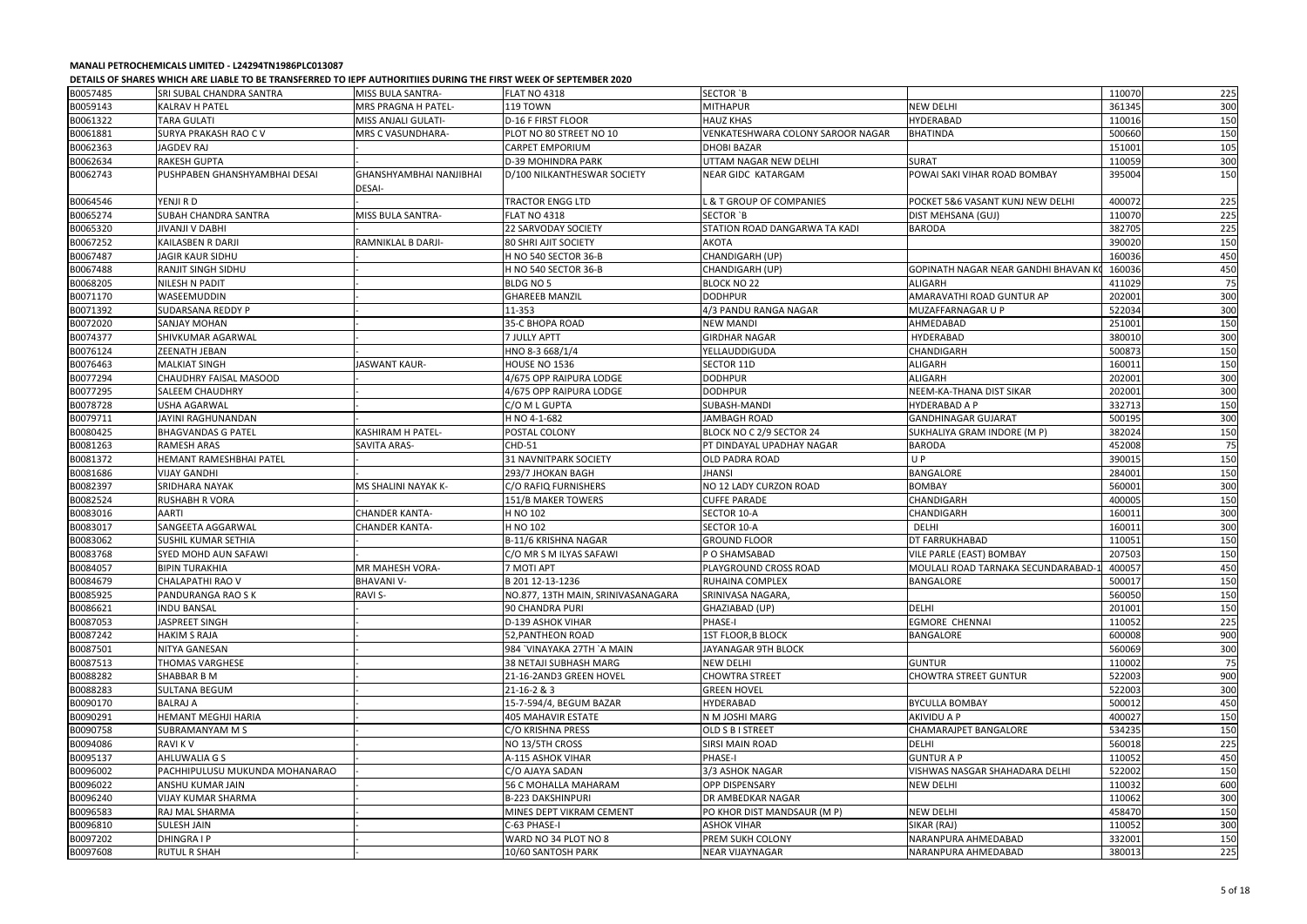| B0097609 | <b>MANAN R SHAH</b>           |                              | 10/60 SANTOSH PARK             | <b>NEAR VIJAYNAGAR</b>              | NARANPURA AHMEDABAD                   | 380013 | 225      |
|----------|-------------------------------|------------------------------|--------------------------------|-------------------------------------|---------------------------------------|--------|----------|
| B0097610 | <b>NAYANA M SHAH</b>          |                              | 10/60 SANTOSH PARK             | NEAR VIJAYNAGAR                     |                                       | 380013 | 225      |
|          |                               |                              |                                |                                     |                                       |        |          |
| B0097626 | HEMA PANDEY                   |                              | 26/30 PHIL KHANA               | <b>KANPUR</b>                       | INDORE MADHYA PRADESH                 | 208001 | 150      |
| B0097665 | <b>HEMANT JAIN</b>            |                              | 56/A RADHA NAGAR               | <b>CHANDRA VILLA</b>                | <b>ANDHRA PRADESH</b>                 | 452006 | 150      |
| B0097670 | JAYAVARAM JAGADEESHA RANGAIAH |                              | 10/389 MAIN BAZAR              | <b>TADRATRI PO</b>                  | <b>SURAT</b>                          | 515411 | 300      |
| B0098062 | MAHESHWARI SURESH KUMAR       |                              | <b>419 TRADE CENTRE</b>        | 4TH FLOOR RING ROAD                 |                                       | 395003 | 750      |
| B0098106 | HARI PRIYA CHADHA             |                              | 8A/10 W E A KAROL BAGH         | <b>NEW DELHI</b>                    | OPP MAHESHWARI UDHYAN KINGS CIRCLE    | 110005 | 150      |
| B0098309 | SAMIR M SANGOI                | BHAVNA M SANGOI-             | 467/11 VASANT CHAMBERS         | 2ND FLOOR                           | <b>SURAT</b>                          | 400019 | 150      |
| B0098677 | DIGANT RASIKBHAI HANSOTI      | KALPANA DIGANT HANSOTI-      | C/2 ANUPAM APTS                | <b>BHAGATALAO</b>                   | <b>JUNAGADH GUJARAT</b>               | 395003 | 225      |
| B0099196 | BHAVIN SATISHBHAI PATADIA     |                              | 807 NEELDHARA APARTMENT        | <b>TALAV GATE</b>                   | SAKET NEW DELHI                       | 362001 | 150      |
| B0099433 | SHIBDAS BURMAN                | JAIDEVI BURMAN-              | E-45 D D A (M I G) FLAT        | NEAR PRESS ENCLAVE                  | DELHI                                 | 110017 | 150      |
| B0099523 | SANGEETA RANI                 |                              | BLOCK NO B 2 H NO 64C          | LAWERENCE ROAD                      | STATION RD TELGHANI NAKA RAIPUR (M P) | 110035 | 150      |
| B0099989 | <b>GOPAL MITTAL</b>           |                              | <b>GOPAL MITTAL</b>            | C/O MITTAL GARAGE                   | TEYNAMPET PO MADRAS                   | 492001 | 150      |
| C0000071 | SARMA C V V                   | RAJALAKSHMY S S-UMA JANAKI N | VASANTIKA                      | 48 B M GARDEN STREET                | KATRA SHER SINGH AMRITSAR             | 600018 | 150      |
|          |                               |                              |                                |                                     |                                       |        |          |
| C0000148 | MOHAN SINGH JUNEJA            |                              | <b>HOUSE NO 2713/12</b>        | OPP D A V COLLEGE LIBRARY           | <b>MALAD EAST BOMBAY</b>              | 143001 | 300      |
| C0000682 | LAXMI AGRAWALA                | USHA DEVI AGRAWALA-          | 8/19 MALAD CO-OP HSG SOC LTD   | PODDAR ROAD                         | <b>GURGAON HARYANA</b>                | 400097 | 150      |
| C0000723 | SURESH CHANDER SHARMA         |                              | 178 HOUSING BOARD COLONY       | <b>JHARSA ROAD</b>                  |                                       | 122001 | 150      |
| C0002935 | <b>DUGAR S M</b>              | MRIDULA DUGAR-               | <b>S-318 PANCHSHILA PARK</b>   | <b>NEW DELHI</b>                    | OLD BUS STAND ROAD P O NIRMAL DIST AD | 110017 | 300      |
| C0003167 | <b>METPALLY SURESH</b>        |                              | C/O M SURESH & CO              | <b>TAX CONSULTANTS</b>              | KAVERI NAGAR SAIDAPET CHENNAI         | 504106 | 150      |
| C0003987 | <b>SUNDAR S R</b>             |                              | 1/5 SUBAM FLATS                | <b>GANDHI STREET</b>                | <b>DELHI</b>                          | 600015 | 75       |
| C0004159 | <b>GAGAN JIT ARORA</b>        |                              | <b>E-9 RANJIT SINGH ROAD</b>   | <b>ADARSH NAGAR</b>                 | AHMEDABAD                             | 110033 | 150      |
| C0004850 | RAJESH DHARAMSHI              |                              | C/O VIJAYA BANK                | <b>MANEK CHOWK BRANCH</b>           |                                       | 380001 | 300      |
| C0004857 | <b>GOPALDAS AGARWAL</b>       |                              | 8/153 ARYA NAGAR               | <b>KANPUR</b>                       | <b>SION EAST MUMBAI</b>               | 208002 | 150      |
| C0005054 | RAMESH H SHAH                 | <b>BHARATI R SHAH-</b>       | 7/8 PLOT 75 A VISHWAS BUILDING | TV CHIDAMBARAM MARG                 | CHAKKARPUR GAURGAON HARYANA           | 400022 | 900      |
|          |                               |                              |                                |                                     |                                       |        | 150      |
| C0006067 | ARJUN KUMAR MALKANI           |                              | 1005 H B COLONY                | SARASWATI VIHAR                     |                                       | 122015 |          |
| C0006435 | MOHIT DHAWAN                  | MUKTA DHAWAN-                | 533 SECTOR 16-D                | CHANDIGARH                          | ROAD 2 TARNAKA SECUNDERABAD           | 160015 | 150      |
| C0007132 | RADHIKA S                     | <b>BHARGAVI S-</b>           | OPP Z-P-1-183                  | NEW NO 12-13-209                    | BANSWARA RAJASTHAN                    | 500017 | 75       |
| C0007575 | KALINDI DEVI                  |                              | W/O S P TRIPATHI               | 503 SHIVMARG RATI TALAI             | <b>CHEMBUR BOMBAY</b>                 | 327001 | 300      |
| C0007708 | KAMALA ANANTHANARAYAN         | <b>GANESH A-</b>             | 80/6 BAL MURALI SOCIETY        | CHEDDANAGAR                         | 2ND FLOOR ROOM NO 2 BOMBAY            | 400089 | 112      |
| C0007872 | KANAKLATTA CHHOTALAL SANGHAVI | RAMESCHANDRA CHHOTALAL       | PRINCESS STREET                | <b>ANAND BHUVAN</b>                 | <b>BHROAD BHADRAVATHI</b>             | 400002 | 150      |
|          |                               | SANGHAVI-TARUNIKA            |                                |                                     |                                       |        |          |
|          |                               | RAMESHCHANDRA SANGHAVI       |                                |                                     |                                       |        |          |
| C0007959 | <b>GANESH BHAT</b>            |                              | <b>CANARA BANK</b>             | <b>MAIN BRANCH</b>                  | GROUND FLOOR, WORLI P B 6552, BBAY 18 | 577303 | 75       |
| C0007964 | <b>GANESH SAHOO</b>           |                              | C/O M C SAHU, NABARD           | DPD, POONAM CHAMBERS (N)            | <b>BARODA</b>                         | 400018 | 150      |
| C0008448 | <b>SAROJBEN H SHAH</b>        | HASMUKHBHAI M SHAH-          | <b>15 MILAN PARK</b>           | NIZAMPURA                           |                                       | 390002 | 150      |
| C0008605 | <b>JASWANT KAUR</b>           | <b>MALKIAT SINGH-</b>        | HOUSE NO 1536 SECTOR 11D       | <b>CHANDKARH</b>                    | AHMEDABAD                             | 160011 | 75       |
| C0008648 | NATHALAL J PANCHAL            | YOGESH NATHALAL PANCHAL-     | 96 ARBUDA NAGAR                | <b>ISHWARKONPAR POST ODHAR</b>      | 18 R H ROAD ROYAPETTAH MADRAS         | 382415 | 75       |
| C0008985 | REEMA CHERIAN                 |                              | C/O T J CHERIAN                | <b>CATHOLIC SYRIAN BANK LTD</b>     |                                       | 600014 | 300      |
| C0009119 | PEEYUSH GUPTA                 | SHUDHA GUPTA-                | B-2021 INDIRA NAGAR            | LUCKNOW                             | AHMEDABAD                             | 226016 | 150      |
| C0009180 | HEMA DILIP PATEL              | DILIP RATILAL PATEL-         | <b>14 BAJKHEDWAL SOCIETY</b>   | <b>MANINAGAR EAST</b>               |                                       | 380008 | 75       |
| C0009419 | CHANDRA MOHAN J               |                              | SHOP NO 5-2-716 NEW OSMAN GUNJ | <b>HYDERABAD</b>                    | NO 3 KANDIVALI(W) BOMBAY              | 500195 | 150      |
| C0009565 | <b>SHAURIK MEHTA</b>          | <b>DINESH MEHTA-</b>         | DINESH M MEHTA 306/B RAJ       | RACHNA APPARTMENT HEMU COLONY CR.RD | AHMEDABAD                             | 400067 | 75       |
|          |                               | <b>HEMA DILIP PATEL-</b>     | <b>14 BAJKHEDWAL SOCIETY</b>   | <b>MANINAGAR EAST</b>               | <b>INDORE M P</b>                     | 380008 |          |
| C0009888 | <b>DILIP RATILAL PATEL</b>    |                              |                                |                                     |                                       |        | 75<br>75 |
| C0009900 | TILOK CHAND PATODI            |                              | <b>110 TILAK NAGAR</b>         | <b>OPP UCO BANK</b>                 | PEDDAPURAM                            | 452001 |          |
| C0010230 | SITA MAHALAKSHMI T            |                              | TAMIRI VENKATA RAO             | SIVALAYAM STREET                    | TEH. DIST. HISSAR HARYANA             | 533437 | 150      |
| C0010555 | <b>ANITA DEVI</b>             |                              | W/O SAJJAN ROHLAN              | V.P.O KANOH                         | NEAR SWAPNA NAGARI MULUND WEST MU     | 126007 | 150      |
| C0010685 | ROHINI DINESH MODH            |                              | B-602 CYPRESS                  | <b>VASANT GARDEN</b>                |                                       | 400080 | 75       |
| C0011587 | <b>PUNIT VIG</b>              | SUSHAMA VIG-                 | <b>D-6 VIJAY NAGAR</b>         | <b>DELHI</b>                        | <b>BANGALORE</b>                      | 110009 | 300      |
| C0011863 | <b>JYOTHIV</b>                |                              | 1-3 RANGA RAO ROAD             | SHANKARAPUR                         | PANTHEON ROAD EGMORE MADRAS           | 560004 | 75       |
| C0012321 | <b>MURALIDHAR C</b>           |                              | <b>32 PANTHEON APARTMENTS</b>  | <b>FIRST LANE</b>                   | MANGALORE                             | 600008 | 300      |
| C0012759 | DIWAKAR SHRIDHAR HALDANKAR    |                              | TILAK MAHAL COMPOUND           | MANNAGUDDE                          | AKOTA ROAD BARODA                     | 575003 | 150      |
| C0013148 | VINAY RAMANJULAL RAJA         |                              | <b>B-6 MADHAV NAGAR</b>        | OPP WORD-F OFFICE                   | SHAHIBAUG AHMEDABAD                   | 390020 | 150      |
| C0013886 | SATTYANARAYAN S SAMNANI       | PRAHLAD K SAMNANI-           | C/2 KIRAN APPARTMENTS          | NR SHAHIBAUG POLICE CHOWKY          | MUZAFFARAR NAGAR U P                  | 380004 | 150      |
| C0015271 | <b>UMA BANSAL</b>             | PADAM SEN BANSAL-            | SIDHARTH COLONY                | ARIYA SAMAJ ROAD                    | ROOM NO 5 BOMBAY                      | 251001 | 150      |
| C0015800 | NITA RANJEETLAL MUTTA         | RANJEET LAL MILAPCHAND       | KHETWADI 4TH LANE              | <b>GURUKRIPA 1ST FLOOR</b>          | GHAFOOR KHAN ESTATE OPP; BEST DEPOT,  | 400004 | 300      |
|          |                               | MUTTA-                       |                                |                                     |                                       |        |          |
|          |                               |                              |                                |                                     |                                       |        |          |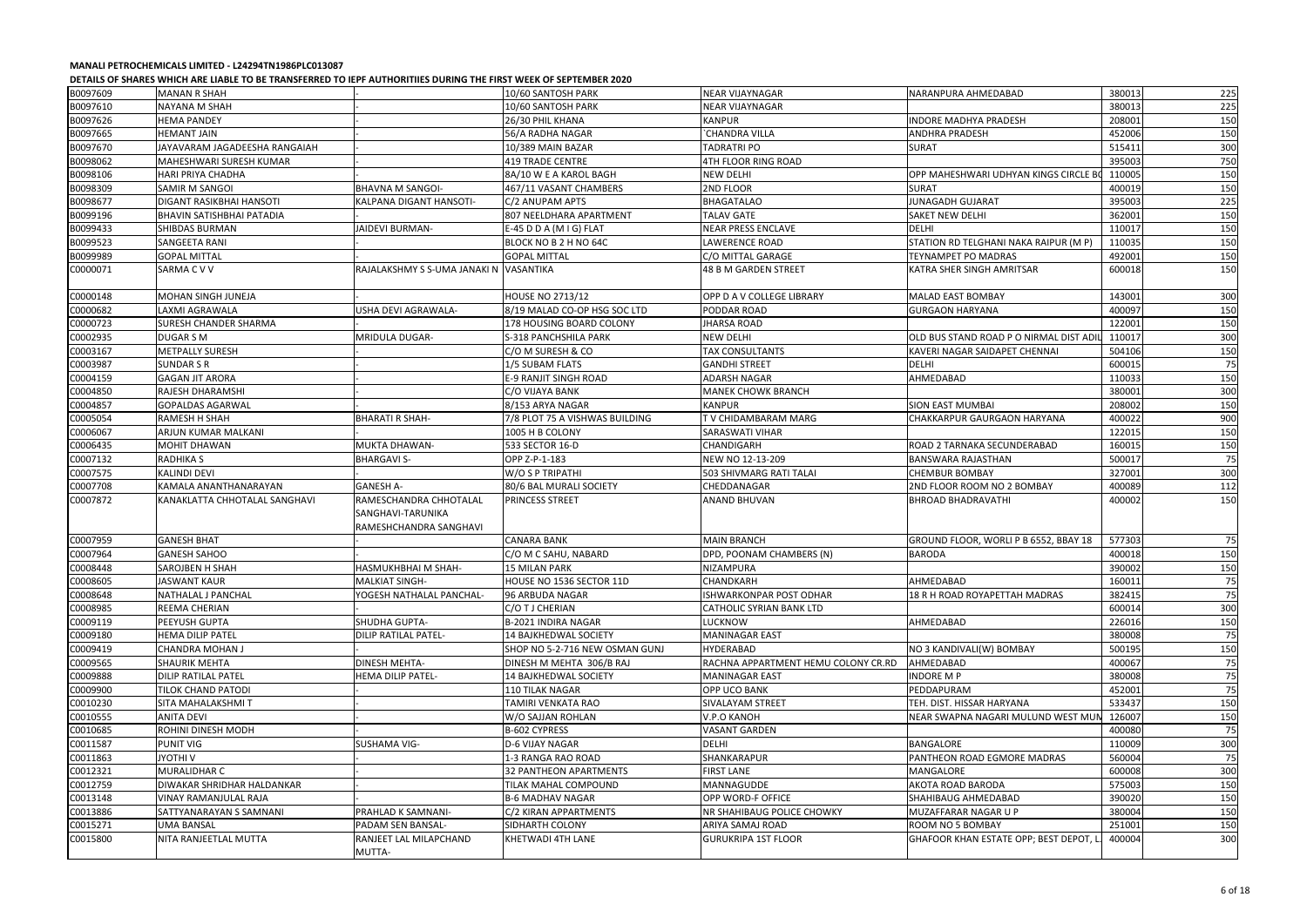| C0016386 | ZEBA VASEEM MIRZA               |                                         | ASHIANAN A WING, FLAT NO 603,     | 4 TH FLOOR, RIZVI BUILDERS,            | KASAVANAHALLI, DODDAKANNELLI POST BAI | 400070 | 450  |
|----------|---------------------------------|-----------------------------------------|-----------------------------------|----------------------------------------|---------------------------------------|--------|------|
| C0016543 | NAGAMANI C                      |                                         | NO.58/1, 3RD CROSS,               | C.S.B.LAYOUT                           | SECTOR-8 KOPARKHAIRANE NEW MUMBAI     | 560035 | 75   |
| C0016708 | PRIYAMVADA M DIGHE              |                                         | 202 GANGA SAGAR                   | PLOT NO 86                             | <b>GEETA NAGAR KANPUR</b>             | 400709 | 150  |
| C0017685 | <b>NISHA SINGH</b>              |                                         | 117/410                           | <b>BLOCK O</b>                         | AHMEDABAD                             | 208025 | 150  |
| C0017759 | SARDA VASUDEV PATEL             |                                         | 1/3 SUNDERNAGAR                   | <b>NARANPURA CHAR RASTA</b>            | <b>NEW DELHI</b>                      | 380013 | 150  |
| C0018108 | <b>GIAN BALA</b>                | <b>GROVER D N-</b>                      | 71/107 PREM NAGAR                 | <b>JANAKPURI</b>                       | <b>NEW DELHI</b>                      | 110058 | 150  |
| C0018109 | <b>BHARTI</b>                   | <b>GROVER D N-</b>                      | 71/107 PREM NAGAR                 | <b>JANAKPURI</b>                       | <b>NEW DELHI</b>                      | 110058 | 150  |
| C0018110 | <b>GIAN BALA</b>                | <b>BHARTI-GROVER D N</b>                | 71/107 PREM NAGAR                 | <b>JANAKPURI</b>                       | ADISHANKARCHARYA MARG POWAI BOMBA'    | 110058 | 150  |
| C0018185 | <b>DIMPLE KAPUR</b>             | ASHOK KAPUR-REETA ASHOK<br><b>KAPUR</b> | FLAT NO 202 WING A BLDG NO 2      | POWAI VIHAR                            | AKHADA ELLISBRIDGE AHMEDABAD          | 400076 | 150  |
| C0018218 | <b>BINOTI JATINBHAI SHAH</b>    | JATINBHAI SUMATILAL SHAH-               | <b>6 JAIN SOCIETY</b>             | <b>OPP PRITAM NAGAR</b>                |                                       | 380006 | 150  |
| C0019083 | <b>NEELAM MADHWANI</b>          | KANHAIYA LAL BASANTANI-                 | <b>2007 KATRA BARIYAN</b>         | <b>NEW DELHI</b>                       | TRIPLICANE CHENNAI                    | 110006 | 150  |
| C0019091 | <b>GOPALA KRISHNAN R</b>        |                                         | <b>BHAGYAM FLATS</b>              | NO.12/13 SOUTH TANK SQUARE ST          | <b>MADRAS</b>                         | 600005 | 150  |
| C0019375 | <b>SARITHA</b>                  |                                         | 170 V M STREET                    | <b>ROYAPETTAH</b>                      | VRINDABAN                             | 600014 | 150  |
| C0019552 | RAJENDRA KUMAR SHARMA           |                                         | MADAN MOHANJI KA DEHLA            | АТН КНАМВА                             |                                       | 281121 | 150  |
| C0020801 | RAJENDRA SHARMA                 |                                         | MADAN MOHANJI KA DEHLA ATH KHAMBA | VRINDABAN                              | <b>BHARUCH (GUJ)</b>                  | 281121 | 150  |
| C0021261 | GIRISHCHNDRA NATVERLAL MEHTA    |                                         | <b>67 PATEL SOCIETY</b>           | <b>NR SHITAL GUEST HOUSE</b>           | <b>NOIDA</b>                          | 392002 | 150  |
| C0022772 | CHIMANLAL KHANNA                | <b>SMITA KHANNA-</b>                    | $C - 109$                         | SEC - 61,                              | U P                                   | 201301 | 150  |
| C0022782 | <b>SUMAN SHARMA</b>             |                                         | 8/35 M R NAGAR                    | <b>MATHURA</b>                         | <b>JAIPUR</b>                         | 281006 | 150  |
| C0023037 | <b>SHARAD KHANDELWAL</b>        |                                         | 1031 BABA HARISH CHANDRA MARG     | <b>CHANDPOLE BAZAR</b>                 | <b>NOIDA</b>                          | 302001 | 300  |
| C0023050 | <b>CHIMANLAL KHANNA</b>         | <b>SMITA KHANNA-</b>                    | $C - 109$                         | SEC - 61,                              | KATRA MIT SINGH AMRITSAR              | 201301 | 150  |
| C0023661 | SATINDER PAL SINGH              |                                         | H N 1115/V-9                      | <b>GALI HANSLI</b>                     | <b>BHOPAL MP</b>                      | 143006 | 600  |
| C0024402 | <b>MANOJ SINGH PARIHAR</b>      |                                         | 38 SURUCHI NAGAR                  | <b>KOTRA</b>                           | RAJAJINAGAR BANGALORE                 | 462003 | 150  |
| C0024969 | SEETHALAKSHMI B C               |                                         | 1119 3RD MAIN `E BLOCK            | 2ND STAGE                              | <b>DELHI</b>                          | 560010 | 150  |
| C0025382 | RAWAT R S                       |                                         | <b>5 VIJAY BLOCK</b>              | LAXMI NAGAR                            | NEAR LIBERTY GARDEN MALAD WEST BOMB/  | 110092 | 150  |
| C0025570 | PRITI SHETTY                    | RAJESH SHANBHAG-                        | JAY GOPAL SOCIETY                 | FLAT NO 7                              | NOIDA (U P)                           | 400064 | 150  |
|          | <b>LAVLEEN KAUR</b>             |                                         | <b>B-48 KENDRIYA VIHAR</b>        | SECTOR 51                              | <b>MYSORE</b>                         | 201307 | 150  |
| C0025819 |                                 | <b>MAN MOHAN SINGH-</b>                 |                                   | YADAVAGIRI                             | <b>BOMBAY</b>                         | 570020 |      |
| C0026309 | SANDEEP VITTAL SHETTY           |                                         | NO 1 8TH MAIN                     |                                        |                                       |        | 150  |
| C0026914 | <b>SONALI MEHTA</b>             |                                         | 16-A ALAKNANDA                    | <b>NAPEAN SEA ROAD</b>                 | LUZ AVENUE MYLAPORE MADRAS            | 400036 | 750  |
| C0027939 | <b>BALA SUKUMARAN</b>           |                                         | W/O R SUKUMARAN                   | <b>6 RAMACHANDRA RD</b>                | <b>MADRAS</b>                         | 600004 | 150  |
| C0029241 | <b>ILAYAS HUSSAIN S</b>         | MEHJABEEN I-                            | NO 9 KAREEM MOHIDEEN STREET       | <b>MOUNT ROAD</b>                      | SAIDABAD HYDERABAD AP                 | 600002 | 150  |
| C0029737 | PRANATHI MADDI                  |                                         | H NO 17-1-391/V/69                | SARASWATHI NAGAR                       |                                       | 500659 | 300  |
| C0030085 | NEELAM SHARMA                   |                                         | 1/244 REFINERY NAGAR              | <b>MATHURA</b>                         | <b>CHEMBUR BOMBAY</b>                 | 281006 | 150  |
| C0030171 | MEENAKSHI BRAHMANE              | <b>RAJIV BRAHMANE-</b>                  | A-11 KIRAN CO-OP HSG SOC          | <b>6TH ROAD PESTON SUGAR</b>           | DAHANUKARWADI KANDIVLI (W) BOMBAY     | 400089 | 150  |
| C0031503 | RAJANI B CHAPHEKAR              | <b>CHAPHEKAR B S-</b>                   | VINIT HOUS CO-OP SOCIETY          | <b>GR FLOOR OFF S CHANDAVAKAR ROAD</b> | <b>DWARKA NEW DELHI</b>               | 400067 | 600  |
| C0031793 | <b>PRASHANT SHYNGLE</b>         |                                         | A-504 ANMOL APARTMENT             | PLOT NO 3A SEC-2                       | <b>CHEMBUR BOMBAY</b>                 | 110075 | 150  |
| C0032153 | KAVITA VISHWAS NITSURE          | VISHWAS SHANKAR NITSURE-                | 17/A-3 SHIVSAGAR SOCIETY          | <b>SHIVPURI S T ROAD</b>               | WORD NO 6 NAYA BAZAR CHOMU (RAJ)      | 400071 | 300  |
| C0032178 | NIKITA GUPTA                    |                                         | C/O HARILAL CHOUTH MAL AGRAWAL    | KHARI KOTHIWALA                        | <b>BUDAUN U P</b>                     | 303702 | 150  |
| C0033503 | PRADEEP KUMAR VERMA             |                                         | RAJARAM SHIV KUMAR                | <b>PURANA BAZAR</b>                    |                                       | 243601 | 450  |
| C0033606 | <b>VINAY PRAKASH JAIN</b>       |                                         | 47/54 PANDARISA                   | ALLAHABAD                              | NEAR MANGALYA HALL JOGESHWARI (EAST)  | 211003 | 150  |
| C0033740 | LAXMAN NARAYAN KURULKAR         | SULOCHANA LAXMAN KURULKAR               | - PRASAD BUILDING                 | 25 JOGESHWARI COOP HOUSING SOCY        | NAVSARI DT VALSAD SOUTH GUJARAT       | 400060 | 150  |
| C0033837 | PUSHPRAJ BACHRAJ BAID           | SANJAY BACHRAJ BAID-                    | 302 JYOTI APARTMENT NO 1          | SINDHI CAMP ROAD                       | <b>MADRAS</b>                         | 396445 | 300  |
| C0033901 | ANAND JAYARAJ                   |                                         | 11 DAMODARA MUDHALI RD            | <b>KELLYS</b>                          | KANPUR ROAD LUCKNOW                   | 600010 | 150  |
| C0034010 | <b>SUNITA AGNIHOTRI</b>         | SATYENDRA BABU AGNIHOTRI-               | M M 548 SECTOR D 1                | L D A COLONY                           | NARASAPUR WEST GODAVARI DIST (A P)    | 226012 | 300  |
| C0034929 | JAYA M                          |                                         | C/O B V SUBBA RAO                 | NEAR RAMALAYAM CHINNAMAMIDIPALLI       | TA VISNAGAR DT MEHESANA               | 534275 | 450  |
| C0035124 | SUBHADRABEN KANAIYALAL PATEL    |                                         | <b>GANESH PURA</b>                | AT & PO DENAP                          | <b>ODHAV AHMEDABAD</b>                | 384323 | 300  |
| C0035130 | PRAKASH J MODI                  |                                         | A 854 MANILAXMI SOCI              | ADINATH NAGAR                          | NO.18, BRINDAVAN STREET MYLAPORE CHEN | 382415 | 150  |
| C0035542 | <b>IYENGAR S K</b>              |                                         | C/O.MR.V.RAVI KUMAR               | VADHULA M-1                            | <b>DIST S NAGAR HARVAD</b>            | 600004 | 1650 |
| C0036200 | <b>VIJUBEN POPAT BABRIA</b>     |                                         | <b>ND DHAMPARA</b>                | <b>NR JIN</b>                          | U P                                   | 363330 | 150  |
| C0038213 | <b>RAKESH KUMAR</b>             |                                         | CENTRAL BANK OF INDIA             | <b>DEORIA</b>                          | AT & TA; PATAN DIST PATAN             | 274001 | 150  |
| C0038344 | PARSOTTAM BHAI VITTHALDAS PATEL |                                         | 1/2, JIVANDHARA TENAMENTS         | CANAL ROAD, GATE NO.2                  | KRISHNA DT AP                         | 384265 | 150  |
| C0038466 | NUKALA VENKATARAO               | KOTA SIVA KAMINI-                       | Z P H SCHOOL                      | <b>CHALLAPALLI</b>                     | JAYANAGAR 9TH BLOCK BANGALORE         | 521126 | 150  |
| C0039329 | <b>GANESAN V</b>                | NITYA GANESAN-                          | 984 VINAYAKA                      | 27TH A MAIN                            | DIST MEHSANA N GUJARAT                | 560069 | 150  |
| C0039532 | DHAYALAL PUNJIRAM PATEL         |                                         | 7 MAHESHWAR SOCIETY               | <b>AT VIJAPUR</b>                      | <b>VASHI NEW BOMBAY</b>               | 382870 | 150  |
| C0039919 | PREMKUMAR P J                   |                                         | JNI 69 B3                         | <b>SECTOR 9</b>                        | BHANDUP (W) BOMBAY                    | 400703 | 450  |
| C0040681 | <b>IQBAL AHMED KHAN</b>         |                                         | C/O KIRAN GEN STORES              | SHOP NO 15 PRATAP NAGAR ROAD           | HYDERABAD                             | 400078 | 150  |
| C0041281 | YESHWANT RAO G KHANDEKAR        |                                         | <b>HOUSE NO SRT68</b>             | JAWAHAR NAGAR                          | VADODARA                              | 500020 | 600  |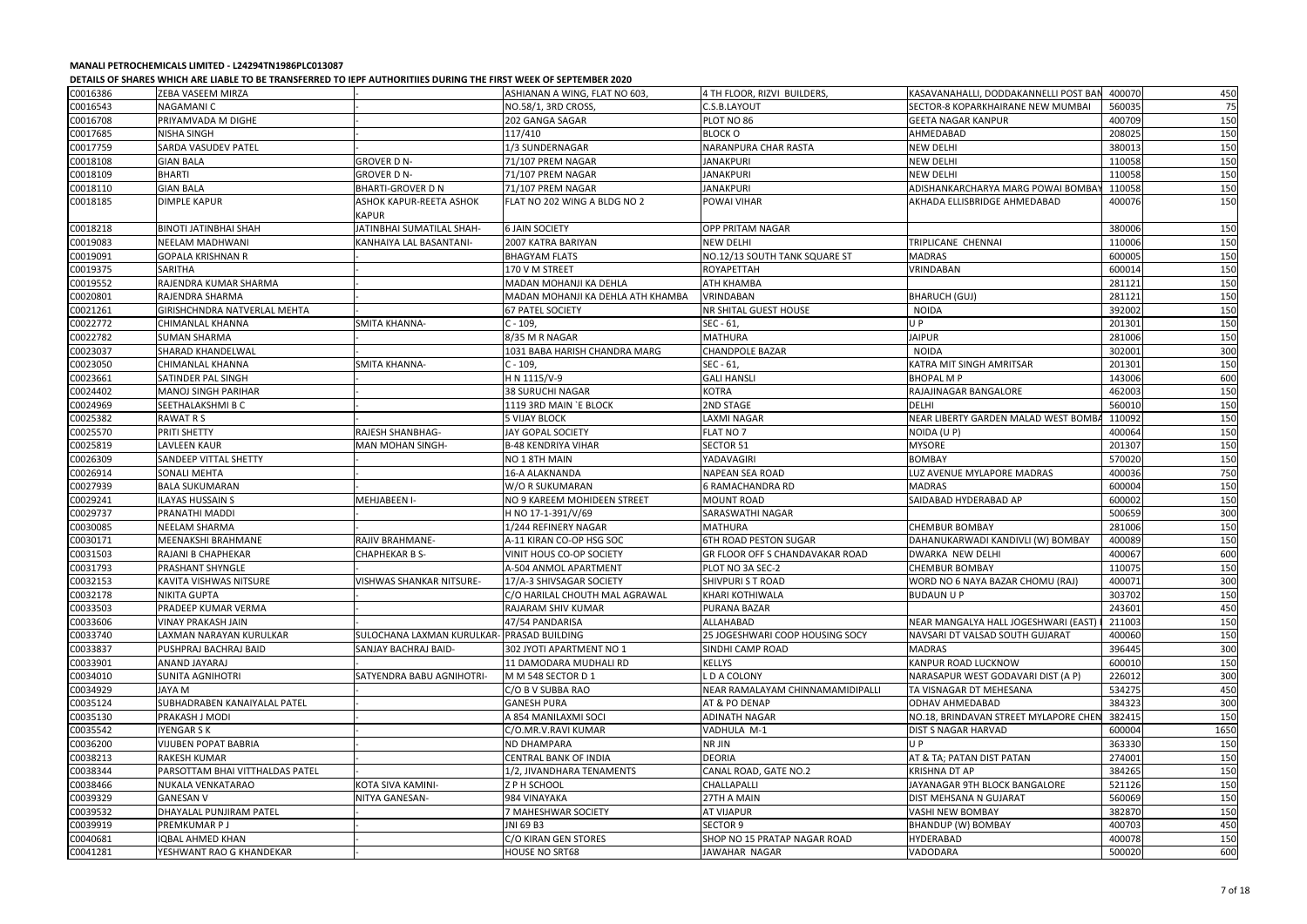| C0041895 | <b>NIKHIL M PATEL</b>          |                               | DESAI NO KHANCHO                     | <b>SULTANPURA</b>               | <b>BOMBAY</b>                         | 390001 | 150  |
|----------|--------------------------------|-------------------------------|--------------------------------------|---------------------------------|---------------------------------------|--------|------|
| C0042251 | <b>JOHNKUTTY G</b>             |                               | A 6 SILPA DATTA                      | <b>GOVANDI POST</b>             | (RAJ)                                 | 400088 | 150  |
| C0043619 | VISHNU KUMAR BANSAL            |                               | <b>OLD MANDI</b>                     | <b>GANGAPUR CITY</b>            | UNIVERSITY ROAD RAJKOT                | 322201 | 450  |
| C0043848 | TRIKAMBHAI GODHASARA           |                               | <b>8-B SHRI APARTMENTS</b>           | JALARAM-3                       | <b>HISSAR HARYANA</b>                 | 360005 | 150  |
| C0044173 | <b>VIJAY KUMAR TANWAR</b>      |                               | <b>SUB DIVISIONAL ENGINEER</b>       | MECHANICAL P W D B & R          | HAVANUR LAYOUT HESARAGHATIA CROSS BA  | 125001 | 150  |
| C0046450 | <b>JAGANATHA SHETTY</b>        |                               | SRINIDHI NO 980                      | VINAYAKA TEMPLE ROAD            | <b>MADRAS</b>                         | 560073 | 150  |
| C0047446 | <b>INDER CHAND BHANDARI</b>    |                               | 23 SOUNDARAJAN STREET                | <b>T NAGAR</b>                  | <b>FARRUKHABAD (U P)</b>              | 600017 | 150  |
| C0047492 | MAHENDRA KUMAR                 |                               | C/O MUKHRAM OMPRAKASH                | 3/133 LOHAI ROAD                |                                       | 209625 | 300  |
| C0047512 | <b>NARAYANA RAO S</b>          |                               | <b>CANARA BANK</b>                   | <b>GUNTUR</b>                   | MURTIZAPUR DISTT AKOLA M S            | 522003 | 300  |
| C0049077 | KALYANDAS J LAHOTI             | SACCHIDANAND L MALANI-        | <b>NEAR MASJID</b>                   | <b>STATION AREA</b>             | JABALPUR (MADHYA PRADESH)             | 444107 | 1200 |
| C0049288 | YOGESHKUMAR AMRITLAL PATEL     | SUSHILA YOGESHKUMAR PATEL     | 1309/A NAPIER TOWN                   | HOME SCIENCE COLLEGE ROAD       | MARTUR                                | 482001 | 300  |
| C0049380 | <b>SRINIVASA RAO T</b>         |                               | C/O JAYALAKSHMI MEDICALS             | <b>MAIN ROAD</b>                | AIRPORT ROAD BANGALORE                | 523301 | 150  |
| C0049603 | <b>NATARAJAN K</b>             | MEENAKSHI NATARAJAN-          | NO 0=74                              | <b>DIAMOND DI STREET</b>        | CHAKKARPUR GURGAON HARYANA            | 560008 | 150  |
| C0049948 | ARJUN KUMAR MALKANI            |                               | 1005 H B COLONY                      | SARASWATI VIHAR                 | OPP POLICE STATION GANDHIDHAM (KUTCH) | 122001 | 300  |
| C0050126 | <b>NILAY P DAND</b>            |                               | <b>BHIMANI INVESTMENTS</b>           | PLOT NO 226 WARD 12/B           | <b>MADRAS</b>                         | 370201 | 150  |
| C0050304 | <b>KISHORE KUMAR</b>           |                               | <b>24 APPU SREET</b>                 | <b>MYLAPORE</b>                 | <b>MADRAS</b>                         | 600004 | 150  |
| C0051300 | <b>VEERAPPANY</b>              |                               | 19 PRAKASAM STREET                   | <b>T NAGAR</b>                  |                                       | 600017 | 150  |
| C0052460 | <b>DAXESH PATEL</b>            |                               | <b>AT PO RABDA</b>                   | TA DIST VALSAD                  | CHANDIGARH                            | 396055 | 600  |
| C0055637 | <b>USHA RANI</b>               |                               | JINDAL PROVISION STORE               | SCO 153 SECTOR 37-C             | WEST GODAVARI DIST (A P)              | 160036 | 150  |
| C0057037 | VANDANAPU SRINIVASU            |                               | S/O RAMARAO                          | LAKKAVARAM                      | CHHANI DIST BARODA                    | 534451 | 150  |
| C0058167 | MOHAMMED RAFIR MOHAMMED SHAIKH |                               | C/O KISSAN INDUSTRIAL PUMP           | <b>OPP RAMJI MANDIR</b>         | HINGLACHACHAR PATAN                   | 391740 | 300  |
| C0058780 | RAJESH SEVANTILAL MODI         |                               | <b>AMMAR ENTERPRISE</b>              | OPP DR CHHATBAR                 |                                       | 384265 | 150  |
| C0059534 | RAMAKRISHNA P V                | VENKATACHARYULU P-            | 10-122A CHINTALAPUDIVARI STREET      | YEDITHA EDGT AP                 | E G DIST A P                          | 533234 | 450  |
| C0060053 | PURIHELLA VENKATA RAMAKRISHNA  | PURIHELLA VENKATACHARYULU     | 10-122A CHINTALAPUDI VARI STREET     | <b>VEDITHA</b>                  | <b>CHENNAI</b>                        | 533234 | 150  |
| C0060101 | KISHORE KUMAR M                |                               | 81 APU MUDALI STREET                 | <b>MYLAPORE</b>                 | ASHREM STREET ALCOL GARDENS RAJESMUI  | 600004 | 300  |
| C0060828 | PONNURU BHAGYALAKSHMI          |                               | W/O P SIVASANKARARAS                 | NARASIMHA NILAYAM               | DARYA GANJ NEW DELHI                  | 533101 | 150  |
| C0061083 | SHIV PRASAD KABRA              |                               | C/O CHORARIA INVESTMENTS PVT LTD     | <b>36 NETAJI SUBHASH MARG</b>   | JALANDHAR                             | 110002 | 150  |
| C0067404 | RAMESH CHANDRA TANDAN          |                               | <b>NO 185 CIVIL LINES</b>            | <b>JALANDHAR CITY</b>           | AHMEDNAGAR                            | 144001 | 150  |
| C0067486 | MANISH BANSILAL SAHANI         |                               | 7/8 `YASHODA KUNJ                    | <b>GOVINDPURA</b>               | <b>PUNE</b>                           | 414001 | 150  |
| C0069479 | <b>BOMAN KAIKHUSROO IRANI</b>  |                               |                                      | HADAPSAR INDUSTRIAL PO          | NAJIBABAD ROAD BIJNOR (U P)           | 411013 | 150  |
|          |                                | NATASHA BOMAN IRANI-          | <b>63 ST PATRICKS TOWN</b>           |                                 |                                       | 246701 |      |
| C0069500 | <b>SASHI PRABHA</b>            |                               | W/O SH RAKSHPAL SINGH                | ADARSH NAGAR GALI NO 1          | CENTRAL SPINE VIDYA-DHAR NAGAR JAIPUR |        | 150  |
| C0070793 | RAM DAYAL SHARMA               |                               | FLAT NO 313 B-10                     | MAHIMA HERITAGE                 |                                       | 302023 | 300  |
| C0071964 | VIDAY DINKAR OZARKAR           | DINKAR DAMODAR OZARKAR-       | 606, GADGIL LANE                     | <b>NASIK CITY</b>               | DOORVANINAGAR BANGALORE               | 420001 | 150  |
| C0072749 | H C ESWARACHARYA               | <b>B SHANTHAMMA-B E VEDHA</b> | D NO 29 KALIKAMBA TUTORIALS          | <b>B NARAYANA PURA NEW EXTN</b> | RAJASTHAN                             | 560016 | 300  |
|          |                                | <b>MURTHY</b>                 |                                      |                                 |                                       |        |      |
| C0073391 | DHANNA LAL JAIN                | KANTI DEVI JAIN-              | 44/400 PAHALODI QUARRY               | <b>DISTT SAWAI MADHOPUR</b>     |                                       | 322026 | 150  |
| C0073544 | CHANDRA MOHAN KHURANA          |                               | 5 HARMULARPURI                       | <b>MODI NAGAR</b>               | <b>ELLISBRIDGE AHMEDABAD</b>          | 201201 | 150  |
| C0073662 | ASHOK KUMAR JARDOSH            | PRAFULBEN JARDOSH-            | 5 SURYA RATNA APARTMENTS             | <b>62 PRITAM NAGAR SOCIETY</b>  | <b>HUBLI</b>                          | 380006 | 150  |
|          |                                | AJAYKUMAR JARDOSH             |                                      |                                 |                                       |        |      |
| C0074023 | <b>SURESH S BUDIHAL</b>        |                               | <b>G D PATIL BUILDING</b>            | <b>DESHPANDE NAGAR</b>          | <b>JALANDAR</b>                       | 580029 | 150  |
| C0074446 | <b>HARPREET KAUR</b>           |                               | C/O. COL MJS TIWANA                  | 387-R, MODEL TOWN               | <b>MYLAPORE MADRAS</b>                | 144003 | 150  |
| C0074702 | M KALPAGAM                     |                               | A7 MURALI ANAND APARTMENTS           | 37 LOGANATHAN COLONY            | KASHMIR                               | 600004 | 150  |
| C0074825 | FAYAZ AHMED QADRI              | KOUNSAR QADRI-                | 326 NG BALGARDEN                     | SRINAGAR                        | <b>NEW DELHI</b>                      | 190010 | 150  |
| C0075132 | ASHOK K BISARYA                |                               | 61 B POCKET C                        | SIDDARTHA EXTENSION             | A P                                   | 110014 | 150  |
| C0075247 | <b>ABDUL AZIZ</b>              |                               | <b>GOVT ARTS AND SCIENCE COLLEGE</b> | KAMAREDDY                       | HYDERBAD                              | 503113 | 150  |
| C0075278 | SRIDEVI VEMULAPALLI            | SURYANARAYANA VEMULAPALLI-    | JANATA STUDIOS                       | <b>LAKDIKAPOOL</b>              | HYDERABAD                             | 500004 | 150  |
| C0075295 | CHETAN K SIRIGIRI              |                               | 15 8 359/2T04                        | <b>FEELKHANA</b>                | ULSOOR-BANGALORE                      | 500012 | 150  |
| C0075359 | MADHUMATHI BAI KUSAL RAJ       |                               | KUSHAL NIVAS UPSTAIRS                | 15 SADHASHIVA MUDALIAR ROAD     | ANDHRA PRADESH                        | 560008 | 150  |
| C0075430 | MOHANA RAO GUMMADI             | RAJYA LAKSHMI VEMULAPALLI-    | <b>INDIAN OVERSEAS BANK</b>          | KOTHAGUDEN                      | RAJAHMUNDRY                           | 507110 | 150  |
| C0075494 | <b>BHIMA RAJU YELAMARTY</b>    |                               | THE VYSYA BANK LTD                   | <b>MAIN ROAD</b>                | <b>BOMBAY</b>                         | 533101 | 150  |
| C0075663 | PANKAJ CHANDRA SHETH           | RAJESHREE SHETH-              | HEMANT BIDG GUJAR LANE               | S V ROAD SANTAELUZ WEST         | <b>KRISHNA DISTRICT</b>               | 400054 | 150  |
| C0076051 | RAMASITAMMA KAMBHAMPATI        |                               | <b>GOLLAPUDI NEAR PETROL BUNK</b>    | VIJAYAWADA RURAL MANDAL         |                                       | 521225 | 150  |
| C0076189 | <b>KIRAN MAGO</b>              | <b>NALINI MAGO-</b>           | 2162 SECTOR 15-C                     | <b>CHANDIGARH</b>               | SURENDRANAGAR                         | 160015 | 150  |
| C0076313 | ATUL NANDLAL RUPAREL           |                               | C/O DR B N RUPAREL RAICHAND BHUVAN   | <b>NEAR APNA BAZAR</b>          | JUNAGADH GUJARAT                      | 363001 | 150  |
| C0076318 | <b>BABUBHAI S USADAD</b>       |                               | C/O 21 BANSIDHAR SOCIETY             | <b>NEAR GIRIRAJ NO 3</b>        | AMRELI                                | 362002 | 150  |
| C0076321 | NIRMALA KHIMANI                |                               | 1 YOGESHVAR SOCIETY                  | <b>MANI NAGAR</b>               |                                       | 364601 | 150  |
| C0076347 | TARAMAT CHUNILAL JAIN          |                               | VIRNAGAR                             | <b>RAJKOT</b>                   | WANKANER                              | 360060 | 150  |
|          |                                |                               |                                      |                                 |                                       |        |      |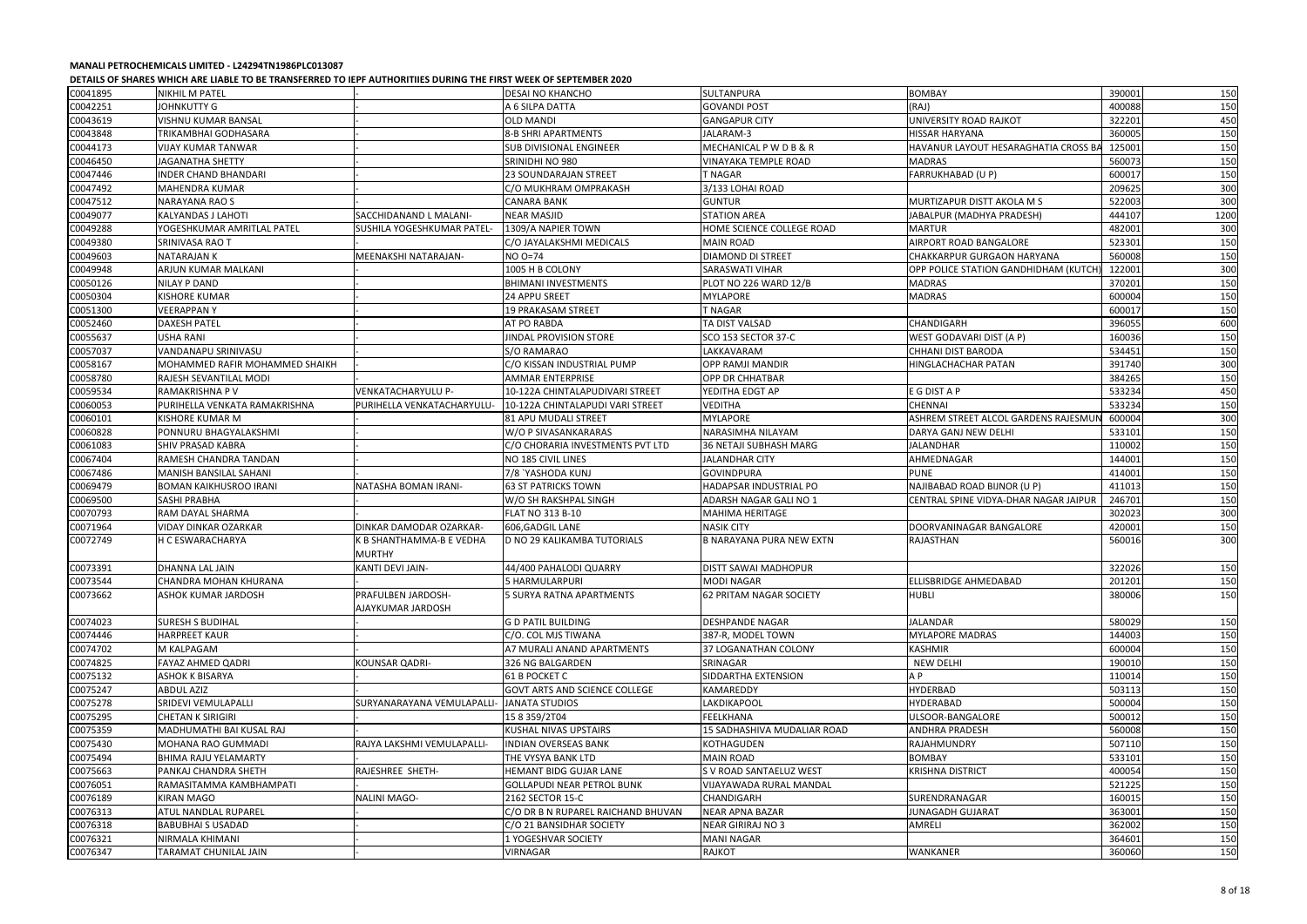| C0076354 | LATABEN R SANGANI             |                                 | C/O DINUBHAI MEHTA                  | RAVAL STREET OPP DERASAR            | MANGALORE                           | 363621 | 150 |
|----------|-------------------------------|---------------------------------|-------------------------------------|-------------------------------------|-------------------------------------|--------|-----|
| C0076688 | M NARAYAN BHAT                |                                 | S/O RAM BHAT C/O S V TEMPLE         | <b>CAR STREET</b>                   | BEJAI KAVOOR ROAD BEJAI MANGALORE   | 575001 | 150 |
| C0076755 | K PARAMESHWARA ADIGA          |                                 | <b>RAMDEV APARTMENTS</b>            | FLAT NO 1                           | <b>VISAKHAPATNAM</b>                | 575004 | 150 |
| C0076768 | K V N RAJU KAKARLAPUDI        |                                 | 48-3-23                             | <b>SREE NAGAR</b>                   | <b>DELHI</b>                        | 530016 | 150 |
| C0077257 | <b>GAJINDER SINGH CHHABRA</b> |                                 | <b>B-37 GT KARNAL ROAD</b>          | <b>INDUSTRIAL AREA</b>              |                                     | 110033 | 150 |
| C0077269 | <b>VINOD KUMAR DHALL</b>      | SATISH KUMAR DHALL-             | 3-322 SUDERSHAN PARK                | <b>NEW DELHI</b>                    | <b>SECTOR X NEW DELHI</b>           | 110015 | 150 |
| C0077284 | <b>HARI SINGH</b>             |                                 | <b>205 VIGYAN SADAN</b>             | R K PURAM                           | <b>MEERUT</b>                       | 110022 | 150 |
| C0077297 | <b>NEERA AHLAWAT</b>          |                                 | 99 CHITRA KOOT COLONY               | NAUCHANDI COMPAUND                  | <b>DELHI</b>                        | 250002 | 150 |
| C0077381 | JATINDER VIR SINGH KHANUJA    |                                 | J 122 RAJOURI GARDEN                | NEW DELHI                           | <b>HARYANA</b>                      | 110027 | 150 |
| C0077400 | <b>ASHA DALAL</b>             |                                 | 808 SECTOR 15A                      | FARIDABAD                           |                                     | 121001 | 150 |
| C0077422 | <b>CHAND SHAMIM</b>           | <b>RUBINA SHAMIM-</b>           | 166 CIVIL LINES OPPOSITE BAREILLY   | <b>HOTEL BAREILLY UP</b>            | <b>JAIPUR</b>                       | 243001 | 150 |
| C0077735 | MEENU CHHABRA                 |                                 | C/O NEMI CHAND JAIN THE BANK OF RAJ | B/O VISHWA KARMA INUDST AREA        | DHER KA BALAJI JAIPUR               | 302013 | 150 |
| C0077751 | <b>VERSA DEVI VERMA</b>       |                                 | C/O H L KUMAWAT                     | 164 RADHA GOVIND COLONY             | KALA KUWA ALWAR                     | 302012 | 150 |
| C0077776 | <b>KANTA GUPTA</b>            |                                 | HOUSE NO 1DA 11                     | RAJASHTAN                           |                                     | 301001 | 150 |
| C0077854 | <b>BHIMAN DAS SATWANI</b>     | <b>MANOHAR LAL SATWANI-</b>     | 179 PALSIKAR COLONY                 | <b>INDORE</b>                       |                                     | 452004 | 150 |
| C0078461 | <b>TAJERA AHMED</b>           |                                 | 27/3 COMMISSARIAT ROAD              | BANGALORE                           | GANGENAHALLY EXTN BANGALORE         | 560025 | 150 |
| C0078569 | K BHAGIRATHI BAI              | K GOVIND SINGH-                 | NO21 1B MAIN ROAD                   | <b>B/H BINNY GARMENT FACTORY</b>    | <b>RAICHUR</b>                      | 560032 | 150 |
| C0078598 | <b>GYANCHAND GADIYA</b>       |                                 | M MAHAVEER JAIN                     | H NO 11-2-21 LOHARWADI              | <b>BANGALORE</b>                    | 584101 | 150 |
| C0078857 | PADMINI SUBRAMANIAM           |                                 | 43/1 MARGOSA ROAD                   | <b>MALLESWARAM</b>                  | <b>BANGALORE</b>                    | 560003 | 150 |
| C0078916 | <b>B N RAVISHANKAR</b>        |                                 | C/O BAPU SHESHAGIRI RAO 1105 18TH   | B MAIN 72ND CROSS 5TH BLOCK RAJAJIN |                                     | 560010 | 150 |
| C0078938 | P M SHANKER RAO               |                                 | 280 6TH CROSS, DOMLUR LAYOUT        | <b>BANGALORE</b>                    |                                     | 560071 | 150 |
| C0079013 | <b>ASIMA MAITI</b>            | <b>SALIL KUMAR MAITI-</b>       | FLAT 2, PRUDENTIAL HSG SOC PAUD     | ROAD, KOTHRUD PUNE                  | <b>BANGALORE</b>                    | 411029 | 150 |
| C0079368 | KASHAL AGARWAL                |                                 | <b>67 LAVELLE ROAD</b>              | <b>4TH CROSS</b>                    | <b>SHIMOGA</b>                      | 560001 | 150 |
|          |                               |                                 |                                     |                                     |                                     | 577201 |     |
| C0079386 | M V VEDHA                     |                                 | 98 3RD CROSS SEETHA                 | GANDINAGAR                          | BASAVERHWAR BANAGALRE               |        | 150 |
| C0079434 | JYOTHI A BHANDARKAR           |                                 | 100 III RD MAIN IIIRD BLOCK         | <b>IIIRD STAGE</b>                  | BANGALORE                           | 560079 | 150 |
| C0079467 | NANJU                         |                                 | 118/4 APPURAO ROAD                  | CHAMARAJPET 6TH MAIN ROAD           | UKKUNAGARAM VISAKHAAPATNAM          | 560018 | 150 |
| C0079567 | <b>BRAHMAIAH GADDE</b>        | RADHARANI GADDE-                | <b>QTR NO 315/B</b>                 | <b>SECTOR VII</b>                   | VISAKHAPATNAM                       | 530031 | 150 |
|          |                               | <b>KRISHNAPRIYA GADDE</b>       |                                     |                                     |                                     |        |     |
| C0079622 | VENKATA CHANDRA SEKHAR I      |                                 | L 41, CENTRAL ZONE LAYOUT           | SEETHAMMADHARA                      |                                     | 530013 | 150 |
| C0080125 | NAMARATA KUMAR                |                                 | D-II/85 KIDWAINAGAR (E)             | <b>NEW DELHI</b>                    | POST DIDWANA RAJ                    | 110023 | 150 |
| C0080340 | RAMAKISHAN                    |                                 | C/O.JAGDISH PRASAD SWAMI            | <b>SUB TREASURY</b>                 | <b>DELHI</b>                        | 341303 | 150 |
| C0080393 | <b>RADHA RANI</b>             |                                 | DDA FLAT NO 6-B POCKET-B            | <b>ASHOK VIHAR PHASE-II</b>         | <b>NEWDELHI</b>                     | 110052 | 150 |
| C0080394 | VIDYAWATI                     |                                 | 28A/9 JIA SARAI                     | <b>NEAR IIT HOUZ KHAS</b>           | <b>NEW DELHI</b>                    | 110016 | 150 |
| C0080439 | <b>ANITA</b>                  |                                 | I/82 D D A COLONY                   | <b>NARAIN VIHAR</b>                 |                                     | 110028 | 150 |
| C0080615 | <b>GOPAL DAS SRAFF</b>        | LAKSHMAN PRASAD-                | PURANA SHAHAR                       | VRINDABAN                           |                                     | 281121 | 150 |
| C0080637 | <b>MAHENDRA KOTHARI</b>       |                                 | <b>B-125 IFFCO TOWNSHIP</b>         | <b>BAREILLY U P</b>                 | <b>ROORKEE</b>                      | 243403 | 150 |
| C0080641 | R D BHARDWAJ                  |                                 | 138 BHARDWAJ SADAN                  | <b>CHOW MANDI</b>                   | <b>GURGAON</b>                      | 247667 | 150 |
| C0080679 | VISHNU DATT GAUR              | PUSHPA GAUR-                    | <b>SHANTI SADAN</b>                 | 338 SECTOR -14 DELHI ROAD           | N I T FARIDABAD                     | 122001 | 150 |
| C0080943 | <b>RAJESH CHAUHAN</b>         |                                 | C/O RAVINDER BAGGA                  | <b>BAGGA EMPORIUM MKT NO 5</b>      |                                     | 121001 | 150 |
| C0080975 | PRAMILA PATNI                 | MADHU GOYAL-                    | PATNI NIWAS DEEDWANA OLI            | <b>GWALIOR</b>                      | PO DEVAPUR CEMENT WORKS DT ADILABAD | 474001 | 150 |
| C0081736 | PHOOL PATTI PANDEY            |                                 | C/O BHAGWAT PANDEY                  | <b>ORIENT CEMENT</b>                | CHENNAI                             | 504218 | 150 |
| C0081836 | ARUN KUMAR MIMANI             |                                 | 8A, VALLIAMMAL STREET               | <b>KILPAUK</b>                      | PO JANAKPURI NEW DELHI              | 600010 | 150 |
| C0081903 | <b>INDERJEET KAUR</b>         | <b>RAJINDER SINGH GIRGLA-</b>   | WZ 708A FIRST FLR                   | <b>SHIV NAGAR</b>                   | AGRA                                | 110058 | 150 |
| C0081962 | <b>SURAJ KUMARI</b>           |                                 | <b>BIDYA RAM SHIV NARAIN</b>        | 3/3 CHATTA BAZAR                    | MAPUSA GOA                          | 282004 | 150 |
| C0082006 | MARIA DO CEU RIBEIRO          | JULIO ALBERTO RIBEIRO-          | C/O DR OLAVO RIBERIO                | <b>NEAR ALANKAR THEATRE</b>         |                                     | 403507 | 150 |
| C0082092 | PARASHU RAM SINGH             | <b>DIVYA SINGH-</b>             | <b>8 KANPUR ROAD</b>                | <b>ALLAHABAD</b>                    | AARYANAGAR, NIZAMABAD               | 211001 | 150 |
| C0082124 | <b>HARINATH KAILAS</b>        | <b>VENKAT RAO ADUSUMELLI-</b>   | H. NO. 8-17 (OLD) 6-88/38/1/2       | F. C. I. COLONY, BORGAM             | <b>HYDERABAD BR</b>                 | 503230 | 150 |
| C0082232 | VENKATA SUBBARAO KESAPRAGADA  |                                 | K SESHAGIRI RAO                     | <b>CENTRAL BANK OF INDIA</b>        | ANDHRA PRADESH                      | 500195 | 150 |
| C0082266 | <b>GEETHA RAGHUNATHAN</b>     |                                 | 35-B EAST MARRED PALLY              | SECUNDERABAD 26                     | SECUNDERABAD                        | 500026 | 150 |
| C0082388 | VIJAYA                        |                                 | 21 54/6 VASUDHA BANK COLONY         | VENKATAPURAM                        | <b>BOMBAY</b>                       | 500015 | 150 |
| C0082609 | SANJAY PRATAP KOTHARI         | <b>BHAGWATI PRATAP KOTHARI-</b> | <b>48 KOTHARI ESTATE</b>            | B P X ROAD NO 1 MULUND WEST         | <b>BOMBAY</b>                       | 400080 | 150 |
| C0082619 | <b>SHANTA B MOKASHI</b>       | YISHWAS B MOKASHI-              | 70 38 H KAPRESHWAR MARG             | <b>FAHASWADI</b>                    | <b>BOMBAY</b>                       | 400002 | 150 |
| C0082654 | <b>GEETA JAYESH GALA</b>      |                                 | 5 MEKHILA F.NO101 SAMARTH NAGAR     | OPP CHUNABHATTI (E) RLY ST          |                                     | 400022 | 150 |
| C0082722 | SHAILEJA PRAKASH NAMBIAR      | PRAKASH J NAMBIAR-              | 10 SANGEETA DR R P ROAD             | MULUND WEST BOMBAY                  | RATLAM M P                          | 400080 | 150 |
| C0082800 | LOKESH JAIN                   |                                 | C/O ABHAY JAIN                      | 79 DHANMANDI                        | <b>GEETABHAWAN INDORE</b>           | 457001 | 150 |
| C0082870 | <b>SUREKHA SHAH</b>           |                                 | 4 KAILASHPARK COLONY SAINATH        | APARTMENT 1ST FLOOR FLAT NO 6       | NEAR KACHRA DEPOT PUNE              | 452001 | 150 |
| C0082891 | PANNA N DESAI                 | <b>NRUPESH H DESAI-</b>         | A-2 - 504, RAHUL TOWERS             | PAUD ROAD                           | <b>SURAT</b>                        | 411038 | 150 |
|          |                               |                                 |                                     |                                     |                                     |        |     |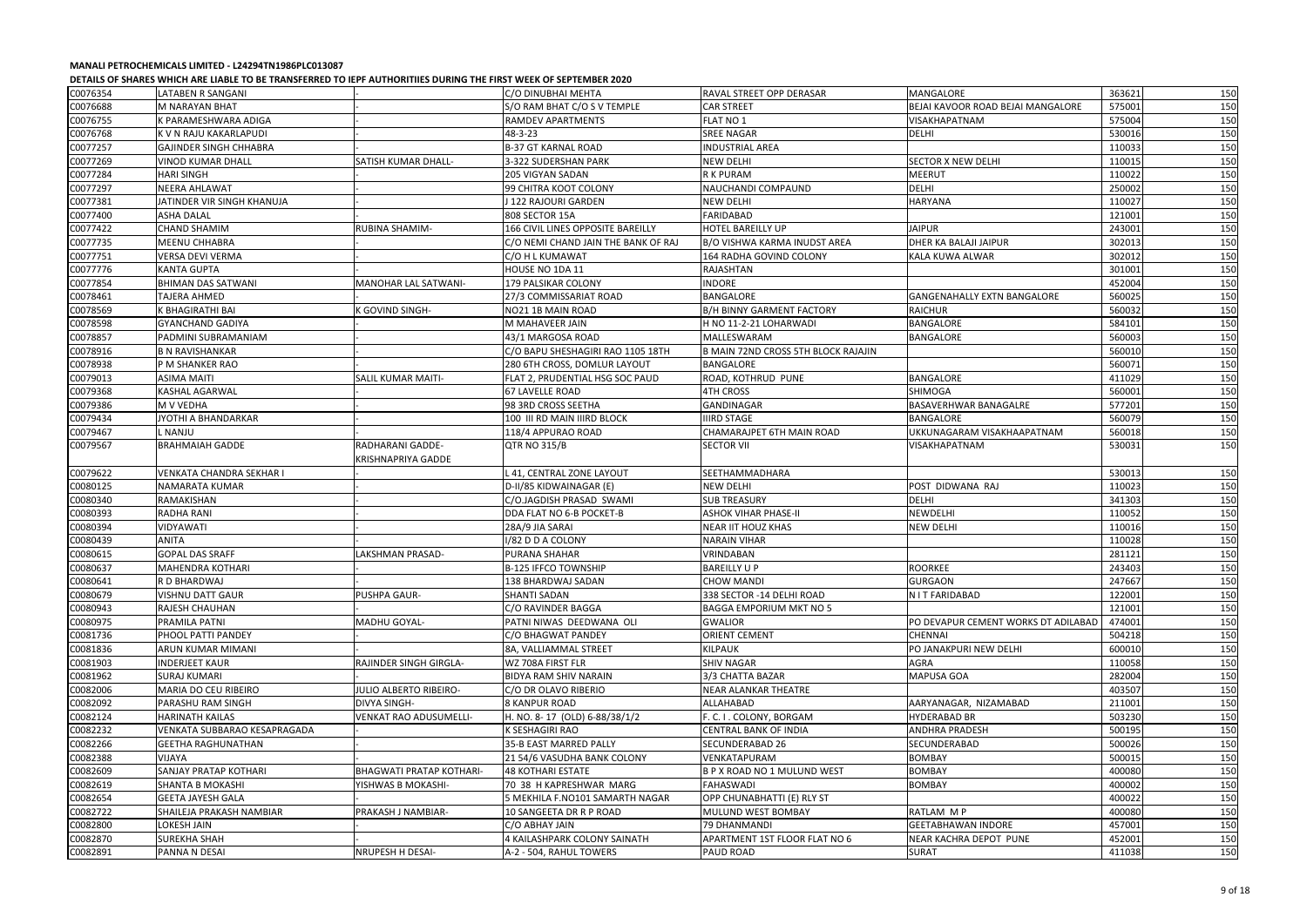| C0082943 | RAJESH KAKAR                         | <b>PRADEEP KAKAR-</b>                                             | 4/4502 KUVERSING STREET             | <b>BEGAMPURA</b>                    | <b>BILIMORA</b>                        | 395003  | 150 |
|----------|--------------------------------------|-------------------------------------------------------------------|-------------------------------------|-------------------------------------|----------------------------------------|---------|-----|
| C0083032 | KANTILAL MEGHAJIBHAI PATEL           | PRAVINKUMAR VELJIBHAI PATEL-                                      | <b>SHREE SOMNATH SAW MILL OPP</b>   | NAVNATH ASHRAM DIST BULSAR DEV SAR  | <b>D SURAT</b>                         | 396380  | 150 |
| C0083085 | <b>DHIRUBHAI</b>                     | <b>KAMUBEN PATEL-</b>                                             | <b>KANBIWAD</b>                     | <b>SARBHON</b>                      | 34/36 PRAHLAD PLOT RAJKOT              | 394350  | 150 |
| C0083229 | <b>INDU PAREKH</b>                   |                                                                   | C/O M.L.MEHTA                       | <b>MAHAVIR KUNJ</b>                 | RAJKOT BEHIND ASOPACAV                 | 360001  | 150 |
| C0083292 | SHILPA JAYANTI SAPARIA               |                                                                   | 23 NEW JAGNATH PLOT                 | SHRINATHJIKRUPA                     | <b>RAJKOT</b>                          | 360001  | 150 |
| C0083323 | <b>BHIKHUBHAI K DHRUV</b>            |                                                                   | <b>4 VIRANI BLOCKS</b>              | 7/18 MILLPARA                       | <b>JUNAGADH</b>                        | 360002  | 150 |
| C0083393 | RASHMI KULINCHANDRA DHEBAR           |                                                                   | <b>MADH STREET MOTIBHUVAN</b>       | <b>DIWAH KHADKI</b>                 | <b>BUS STAND RD</b>                    | 362001  | 150 |
| C0083559 | <b>BHARATKUMAR GOPALBHAI POPALIA</b> |                                                                   | AT MANAVADAR                        | C/O G D POPALIA BAHAR PARA          |                                        | 362630  | 150 |
| C0083575 | HASMUKHLAL JIVANLAL DEVANI           |                                                                   | <b>STATION ROAD</b>                 | TALALA GIR                          | DHARANGADHARA                          | 362150  | 150 |
| C0083592 | <b>RASILABEN M BHATT</b>             |                                                                   | <b>CHEMIST QTRS NO 5&amp;6</b>      | <b>CHEMICAL ROAD</b>                | <b>DIST RAJKOT</b>                     | 363315  | 150 |
| C0083681 | DEEPAK KUMAR SANGHARAKJHA            |                                                                   | NAGARVADA VASAVAD                   | <b>TAL GONDAL</b>                   | N G                                    | 364490  | 150 |
| C0083765 | MADHUBHAI DEVABHAI PRAJAPATI         |                                                                   | AT & POST PANCHOT NEAR JANTAGHAR    | <b>TALUKA &amp; DIST MEHSANA</b>    | AHMEDABAD                              | 384205  | 150 |
| C0083837 | <b>ANKIT AJITBHAI SHAH</b>           |                                                                   | <b>13 AJITNATH SOCIETY</b>          | <b>FATEHPWRA</b>                    | AHMEDABAD                              | 380007  | 150 |
| C0083853 | JIVIBEN NATHUBHAI CHAUDHARI          |                                                                   | 33 SAUMIL SOCIETY                   | OPP SARAKARI VASAHAT DRIVE IN ROAD  | <b>DIST MEHSANA</b>                    | 380052  | 150 |
| C0083987 | YOGENDRAKUMAR P DESAI                |                                                                   | THE MEHSANA DIST CO-OP-BANK         | PO KALOL CM GUJRAT                  | <b>GUJARAT</b>                         | 382721  | 150 |
| C0084066 | KAPURCHAND PANACHAND TELI            |                                                                   | <b>ANILSAR GATE</b>                 | <b>KAPAOWANJ DIST KHEDA</b>         | AHMEDABAD                              | 387620  | 150 |
| C0084123 | REKHA B AGARWAL                      |                                                                   | 7 JULLY APPARTMENT                  | GIRDHAR NAGAR                       | AHMEDABAD                              | 380010  | 150 |
| C0084325 | NALINI KAYASTHA                      | <b>UMESH KAYASTHA-</b>                                            | 303 ISHWARBHUWA                     | <b>SARANGPUR CHAKLA KHADIA</b>      | <b>DIST AHMEDABAD GUJARAT</b>          | 380001  | 150 |
| C0084344 | NITABEN BHAVANBHAI PATEL             |                                                                   | AT & PO TRENT                       | <b>TA VIRAMGAM</b>                  | AHMEDABAD                              | 382151  | 150 |
| C0084346 | <b>HIMANSHU S PATEL</b>              |                                                                   | 139 MOTH METHA POLE                 | YADIGAM DARIAPUR                    | <b>DIST AHMEDABAD</b>                  | 380001  | 150 |
| C0084421 | NAYANA ASHOK KUMAR PATEL             |                                                                   | <b>GORA GHUMA BAKUBHANOVAS</b>      | <b>TA DASTROI</b>                   | AHMEDABAD                              | 380054  | 150 |
| C0084428 | <b>MARSHA PATEL</b>                  |                                                                   | <b>3B VIJAY COLONY</b>              | NR S P COLONY                       | PO SABARMATI                           | 380013  | 150 |
|          |                                      |                                                                   |                                     |                                     |                                        |         |     |
| C0084551 | SHUSHILADEVI JAIN                    | <b>CHAKSHU JAIN-</b>                                              | 8 VAHELAL SAUBHAGHYANAGAR SOCIETY   | NEAR TOLLNAKA HIGHWAY ROAD          | AHMEDABAD                              | 380005  | 150 |
| C0084587 | HARISHKUMAR MAFHABHAI CHODHRI        |                                                                   | 33 SAUMIL SOCIETY                   | OPP SARAKARI VASAHAT DRIVE IN ROAD  | AHMEDABAD                              | 380052  | 150 |
| C0084716 | KANTIBHAI VITTALDAS PATEL            |                                                                   | <b>3 NITYANANDINI SOCIETY</b>       | PART-1 GATLODIA                     | <b>PUNJAB</b>                          | 380061  | 150 |
| C0084798 | NASIB KAUR SINGHOTA                  |                                                                   | C/O. COL KS SINGHOTA                | BRA PIND PO DT JALANDHAR            | LUDHIANA PUNJAB                        | 144418  | 150 |
| C0084828 | <b>ANITA MOHINDRA</b>                |                                                                   | <b>MOHINDRA BROTHER</b>             | B 1/417 BHANDARI STREET             | PATIALA, PUNJAB                        | 141008  | 150 |
| C0084891 | <b>DARSHAN KAUR</b>                  |                                                                   | C/O. DR DALBIR SINGH                | 117, PRET NAGAR LOWER MALL          |                                        | 147001  | 150 |
| C0085009 | <b>G R CHOPRA</b>                    |                                                                   | D-159, SOUTH CITY                   | LUDHIANA                            | <b>BOMBAY</b>                          | 141012  | 150 |
| C0085167 | LALITHA RAJPAL SANGAM                | VINOD SHIVALINGAM SANGAM-                                         | <b>23 CUFFE PARADE</b>              | <b>COLABA</b>                       | <b>BOMBAY</b>                          | 400005  | 150 |
| C0085188 | <b>AKSHAYA SHETTY</b>                | <b>ASHA SHETTY-</b>                                               | 601 JOANNA MANUEL GONSALUES RD      | <b>BANDRA</b>                       | VALLABH BAUG LANE EXTENSION GHATKOPA   | 400050  | 150 |
| C0085258 | <b>MUKESH JASANI</b>                 | MEENA JASANI-                                                     | <b>ASHIRWAD - B/4</b>               | PLOT NO 353/15                      | <b>BOMBAY</b>                          | 400077  | 150 |
| C0085292 | SANYOGITA P RANGNEKAR                | PURUSHOTTAM G RANGNEKAR-                                          | B 212/5 GOVT COLONY                 | <b>BANDARA WEST</b>                 | CHEMBUR BOMBAY                         | 400051  | 150 |
| C0085363 | SURESH KUMAR BALCHAND JAIN           | PRATIBHA SURESH JAIN-                                             | G.NO.3 SUNIL SAND                   | <b>OPP. HOTEL GRAND CENTRAL</b>     | JALNA                                  | 400071  | 150 |
| C0085451 | KESHAVJI JEVERCHAND GOSRANI          | HIMMATLAL KESHAVJI GOSRANI-<br>RANJAN HIMMATLAL GOSRANI           | FULCHAND JAVERCHAND AND BROS        | <b>R P ROAD R R BUILDING 1FLOOR</b> | <b>BOMBAY</b>                          | 431203  | 150 |
| C0085571 | PARAMESHWARA IYER                    | PARAMESWARI P IYER-PARVATI P   B/4/1 MANAV KALYAN CHS LTD<br>IYER |                                     | BANGUR NAGAR GOREGAON WEST          | <b>BOMBAY</b>                          | 400090  | 150 |
| C0085618 | <b>GHANSHYAM THAKURDAS VAZIRANI</b>  | <b>MEENA G VAZIRANI-</b>                                          | 2B2 NAV-JIVAN CO-OP HSG SOCIETY     | MAHUL RD CHEMBUR                    | <b>BOMBAY</b>                          | 400074  | 150 |
| C0085621 | <b>GANESH S NAIK</b>                 | <b>SHANTARAM GIRI NAIK-</b>                                       | C-6 MEDICINE NIKETHAN CO OP MSG SOC | <b>BAMANWADA VILEPARLE EAST</b>     | NAVSARI GUJARAT                        | 400099  | 150 |
| C0085703 | KAMINI RASHMIKANT JOGANI             | RASHMIKANT DAHYALAL JOGANI                                        | 402 NAVPAD A MAHARAM                | <b>SHANTADEVI ROAD</b>              | <b>BOMBAY</b>                          | 396445  | 150 |
| C0086044 | NIRMALA S BAJAJ                      | RAJAN GOPALDAS BAJAJ-JAYA<br>RAJAN BAJAJ                          | 9/A SKY SCRAPER B DESAI ROAD        | <b>BREACH CANDY</b>                 | BOMBAY                                 | 400026  | 150 |
| C0086061 | <b>GIRISH PATIL</b>                  | <b>GAJANAN PATIL-</b>                                             | 6-21 K S COOP HSG SOC LTD           | <b>SEWRI EAST</b>                   | THANE WEST BOMBAY                      | 400015  | 150 |
| C0086351 | INDUMATI SADASHIV JADHAV             | SADASHIV GOVIND JADHAV-                                           | 12B SAI OM APTS GUPTA COMPOUND      | LIGS WADI EE HIGH WAY               | <b>BOMBAY</b>                          | 400604  | 150 |
| C0086380 | <b>APOORVA V KULKARNI</b>            | VIJAYKUMAR P KULKARNI-                                            | 509A PATEL SHOPPING CENTRE CHANDRAV | <b>ARKAR LANE BORIVLI WEST</b>      | <b>BOMBAY</b>                          | 400092  | 150 |
| C0086395 | ANIL LAXMAN PEDNEKAR                 | LAXMAN JAGANNATH PEDNEKAR                                         | 21/252 SAHAKAR NAGAR NO.1           | <b>CHEMBUR</b>                      | HOUSING SOCIETY JAYTALA ROAD NEAR RAIL | 400071  | 150 |
| C0086410 | <b>SHYAM SUNDER PANDEY</b>           | <b>SANJEEV PANDEY-</b>                                            | MANGALAM                            | <b>GOVT EMPLOYEES CO-OPERATIVE</b>  |                                        | 440016  | 150 |
| C0086752 | HEMANT KUMAR SUTWALA                 | MINU SUTWALA-                                                     | 49 2 GENERAL GANJ                   | <b>KANPUR</b>                       | <b>SECTOR - 4 PANCHKULA</b>            | 208001  | 150 |
|          |                                      |                                                                   |                                     |                                     |                                        |         |     |
| C0086876 | <b>DARSHAN SINGH</b>                 | PARMINDER SINGH-                                                  | NO.8/3A, RAIL VIHAR                 | MANSA DEVI COMPLEX                  | <b>LUCKNOW</b>                         | 1341123 | 150 |
| C0086915 | <b>ASHISH GUPTA</b>                  | AJAY KR UPADHAYA-                                                 | C/O SRI A K UPADHYA                 | C-2452 IMDRA NAGAR                  |                                        | 226016  | 150 |
| C0086992 | <b>SUSHILA KHANDELWAL</b>            | RADHESHYAM KHANDELWAL-                                            | 5/106 VIKAS NAGAR                   | <b>LUCKNOW</b>                      | <b>GURGAON WEST MUMBAI</b>             | 226022  | 150 |
| C0087286 | ASHA M TALREJA                       | MULCHAND TALREJA-                                                 | 9/16 PIRAMAL NAGAR                  | S V ROAD                            | <b>II STAGE BANGALORE</b>              | 400062  | 150 |
| C0087379 | RASBIHARI VAMANRAI CHHAYA            | <b>BIJAL RASBIHARI CHHAYA-</b>                                    | 54 METROPOLITAN CO OP HSG SOC       | NEAR 16TH MAIN 5TH CROSS B T M LAYO | <b>BOMBAY</b>                          | 560076  | 150 |
| C0087420 | <b>RUPA SHASHIKANT ZAVERI</b>        | SHASHIKANT JAYANTILAL ZAVERI-                                     | <b>B 9 ANAND BHAVAN</b>             | 45 BAJAJ ROAD VILEPARLE W           | SHARDHANAND RD MATUNGA                 | 400056  | 150 |
| C0087658 | RAJENDRAPRASAD AWAL                  |                                                                   | PRANAV COOP HOS SOC                 | BLOCK NO 3 GROUND LFOOR 394-D       |                                        | 400019  | 150 |
| C0087746 | <b>VINITA PUNJABI</b>                | <b>GIAN PUNJABI-</b>                                              | B K NO 270 ROOMNO 1                 | ULHASNAGAR DIST THANE               | <b>BOMBAY</b>                          | 421002  | 150 |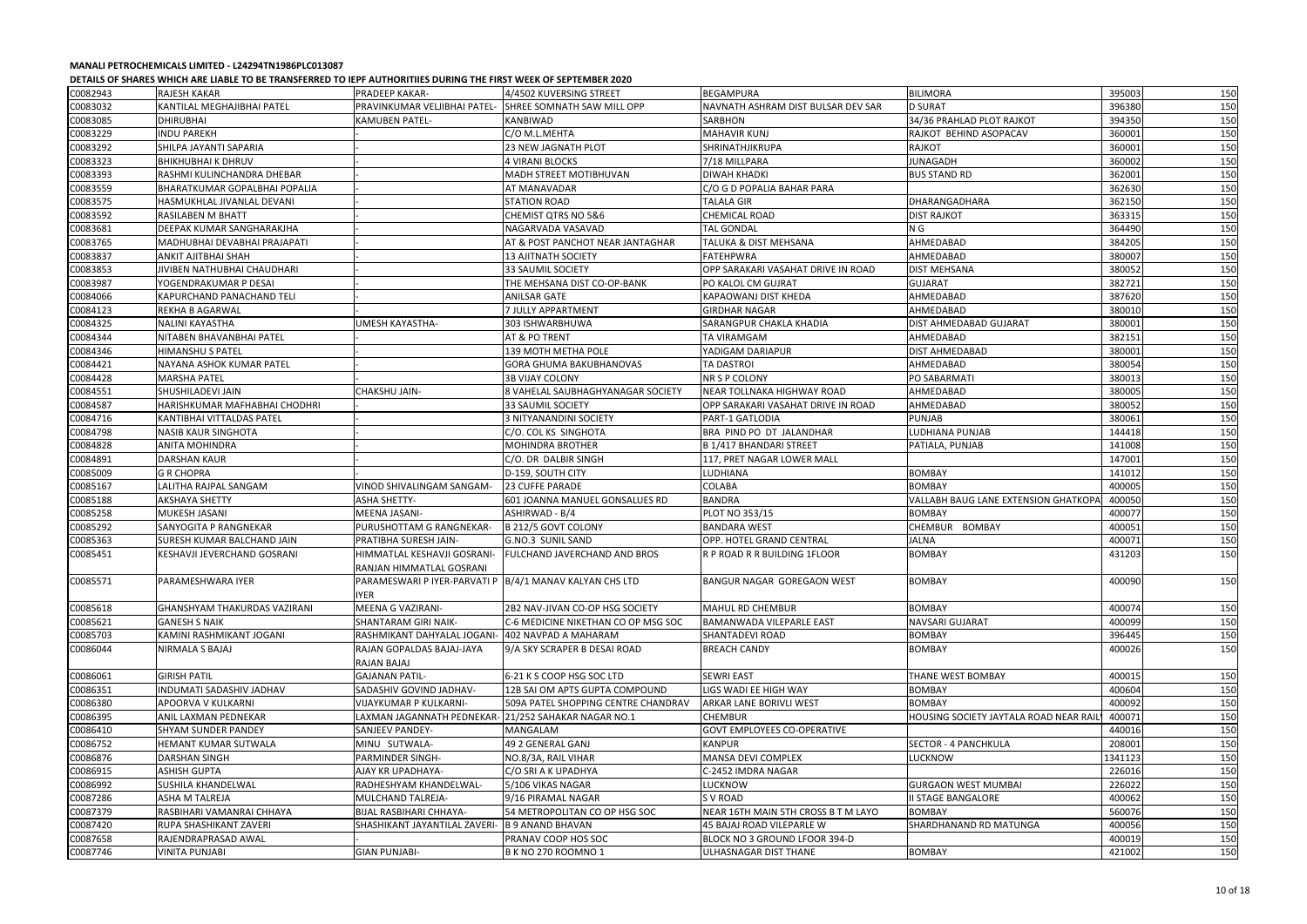|          |                                  | ספטפוריונט ויי טווייניט וייניט וייניט טוויוטי וייניט וייניט וייניט וייניט וייניט וייניט וייניט וייניט וייניט וי |                                   |                                          |                            |                  |     |
|----------|----------------------------------|-----------------------------------------------------------------------------------------------------------------|-----------------------------------|------------------------------------------|----------------------------|------------------|-----|
| C0087791 | MILIND KARKARE                   |                                                                                                                 | PHATAKWADI 18 RAM MANDIR RD       | <b>VILEPARLE EAST</b>                    | BOMBAY                     | 400057           | 150 |
| C0087792 | <b>EDWIN CARVALHO</b>            | JERRY CARVALHO-SYDNEY<br>CARVALHO                                                                               | ID 5 SHANTILAYA DOMNIC COLONY     | ORLEM MALAD                              | <b>BHILWARA RAJASTHAN</b>  | 400064           | 150 |
| C0087795 | <b>RATAN DARGAR</b>              | <b>ASHOK SONI-</b>                                                                                              | <b>MODERN BREWRIES</b>            | <b>BEHIND SEVA SADAN</b>                 | <b>GE AHMEDABAD</b>        | 311001           | 150 |
| C0088007 | ROHIT SHAH                       | PRATIBHA SHAH-                                                                                                  | D/1 JANSHANTI FLATS               | NR PRITAM NAGAR 1ST SLOPE ELLISBRID      | <b>GUJARAT</b>             | 380006           | 150 |
| C0088038 | KANUBHAI SOMABHAI PATEL          |                                                                                                                 | AT RAMNAGAR PO PILWAI             | TA VIJAPUR DT MEHSANA                    | MUKHERJEE NAGAR DELHI      | 382850           | 150 |
| C0088441 | ANKITA JAIN                      | <b>SUNDER LAL JAIN-</b>                                                                                         | NO 1693 OUTRAM LINES              | <b>BATRA CINEMA ROAD</b>                 | DELHI                      | 110009           | 150 |
| C0088463 | VED PRAKASH GAUTAM               |                                                                                                                 | A-29 NANGLI POONA EXTENSION       | <b>G T KARNAL ROAD</b>                   | NEAR CHANDER NAGAR DELHI   | 110036           | 150 |
| C0088576 | SAVI KANT ABBI                   |                                                                                                                 | C-24 1ST FLOOR                    | <b>LAXMAN PARK</b>                       | <b>NEW DELHI</b>           | 110051           | 150 |
| C0088592 | <b>JAGDISH LAL</b>               |                                                                                                                 | SHOP NO 145 SOUTH MOTI BAGH       | <b>MARKET</b>                            | <b>DIST BIJNOR UP</b>      | 110021           | 150 |
| C0088658 | <b>PUNEET KUMAR</b>              |                                                                                                                 | C/O RADHEY LAL MAHIPAL SARAN      | <b>BARI MANDI DHAMPUR</b>                |                            | 246761           | 150 |
| C0088668 | <b>DINESH BHATIA</b>             |                                                                                                                 | A 124 DERAWAL NAGAR DELHI         |                                          | <b>DELHI</b>               | 110009           | 150 |
| C0088787 | RAJESH JAIN                      |                                                                                                                 | E-141 PHASE I                     | <b>ASHOK VIHAR</b>                       | <b>NEW DELHI</b>           | 110052           | 150 |
| C0088813 | RAMESH KUMAR AGARWAL             | <b>USHA AGGARWAL-</b>                                                                                           | S-109 GREATER KAILASH             | <b>PART II</b>                           |                            | 110048           | 150 |
| C0088817 | FAHIM UDDIN KHAN                 |                                                                                                                 | C/O NAIM UDDIN KHAN LIC AGENT     | 11/5 BANKHANA RD BAREILLY U P            |                            | 243003           | 150 |
| C0088831 | <b>ASHOK ANAND</b>               |                                                                                                                 | <b>BANK OF INDIA</b>              | <b>HISSAR</b>                            |                            | 125001           | 150 |
| C0089012 | RAJENDRA SINGH BAKSHI            |                                                                                                                 | A 283 DEFENCE COLONY              | <b>NEW DELHI</b>                         | LAXMANGARH SIKAR           | 110024           | 150 |
| C0089058 | DEOXI NANDAN JAJODIA             |                                                                                                                 | CHUNNI LAL SHYAM SUNDAR           | JAJODIA NAYAMA BAZAR                     | <b>JAIPUR</b>              | 332311           | 150 |
| C0089100 | <b>LAL CHAND YADAV</b>           |                                                                                                                 | <b>BANK OF BARODA</b>             | STATION ROAD                             | PO SIKARIRAJ               | 302006           | 150 |
|          |                                  |                                                                                                                 |                                   |                                          | JAIPUR RAJASTHAN           |                  |     |
| C0089134 | PUSHPA DEVI JOSHI                |                                                                                                                 | C/O JOSHI PHOTO COPIERS           | <b>STATION ROAD</b><br><b>BAPU NAGAR</b> |                            | 332001<br>302015 | 150 |
| C0089162 | PRAM KALI PALIWAL                |                                                                                                                 | <b>B 4, JANTA STORE</b>           |                                          | <b>JAIPUR</b>              |                  | 150 |
| C0089189 | RAJESH KUMAR MOR                 |                                                                                                                 | C/O GIRDHAR GOPAL NIRMAL KUMAR    | <b>B 15 CHANDPOLE ANAJ MANDI</b>         | <b>SIKAR RAJ</b>           | 302001           | 150 |
| C0089193 | <b>BHAGCHAND AJMERA</b>          |                                                                                                                 | <b>SAPTAHIK DHORI</b>             | <b>TABELA GATE</b>                       | <b>JAIPUR RAJ</b>          | 332001           | 150 |
| C0089217 | <b>MANJU JAIN</b>                |                                                                                                                 | M/S. JAIN ELECTRONICS             | 74 CHAND POLE BAZAR                      | RAJASTHAN                  | 302001           | 150 |
| C0089298 | SHANKAR LAL BAJAJ                |                                                                                                                 | 150 RADHA BHAWAN POLO 2           | MANDORE ROAD JODHPUR                     | <b>SIKAR</b>               | 342001           | 150 |
| C0089304 | HIRA MANI JAIN                   |                                                                                                                 | C/O KISTUR CHAND PARTULAL RARA    | DUJODWALE TABELA ROAD                    | REENGUS DIST SIKAR RAJ     | 332001           | 150 |
| C0089318 | KANTADEBIMALANI                  |                                                                                                                 | C/O RAKESH & COMPANY              | <b>STATION ROAD</b>                      | <b>SIKAR</b>               | 332404           | 150 |
| C0089327 | <b>JUGAL KISHOR BIYANI</b>       |                                                                                                                 | <b>RADHA FANCY STORE</b>          | <b>TABELA ROAD</b>                       |                            | 332001           | 150 |
| C0089338 | <b>DAMODER PALORE</b>            |                                                                                                                 | C/O PUSA RAM RANDER               | PO MAKRANA RAJ                           | KOTA RAJASTHAN             | 341505           | 150 |
| C0089365 | MAHENDRA JHANWAR                 |                                                                                                                 | C/O SRI BAJRANG DALL & OIL MILL   | <b>GORDHANPURA KOTARI</b>                | <b>DIST BARODA</b>         | 324007           | 150 |
| C0089543 | <b>BHOGILAL PATEL</b>            |                                                                                                                 | 18 SUVERNAPURI NAVABAZAR          | <b>AT KARJAN</b>                         | HOUSE RAO PURA VADOPARA    | 391240           | 150 |
| C0089578 | MAHESH SHANKAR KAUTHEKAR         |                                                                                                                 | <b>LIMDA POLE</b>                 | <b>DAHYABHAI PATELS</b>                  | VADODARA                   | 390001           | 150 |
| C0089623 | PUNJABHAI NANJIBHAI PATEL        | MANJULA DEVASI PATEL-                                                                                           | 2 SUDHAN LAXMI SOCIETY            | <b>NEAR ELLORA PARK</b>                  | <b>BARODA</b>              | 390007           | 150 |
| C0089681 | SURENDRASINH CHUDASAMA           | LILABA CHUDASAMA-                                                                                               | 1ST FLOOR PALEJWALA BUILDING      | OPP SURAJ PLAZA SAYAJIGUNJ               | <b>BARODA</b>              | 390005           | 150 |
| C0089683 | <b>HANSA S DANI</b>              |                                                                                                                 | JANISHERI DHOLIKUI                | <b>BAJWADA</b>                           | <b>BARODA GUJARAT</b>      | 390001           | 150 |
| C0089754 | <b>ASHA HARPALE</b>              | <b>VIJAY HARPALE-</b>                                                                                           | <b>BORDI FALIYA SHIYA BAG</b>     | <b>BEHIND KHANDERAO MARKET</b>           | <b>DIST PANCHMAHAL</b>     | 390001           | 150 |
| C0089793 | <b>VIRBHADRASINH SOLANKI</b>     | PREMILABEN VIRBHADRASINH-                                                                                       | 514 VANZARWADA                    | <b>DAHOD</b>                             | <b>DIST BARODA GUJ</b>     | 389151           | 150 |
| C0089888 | RAMESHCHANDRA B JOSHI            |                                                                                                                 | CHHAGAN MAGAN LALJIS MANDIR       | DOSHI VAGO AT SAVLI                      | PANIGATE BARODA            | 391770           | 150 |
| C0089912 | AMBALAL JOMCHAND SHAH            |                                                                                                                 | 34 A TRILOK NAGAR SOCIETY         | <b>BEHIND AYURVEDIC COLLEGE</b>          | ALKAPURI VADODARA          | 390019           | 150 |
| C0089984 | JASUBEN MOTIBHAI PATEL           | MANIBEN MOTIBHAI PATEL-                                                                                         | 11 ARISTO APARTMENT               | <b>ARUNODAY SOCIETY</b>                  | <b>BARODA</b>              | 390007           | 150 |
| C0090065 | PUSHPABEN SHANTILAL SHAH         |                                                                                                                 | <b>OPP DENA BANK</b>              | KALAMANDIR NO KHAODHO                    | <b>DIST BARODA</b>         | 390001           | 150 |
| C0090112 | <b>GEETABEN MAHESHBHAI PATEL</b> |                                                                                                                 | AT&POST KAYAVAROHAN               | PIPALA FALIA TA DABHOI                   | <b>DI KHEDA</b>            | 391220           | 150 |
| C0090123 | <b>BHARATBHAI P PATEL</b>        | <b>REKHABEN M PATEL-</b>                                                                                        | OPP TO SONAL GUEST HOUSE          | DAIRY ROAD ANAND                         | <b>GUJARAT</b>             | 380001           | 150 |
| C0090136 | MAFATBHAI AMBALAL PATEL          | PUSHPA JHA-                                                                                                     | AT PO MALATAJ NR TOWER            | TA PETLAD DIST KHEDA                     | <b>BARODA</b>              | 387220           | 150 |
| C0090145 | SHAIKH MOHAMED IQBAL             |                                                                                                                 | SHAIKH CLINIC                     | NAYAPURA MEHBOOBPURA                     | <b>DIST KUTCH</b>          | 390001           | 150 |
| C0090236 | <b>SUBHASH PAREEK</b>            |                                                                                                                 | <b>RSC DENA BANK</b>              | NAKHATRANA                               | ANAND ANAND                | 370615           | 150 |
| C0090393 | KIRTIKUMAR KANAIYALAL PANDYA     |                                                                                                                 | AUM C-3 DHARNI PARK H             | M PATEL STATUS ROAD                      |                            | 388001           | 150 |
| C0090482 | <b>BACHULAL PATEL</b>            |                                                                                                                 | 10 JUNAGAM KHARAGODHA             | <b>VIA VIRAMGAM</b>                      | <b>BOMBAY</b>              | 382760           | 150 |
| C0090986 | ALVIND S NIMKAL                  | G AUKANA A NIUKAIL-SONEYA A<br>NIUKAIL                                                                          | <b>25 PARIDAT BHAGAT LANE</b>     | <b>MAHIM</b>                             | DOMBIVLI (E)               | 400016           | 150 |
| C0091003 | SHAMA PRADEEP SAHASRABUDHE       | <b>MANOHAR PHATAK-</b>                                                                                          | D 32 ALANKAR SOCTY                | <b>TILAK RD</b>                          | KOLBADEVI RD BOMBAY        | 421201           | 150 |
| C0091050 | <b>JANADEVI DAGA</b>             |                                                                                                                 | C/O SHREE CORPOARATION            | 384 F DHABHOLKAR RD                      | <b>ANDHERI WEST BOMBAY</b> | 400002           | 150 |
| C0091051 | NANALAL AMRITLAL SHAH            | MANJULABEN NANALAL SHAH-                                                                                        | 303 ANURADHA 3RD FLR              | IRLA BRIDGE S V ROAD                     | <b>BOMBAY</b>              | 400058           | 150 |
| C0091128 | SUKH JEET SINGH                  |                                                                                                                 | STATE BANK OF INDA CENTRAL OFFICE | SECURITY DEPT P B NO 12                  | DADAR, BOMBAY              | 400021           | 150 |
| C0091210 | <b>SUSHILA V JOSHI</b>           | HARISH V JOSHI-                                                                                                 | <b>SUDARSHAN BLDG NO.2</b>        | SHIVAJI PARK ROAD NO 3                   | <b>BOMBAY</b>              | 400028           | 150 |
| C0091291 | JIGNESH GORADIA                  | SHIRISH GORADIA-                                                                                                | 22 TULASI KUNJ AJIT BAUG          | M G ROAD KANDIVALI WEST                  | MALAD WEST, BOMBAY         | 400067           | 150 |
| C0091487 | MALA M LADHANI                   |                                                                                                                 | A 4 ATUL APPT, GR FLOOR           | S V ROAD,                                |                            | 400064           | 150 |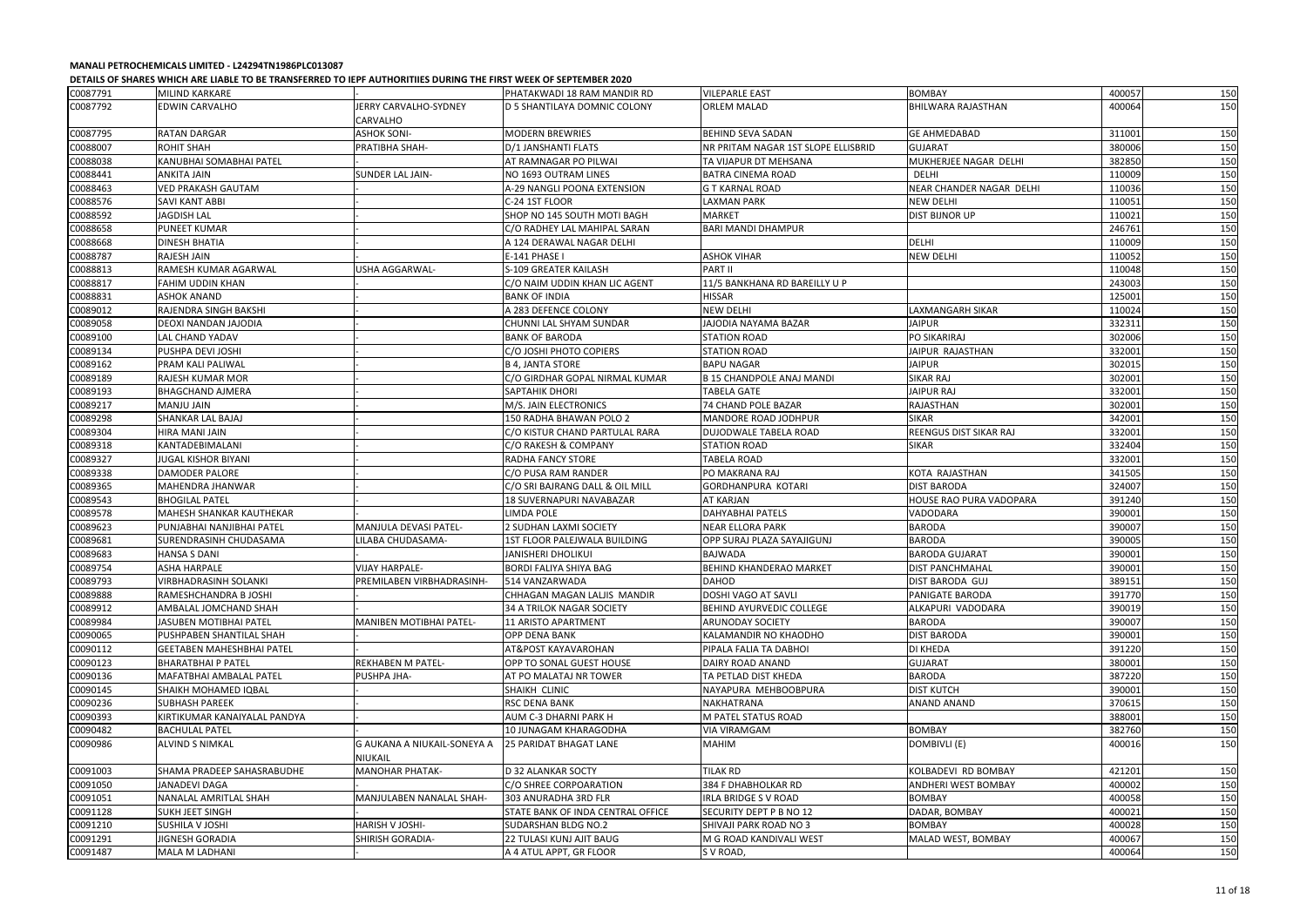|          | DETAILS OF SHARES WHICH ARE LIADLE TO DE TRANSI ERRED TO IEFT AUTHORITIES DORING THE HRST WEEK OF SEFTENDER 2020 |                                                         |                                     |                                     |                                      |        |     |
|----------|------------------------------------------------------------------------------------------------------------------|---------------------------------------------------------|-------------------------------------|-------------------------------------|--------------------------------------|--------|-----|
| C0091505 | JITENDRA SINGH GIRASEY                                                                                           |                                                         | STORE KEEPER MP SECTION             | O F A AMBERNATH                     |                                      | 421502 | 150 |
| C0091524 | <b>NARENDRA SANGHVI</b>                                                                                          |                                                         | 58 BAPU KHOTE STREET 1ST FLOOR      | <b>BOMBAY</b>                       | <b>BANGALORE</b>                     | 400003 | 150 |
| C0091659 | R NATARAJAN                                                                                                      |                                                         | MC DOWELL CO LTD                    | 51 RICHMOND RD                      | <b>DUGRI LUDHIANA</b>                | 560025 | 300 |
| C0091672 | <b>CHARANJIT SINGH</b>                                                                                           |                                                         | H NO 489                            | PHASE II URBAN ESTATE               | <b>BANGALORE</b>                     | 141010 | 300 |
| C0091903 | <b>BERNADINE RODRICKS</b>                                                                                        | <b>MERVYN RODRICKS-</b>                                 | HENNUR ROAD 5TH MILE                | <b>ST THOMAS TOWN</b>               | <b>DELHI</b>                         | 560084 | 300 |
| C0091928 | <b>JAGDISH ARORA</b>                                                                                             |                                                         | 10218 WEST GORAKH PARK              | GALINI1                             | VISAKHAPATNAM                        | 110032 | 300 |
| C0091954 | SRIPADA VENKATA SUNDARA VISWANATH S                                                                              |                                                         | 10-27-5B                            | <b>OPP WALTAIR CLUB</b>             | VISAKAPATNAM                         | 530003 | 150 |
| C0092049 | VENKATA SHYAM PRASAD SIRAM                                                                                       |                                                         | ACCOUNTS OFFICER HINDUSTAN POLYMER  | R R VENKATAPURAM                    | VISAKAPATNAM                         | 530029 | 150 |
| C0092065 | POORNACHANDRA RAO DRONAMRAJU                                                                                     |                                                         | <b>ACCOUNTS DEPARTMENT</b>          | M/S HINDUSTAN POLYMERS RRV PURAM    | NEAR SAIBABA MANDIR ARCH BANGALORE   | 530029 | 150 |
| C0092177 | <b>ANANT PUROHIT</b>                                                                                             |                                                         | 901/1061 I F MAIN                   | <b>GIRINAGAR II PHASE</b>           | <b>HYDERABAD</b>                     | 560085 | 150 |
| C0092277 | HARIPRASAD KONKA                                                                                                 | <b>SUMANASRI JALADI-</b>                                | <b>LECTURER CBIT</b>                | <b>GANDHIPET</b>                    |                                      | 500171 | 150 |
| C0092419 | <b>K C DEVAYYA</b>                                                                                               | K C DEVAYYA-                                            | 1/1 ULSOOR ROAD                     | BANGALORE                           | VIJAYAWADA                           | 560042 | 150 |
| C0092639 | CHANDRA SEKAR BHASKARUNI                                                                                         |                                                         | S/O NARASIMHA RAO                   | POOLABHAVI ST                       | <b>BANGALORE</b>                     | 520001 | 150 |
| C0092682 | <b>BERNADINE RODRICKS</b>                                                                                        | <b>MERVYN RODRICKS-</b>                                 | HENNUR ROAD 5TH MILE                | <b>ST THOMAS TOWN</b>               | <b>TIPTUR</b>                        | 560084 | 150 |
| C0092686 | <b>G K BHASKARSETTY</b>                                                                                          |                                                         | <b>CORONATION ROAD</b>              | <b>DOOR NO 10</b>                   |                                      | 572201 | 150 |
| C0092771 | <b>VENUS ANAND</b>                                                                                               |                                                         | 3285. SECTOR 21 D                   | <b>CHANDIGARH</b>                   | AP                                   | 160022 | 150 |
| C0092821 | AKHILANDESWARI PULIKONDA                                                                                         |                                                         | <b>MUTLUR (POST)</b>                | <b>GUNTUR</b>                       | <b>BOMBAY</b>                        | 522215 | 150 |
| C0092965 | <b>DOLLY GOSWAMI</b>                                                                                             | JAWHAR LAL GOSWAMI-                                     | 45/SABARIGIRI                       | ANUSHAKTI NAGAR                     | <b>BOMBAY</b>                        | 400094 | 150 |
| C0093187 | <b>NARSHI MEGHJI PATEL</b>                                                                                       | MANJULA NARSHI PATEL-                                   | 467 27 HUSENBHAI MENSON             | NULLBAZAR MAULANAAZAD ROAD          | <b>KURLA (EAST) BOMBAY</b>           | 400003 | 150 |
| C0093193 | <b>JAIVANT KHORJEKAR</b>                                                                                         | <b>GEETA KHORJEKAR-</b>                                 | 7 OM VIVEKANAND CO OP HSG SOCY      | <b>SHIVSRUSHTI</b>                  |                                      | 400024 | 150 |
| C0093390 | DAYAL T MANSUKHANI                                                                                               | SAVITRI G IDNANI-VISHAL K                               | 50 SHAHANI BLDG PLOT 191            | <b>CHEMBUR BOMBAY</b>               | <b>BOMBAY</b>                        | 400071 | 150 |
|          |                                                                                                                  | <b>MIRCHANDANI</b>                                      |                                     |                                     |                                      |        |     |
| C0093709 | <b>SMITA JANAK DESAI</b>                                                                                         | JANAK NAVIN DESAI-                                      | THE CLIFF ERD FLOOR 8 RAGHAVJI ROAD | <b>CUMBALLA HILL</b>                | <b>BOMBAY</b>                        | 400026 | 150 |
| C0093731 | SUNITA GUPTA                                                                                                     |                                                         | 97 SANT SENA MAHARAJ MARG           | 2ND KUMBHARWADA LANE                | DARSHAN VIDYUT NAGAR MAIN ROAD RAJK( | 400004 | 150 |
| C0093992 | <b>MEETA M VANKANI</b>                                                                                           | MUKESH H VANKANI-                                       | C/O M H VANKANI                     | 54 PARNAKUTTY SOCIETY ST NO1        | <b>BARODA</b>                        | 360004 | 150 |
| C0094035 | VISHAL PARIKH                                                                                                    |                                                         | <b>NAVLAKHA HAVELI</b>              | <b>BAJWADA</b>                      |                                      | 390001 | 150 |
| C0094066 | JAYAWANT BHOLANATH PATHARE                                                                                       |                                                         | 21 C GAMDEVI                        | <b>BOMBAY</b>                       | <b>BOMBAY</b>                        | 400007 | 150 |
| C0094115 | <b>HANSA GHATALIA</b>                                                                                            | MAHENDRA GHATALIA-                                      | 102B VISHNU BAUG                    | 137 SV ROAD ANDHERI WEST            | <b>NADIAD DIST KAIRA</b>             | 400058 | 150 |
| C0094359 | SANGITABEN DHARAMPAL PUNJABI                                                                                     | DHARAMPAL RAMJIDAS PUNJABI                              | C/O SHRI RAMJYOTI EMPORIUM          | STATION ROAD                        | <b>NADIAD DIST KAIRA</b>             | 387001 | 150 |
| C0094360 | SANGITABEN DHARAMPAL PUNJABI                                                                                     | DHARAMPAL RAMJI DAS PUNJABI- C/O SHRI RAMJYOTI EMPORIUM |                                     | <b>STATION ROAD</b>                 |                                      | 387001 | 150 |
|          |                                                                                                                  |                                                         |                                     |                                     |                                      |        |     |
| C0095051 | <b>ACHLA JINDAL</b>                                                                                              |                                                         | W/O PAWAN KUMAR JINDAL              | 272 INDUSTRIAL AREA A               | LUDHIANA                             | 141003 | 150 |
| C0095052 | PAWAN KUMAR JINDAL                                                                                               |                                                         | M/S ALFA ENTERPRISES PLOT NO 272    | <b>INDUSTRIAL AREA A</b>            | <b>HATHRAS</b>                       | 141003 | 150 |
| C0095069 | ANIL KUMAR AGRAWAL                                                                                               | SUNIL KUMAR AGRAWAL-                                    | <b>BHAJAM LAL KUNJ LAL</b>          | <b>LOHAT BAZAR</b>                  | <b>NEW DELHI</b>                     | 204101 | 150 |
| C0095122 | <b>DAVINDER NARAIN GROVER</b>                                                                                    | <b>GIAN BALA-D N GROVER</b>                             | 71/107 PREM NAGAR                   | <b>JANAK PURI</b>                   | <b>DELHI</b>                         | 110058 | 150 |
| C0095305 | <b>PUSHPA RANI</b>                                                                                               | MUKESH CHAWLA-                                          | F 38 DESU COLONY                    | <b>NEAR SHAKTI NAGAR</b>            | <b>HARYANA</b>                       | 110007 | 150 |
| C0095362 | SHEHNAZ DARUWALLA                                                                                                |                                                         | H 33/11 PHAS I                      | <b>DLF QUTAB ENCLAVE GURGAON</b>    | <b>AMRITSAR</b>                      | 122001 | 150 |
| C0095376 | INDERPALSINGH                                                                                                    |                                                         | DARBAR HARMONIAM WORKS              | <b>CHAWAL MANDI</b>                 | <b>MOGA</b>                          | 143001 | 150 |
| C0095397 | <b>INDER KUMAR SOOD</b>                                                                                          |                                                         | H NO 205                            | 3 NEW TOWN                          | 5 UPRAIN GANJ WARD JABALPUR          | 142001 | 150 |
| C0095933 | <b>SURESH KUMAR SONI</b>                                                                                         |                                                         | C/O SHRI KRISHNAN KUMAR SONI        | NR TAMARHAI SCHOOL M P              |                                      | 482002 | 150 |
| C0095953 | K C DEVAYYA                                                                                                      | K C DEVAYYA-                                            | 1/1 NEW NO 3 ULSOOR ROAD            | <b>BANGALORE</b>                    | <b>DIST BATHIMDS P B</b>             | 560042 | 450 |
| C0096373 | CHARAN JIT SHARMA                                                                                                |                                                         | KISSAN TYRE FACTORY WAL GALI NR BUS | STAND OPP SN DES RAJ GARG MANSA     | ODHAV ROAD AHMEDABAD                 | 151505 | 150 |
| C0097027 | ARUNABEN PRAMODBAI PATEL                                                                                         |                                                         | C/O PRAMODBHAI M PATEL              | ANIL METAL COMPOUND OPP MURLIDHER S |                                      | 382410 | 150 |
| C0097147 | <b>RAJ RANI</b>                                                                                                  | A K PALLIWAL-                                           | <b>E-9 GREEN PARK EXTENSION</b>     | <b>NEW DELHI</b>                    | VARANASI                             | 110016 | 150 |
| C0097251 | PREM NATH BERI                                                                                                   | <b>SHILA BERI-</b>                                      | <b>FANCY ELECTRIC STORES</b>        | <b>BANSPHATAK</b>                   | <b>DELHI</b>                         | 221001 | 150 |
| C0097506 | <b>SAT NARAIN GUPTA</b>                                                                                          |                                                         | 24 KEWAL PARK EXT                   | M M MODERN PUBLIC SCHOOL            |                                      | 110033 | 150 |
| C0097508 | NIRUPAMA DATE                                                                                                    |                                                         | 1404 SADASHIV PETH                  | <b>PUNE</b>                         | <b>BARODA</b>                        | 411030 | 150 |
| C0097660 | <b>GIRISH KESHVALAL PATEL</b>                                                                                    | AMIT GIRISHBHAI PATEL-                                  | OPP SBI GOLWAD                      | FATHE GANJ CAMP                     | <b>BARODA</b>                        | 390002 | 150 |
| C0097661 | <b>MAYA GIRISHBHAI PATEL</b>                                                                                     | <b>AMIT GIRISH PATEL-</b>                               | OPP SBI GOLWAD                      | <b>FATHE GANJ CAMP</b>              | <b>BARODA</b>                        | 390002 | 150 |
| C0097663 | <b>AMITGIRISHBHAI PATEL</b>                                                                                      | MAYA GIRISHBHAI PATEL-                                  | OPP SBI GOLWAD                      | <b>FATHEGANJ CAMP</b>               | <b>BANGALORE</b>                     | 390002 | 150 |
| C0097693 | M K VIJAYALAKSHMI                                                                                                |                                                         | NO 985 UPSTAIRS 4TH MAIN            | <b>D BLOCK II STAGE RAJAJINAGAR</b> | <b>BOMBAY</b>                        | 560010 | 150 |
| C0098255 | ABDUL QAYUM SHAIKH                                                                                               | CHAND SULTANA SHAIKH-                                   | ROOM NO 13 PLOT B - 2/9             | <b>SECTOR 16 VASHI NEW</b>          |                                      | 400703 | 150 |
| C0098275 | <b>BRIJ MOHAN</b>                                                                                                | <b>RAVI BHUSHAN-</b>                                    | 2 NEEL STREET                       | MEERUT CITY U P                     | <b>DELHI</b>                         | 250002 | 150 |
| C0098398 | DARSHAN L TANDON                                                                                                 |                                                         | TP 146 MAURYA ENCLAVE               | PITAMPURA                           | <b>NEW DELHI</b>                     | 110034 | 300 |
| C0098482 | KUSUM DEWAN                                                                                                      |                                                         | C/O SAHNISONS                       | 3482 NETAJI SUBHASH NAGAR           | <b>BANGALORE</b>                     | 110002 | 150 |
| C0098558 | T S MYTHILI                                                                                                      | S PADMINI-                                              | 448 38-A CROSS                      | 10TH MAIN V BLOCK JAYANAGAR         | MAHARASHTRA                          | 560041 | 150 |
| C0098641 | RAM B TALREJA                                                                                                    | PARMANAND B TALREJA-                                    | B-4/19 PIMPRI                       | <b>PUNE</b>                         | DELHI                                | 411017 | 150 |
|          |                                                                                                                  |                                                         |                                     |                                     |                                      |        |     |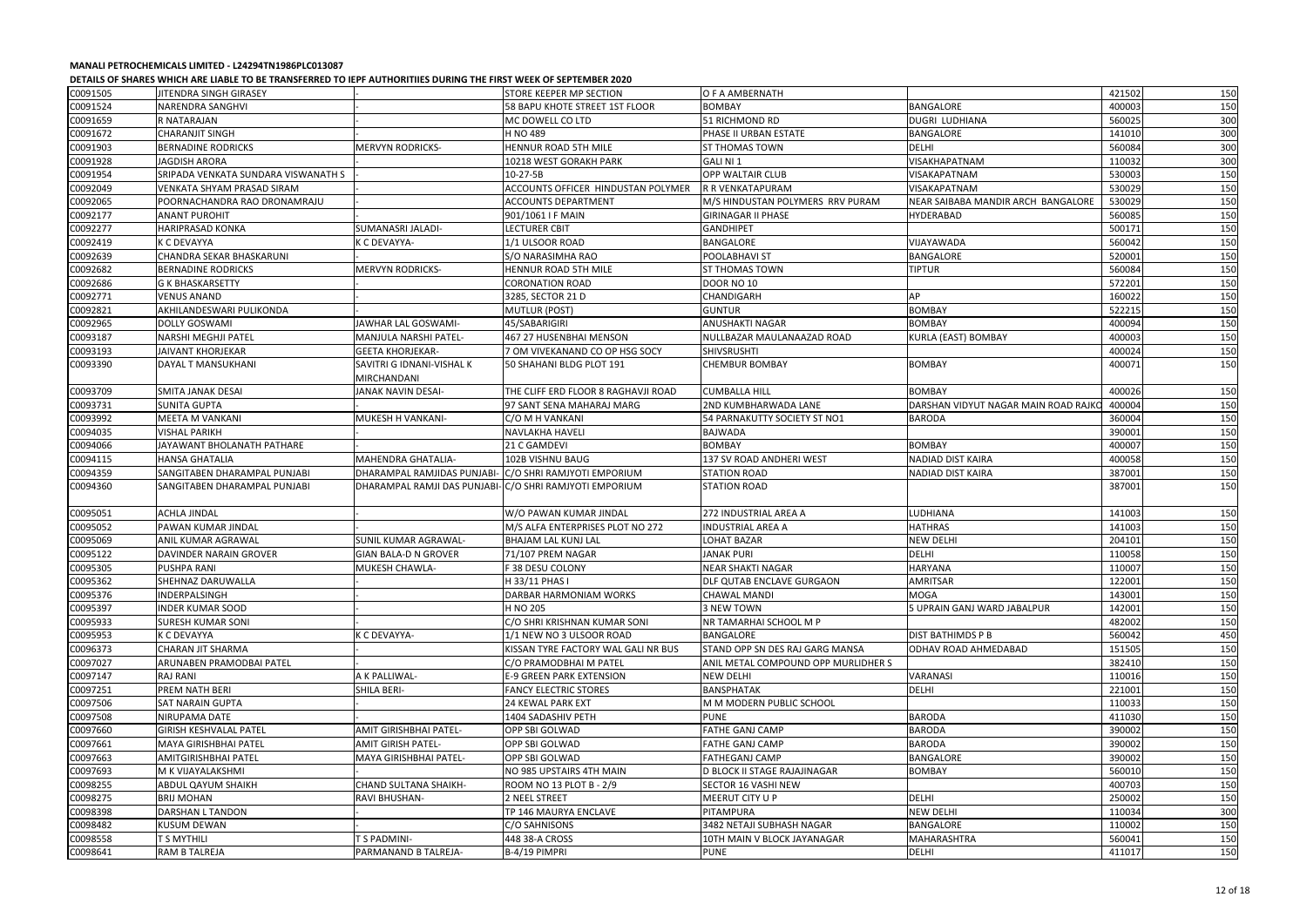| C0098698 | <b>RENU JAIN</b>                 |                                                        | <b>AK-95</b>                          | SHALIMAR BAGH                       | <b>SIKAR RAJ</b>                             | 110052 | 300 |
|----------|----------------------------------|--------------------------------------------------------|---------------------------------------|-------------------------------------|----------------------------------------------|--------|-----|
| C0098962 | MANJU DEVI                       |                                                        | KAMAL KUNJ RADHAKISHAN PURA           | MAHARSI DAYANAND MARG WARD 39       | PARA VASANT CENEMA ROAD BOTAD                | 332001 | 150 |
| C0099177 | VIREN KANTILAL DOSHI             |                                                        | <b>VIREN KANTILAL DOSHI</b>           | <b>NEAR PANTRAPOLE</b>              | UP.                                          | 364710 | 150 |
| C0099251 | SHRIDHAR CHATURVEDI              |                                                        | 321/1 NAGZA PAISA                     | <b>MATHURA</b>                      | SARDARNAGAR BHAVNAGAR                        | 281001 | 150 |
| C0099447 | <b>KASMIRA S THAKKAR</b>         | SANJAY H THAKKAR-NITA M<br><b>MAJEETHIA</b>            | C/O M M MAJEETHIA 1656 AH             | SAIKRUPA BH SWAMINARAYAN GURUKUL SC | DISTT SRI GANGA NAGAR                        | 364002 | 150 |
| C0099695 | <b>SANTOSH SETHI</b>             | <b>ROSHANLAL SETHI-</b>                                | C/O NEW BANK OF INDIA                 | SANGARIA                            |                                              | 335063 | 150 |
| C0099724 | HARWINDERPAL SINGH               |                                                        | 728 DAKOHA                            | <b>JALANDHAR</b>                    | <b>HARYANA</b>                               | 144023 | 150 |
| C0099936 | RAJESH KUMAR GARG                |                                                        | NO.87, SECTOR-6                       | <b>BAHADURGARH</b>                  |                                              | 124507 | 150 |
| C0100037 | MOHD NAYAZ KHAN                  |                                                        | 135 NAYA GAON EAST                    | LUCKNOW                             | AHMEDABAD                                    | 226001 | 150 |
| C0100074 | PARESH PRABHUDAS CHUHAN          | PRABHUDAS AMBALAL CHAUHAN-680/3 B/H OLD CIVIL HOSPITAL |                                       | KABIR SAHEB DELA GHEEKANTA          | HYDERABAD                                    | 380001 | 150 |
| C0100260 | RAJANI                           |                                                        | 425/1 SRT                             | SANJEEVA REDDY NAGAR                | LUNAWADA GUJ                                 | 500038 | 150 |
| C0100282 | JAYANTILAL J PATEL               |                                                        | MUKAM CHAWADIA                        | POST RAM PATELS MUWADA              | UNJHA N GUJ                                  | 389230 | 450 |
| C0100301 | PATEL KAMLESH KUMAR HERGOVANBHAI |                                                        | <b>18 CATTLE SHADE</b>                | GUNJ BAZAR JAY DATTATRAY TRADING CO | LUCKNOW                                      | 384170 | 300 |
| C0100379 | <b>SANTOSH MAINI</b>             | <b>ANAND SWAROOP MAINI-</b>                            | HIG 62 AVAS VIKAS COLONY              | <b>MALL AVENUE</b>                  |                                              | 226001 | 150 |
| C0100446 | <b>RAJAN JAIN</b>                |                                                        | A-14 GREEN PARK EXTENSION             | <b>NEW DELHI</b>                    | TAL NAVSARI GUJARAT                          | 110016 | 150 |
| C0100578 | KAMINI RASHMIKANT JOGANI         | RASHMIKANT DAHYABHAI JOGANI-402 NAVPAD-APTS A          |                                       | <b>M S ROAD DIST BULSAD</b>         |                                              | 396445 | 150 |
| C0100779 | A RAMESH KUMAAR                  |                                                        | 4 DAMODAR STREET                      | <b>MADRAS</b>                       |                                              | 600010 | 150 |
| C0100881 | C S S RAJAH                      |                                                        | <b>4 DAMODAR STREET</b>               | <b>MADRAS</b>                       | <b>MADRAS</b>                                | 600010 | 300 |
| C0100912 | <b>S NATRAJAN</b>                |                                                        | 41 DAMODAR STREET                     | <b>KILPAUK</b>                      |                                              | 600010 | 300 |
| C0101432 | NISHA MAHENDRA MERVANA           |                                                        | C/O KUTCH GRAMAIN BANK                | <b>NALIYA</b>                       | VADODARA                                     | 370655 | 150 |
| C0101980 | <b>RAMESH M MEHTA</b>            | <b>USHA R MEHTA-</b>                                   | <b>SUSHIL SOCIETY</b>                 | <b>NEAR AKOTA TANK GARDEN</b>       | <b>BOMBAY</b>                                | 390020 | 450 |
| C0102091 | MARIYAM N FANOOSWALLA            | <b>BILKIS N FANOOSWALLA-</b>                           | 51 PAKMODIA STREET PARSI CHAWL        | 2ND FLOOR ROOM NO 39                | DIDWANA RJS                                  | 400003 | 150 |
| C0102171 | RAM RATAN SONI                   |                                                        | S/O PUNAM CHAND SONI                  | PANSARI BAZAR                       |                                              | 341303 | 150 |
| C0102250 | RAJ GUPTA                        | S K GUPTA-                                             | <b>B3/53 PASCHIM VIHAR</b>            | <b>NEW DELHI</b>                    | <b>STATION ROAD KALYAN</b>                   | 110063 | 150 |
| C0102270 | KIRTIKUMAR BHOGILAL              |                                                        | <b>BHOGILAL TRIBHOVANDAS &amp; CO</b> | GIRIRAJ BHUVAN OPP SYNDICATE BANK   | <b>PALITANA</b>                              | 421301 | 300 |
| C0102361 | BIPIN KUMAR MANILAL PAREKH       |                                                        | PATHIKASHRAM                          | <b>QUWATAR</b>                      | <b>KARNATAKA STATE</b>                       | 364270 | 150 |
| C0102562 | <b>B R KRISHNA YOGEESH</b>       |                                                        | STATE BANK OF MYSORE                  | OLD TOWN AREA BHADRAVATHI           | DELHI                                        | 577301 | 150 |
| C0102768 | U V S TYAGI                      |                                                        | A-73 LOK VIHAR                        | PITAMPURA                           | VARANASI                                     | 110034 | 300 |
| C0102802 | SHILA BERI                       | PREMNATH BERI-                                         | <b>FANCY ELECTRIC STORES</b>          | <b>BANSPHATAK</b>                   | <b>GHATKOPAR E BOMBAY</b>                    | 221001 | 150 |
| C0102930 | SHAHIL JAGDISH TAWAKLEY          | SANJAY JAGDISH TAWAKLEY-                               | 32 ODEON                              | 194 VALLABH BAUG LANE               | HARYANA                                      | 400077 | 300 |
| C0103341 | <b>MANGAL SANCHETY</b>           |                                                        | HOUSE NO 2748 SECTOR 7A               | <b>GREENPARK FARIDABAD</b>          |                                              | 121006 | 750 |
| C0103383 | PAWAN MALHAN                     | <b>KAVITA MALHAN-</b>                                  | 610 OLD HOUSING BOARD COLONY          | <b>KARNAL</b>                       | <b>DIST JAMNAGAR</b>                         | 132001 | 150 |
| C0103387 | PRAGNA H PATEL                   | <b>KALPESH H PATEL-</b>                                | 119 TOWN                              | <b>MITHAPUR</b>                     | <b>DELHI</b>                                 | 361345 | 150 |
| C0104130 | <b>SANTOSH KUMAR SOOD</b>        | <b>NEERA SOOD-</b>                                     | <b>BJ 131 SHALIMAR BAGH</b>           | <b>PASCHIMI</b>                     | 60 ROAD R.B. MEHTA MARG GHATKOPAR (E) 110052 |        | 300 |
| C0104315 | RAJENDRA GHELANI                 |                                                        | 4, SHIV NIVAS                         | 1ST FLOOR PLOT NO. 11               | P O SHAHDOL M P                              | 400077 | 300 |
| C0104355 | <b>KRISHNA KUMAR GUPTA</b>       |                                                        | C/O VIJAY KIRANA STORES               | NEAR PURANA GANDHI CHOWK            | <b>NEW BOMBAY</b>                            | 484001 | 150 |
| C0104357 | <b>V K GULATI</b>                |                                                        | BUNGLOW PLOT NO 185 LANE F            | <b>SECTOR 8 VASHI</b>               | DELHI                                        | 400703 | 150 |
| C0104361 | <b>RADHA RANI</b>                |                                                        | M/S BABOO RAM HARI CHAND              | <b>KHARI BAOLI</b>                  | RAJASTHAN                                    | 110006 | 300 |
| C0104727 | <b>HANUTA RAM CHAHAR</b>         | <b>SUGANA DEVI-</b>                                    | <b>VILL VIJAIPURA</b>                 | POST RULYANAMALI DIST SIKAR         | <b>GUJARAT</b>                               | 332041 | 150 |
| C0105081 | VISHNUBHAI RAMBHAI PATEL         |                                                        | MODI KHADKI AT&PO SUNAV               | TA PETLAD DIST KHEDA                | <b>KURNOOL DIST A P</b>                      | 388470 | 300 |
| C0105096 | KAKARLA LAKSHMI NARAYANA         |                                                        | RAMACHANDRAPURAM VILLAGE              | PATTIKONDA MANDAL                   | BANGALORE                                    | 518380 | 300 |
| C0105149 | SAGARMAL                         |                                                        | 896 16TH MAIN ROAD 3RD BLOCK          | RAJAJINAGAR                         | <b>BANGALORE</b>                             | 560010 | 150 |
| C0105150 | <b>SUNIL</b>                     |                                                        | 896 16TH MAIN ROAD 3RD BLOCK          | RAJAJINAGAR                         | <b>WARANGAL A P</b>                          | 560010 | 150 |
| C0105203 | <b>BATCHU VIJAYALAXMI</b>        |                                                        | 11-27-184                             | VASAVI COLONY KOTHAWADA             | <b>WARANGAL A P</b>                          | 506002 | 150 |
| C0105204 | <b>BATCHU VENUGOPAL RAO</b>      |                                                        | 11-27-184                             | VASAVI COLONY KOTHAWADA             | <b>NEW DELHI</b>                             | 506002 | 150 |
| C0105303 | <b>RENU NARULA</b>               | <b>INDER KUMAR NARULA-</b>                             | 39-C GUJARAWALA APTS                  | J BLOCK VIKASPURI                   |                                              | 110018 | 150 |
| C0105339 | <b>NUTAN</b>                     | <b>RAVINDER SINGH-</b>                                 | 40 CHAMAN GARDEN RLY RD               | <b>KARNAL</b>                       | ANAKAPALLE A P                               | 132001 | 150 |
| C0105351 | MURAMALLA VENKATA LAXMI          |                                                        | 3-5-18 G V KOTESWARA RAO ST           | <b>NARASINGA RAOPETA</b>            | <b>BANGALORE</b>                             | 531001 | 150 |
| C0105770 | RAVI SHANKAR H N                 |                                                        | 854 11TH B CROSS 21 MAIN              | J P NAGAR II                        | BANGALORE                                    | 560078 | 150 |
| C0105820 | <b>BOBBY JOHN</b>                |                                                        | NO 357 SUNITHA NIVAS M E S ROAD       | NEAR PIPE LINE GOKULA               | PANCHPAKHADI THANA W                         | 560054 | 150 |
| C0105887 | <b>PREETI PRAKASH BHURKE</b>     |                                                        | B/4 VIDHATA COOP HSG SOC              | ALAMADA ROAD CHANDAN WADI           | <b>COURT COMPOUND KANPUR</b>                 | 400601 | 150 |
| C0105952 | <b>BALRAM PANDEY</b>             |                                                        | <b>ASSTT PUBLIC PROSECUTOR</b>        | S P O DEHAT OFFICE COLLECTORATE     |                                              | 208001 | 150 |
| C0105999 | ADITYA NARAYAN AGARWAL           |                                                        | 9/85 ARYA NAGAR                       | <b>KANPUR</b>                       | <b>BOMBAY</b>                                | 208002 | 150 |
| C0106181 | SUBHASHCHANDRA JAYANTILAL PATHAK | <b>BHRANTI JAGDISH PATHAK-</b>                         | MUNICIPAL BLOCK NO A/2                | AZADNAGAR WADALA                    | 63/1 KANAKAPURA ROAD JAYANAGAR 7TH B         | 400031 | 150 |
|          |                                  |                                                        |                                       |                                     |                                              |        |     |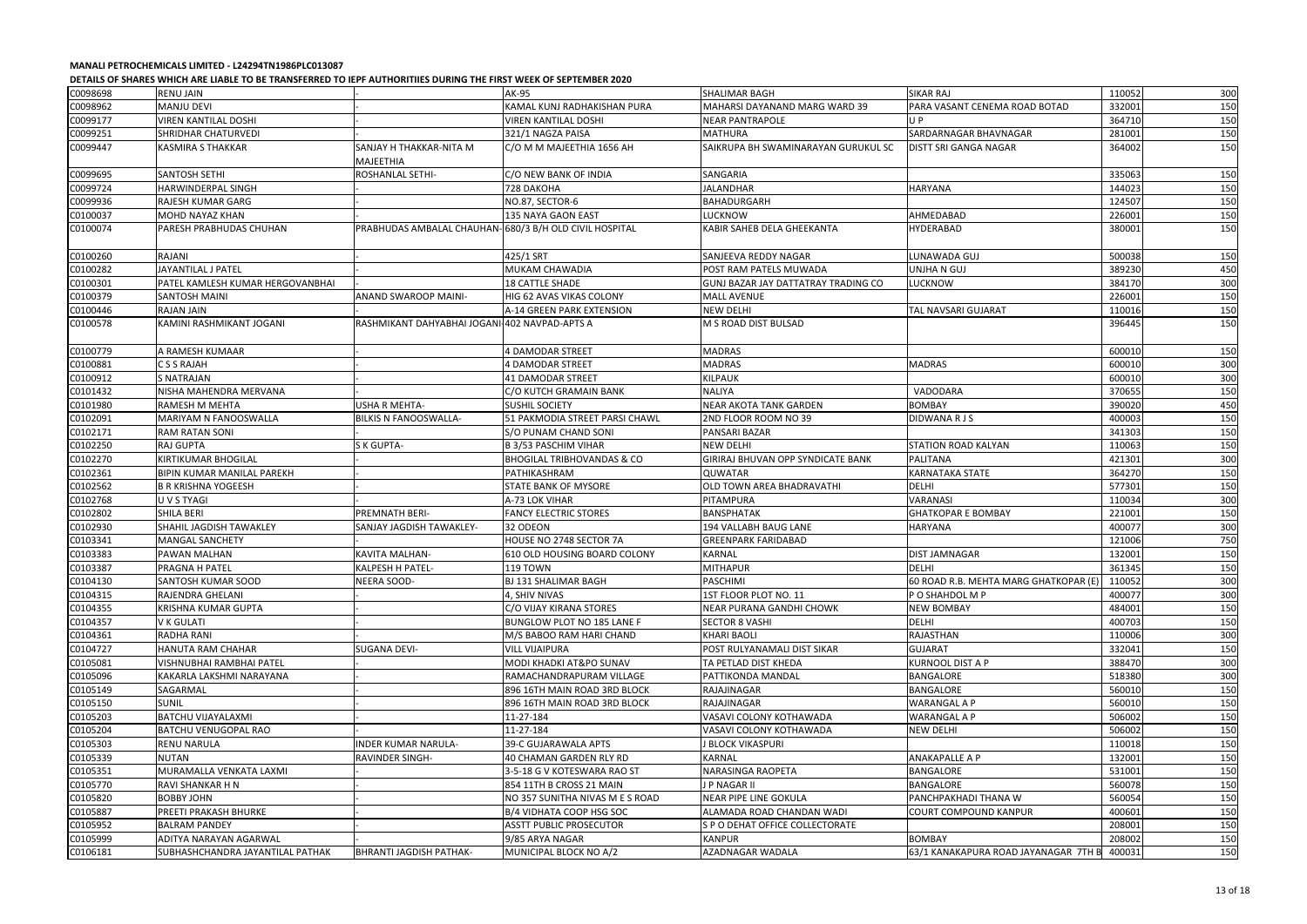|                      | שפטא השמוזים ושכי ושירושות שווה שירותים של היה והשוויש ושירותים ומוזיקה ומודרתים של השמוזיטים של השמוש של השמו |                                |                                                   |                                                                       |                                         |                  |            |
|----------------------|----------------------------------------------------------------------------------------------------------------|--------------------------------|---------------------------------------------------|-----------------------------------------------------------------------|-----------------------------------------|------------------|------------|
| C0106243             | S HANUMANTHA RAO                                                                                               |                                | FLAT NO 503 BLOCK -1                              | <b>JAINS PRAKRITI</b>                                                 | <b>HISAR HARYANA</b>                    | 560070           | 150        |
| C0106249             | <b>SANJU BANSAL</b>                                                                                            |                                | W/O SH ASHOK BANSAL                               | 105 GREEN PARK                                                        | <b>BOMBAY</b>                           | 125001           | 150        |
| C0106256             | SUBHASH CHANDRA JAYANTILAL PATHAK                                                                              | <b>BHRANTI JAGDISH PATHAK-</b> | MUNICIPAL BLOCK NO A/2                            | AZAD NAGAR WADALA                                                     | <b>HYDERABAD</b>                        | 400031           | 150        |
| C0106301             | ZEENATH JEHAN                                                                                                  |                                | H NO 8 3 668/1/4                                  | YELLAUDDIGUDA                                                         | YARI ROAD ANDHERI WEST BOMBAY           | 500873           | 150        |
| C0106491             | HANIFA BATATAWALA                                                                                              | FAROOQ BATATAWALA-             | G WING FLAT NO 101                                | 1ST FLOOR BLDG NO 3 SHREE AMIT NAGA                                   | POWAI BOMBAY                            | 400061           | 300        |
| C0106702             | SHYAM SHARMA                                                                                                   |                                | A 401 EDEN-I                                      | HIRANANDANI GARDENS                                                   | UP.                                     | 400076           | 150        |
| C0106704             | DEAVENDRA                                                                                                      |                                | 142 BABA KHAKE                                    | <b>MEERUT CITY</b>                                                    | LUCKNOW                                 | 250002           | 150        |
| C0106893             | SANTOSH MAINI                                                                                                  | <b>ANAND SWAROOP MAINI-</b>    | <b>HIG 62 AVAS VIKAS COLONY</b>                   | <b>MALL AVENUE</b>                                                    | UP                                      | 226001           | 150        |
| C0106958             | ARCHANA SHARMA                                                                                                 | <b>ANAND PRAKASH SHARMA-</b>   | <b>11 SHASTRI NAGAR</b>                           | LUCKNOW                                                               | <b>KANPUR</b>                           | 226004           | 300        |
| C0106973             | PUSPA AGARWAL                                                                                                  |                                | 70 INDUSTRIAL ESTATE                              | <b>KALPI ROAD</b>                                                     | <b>NEW DELHI</b>                        | 208012           | 150        |
| C0107162             | SUMITRA AGARWAL                                                                                                |                                | 117-D POCKET - A                                  | <b>SUKHDEV VIHAR</b>                                                  | <b>DIST GURDASPUR</b>                   | 110025           | 150        |
| C0107301             | SHIV CHANDER SHARMA                                                                                            |                                | <b>VILL WARSOLA</b>                               | PLOT CHORE SIDHWAN                                                    | <b>WADALA BOMBAY</b>                    | 143521           | 150        |
| C0107439             | <b>SUJATA V SHETTY</b>                                                                                         | SHIVANAND D SHETTY-            | AGGARWAL BHAVAN PLOT NO 20-4                      | BLOCK NO 1 R A KIDWAI ROAD                                            |                                         | 400031           | 150        |
| C0107703             | <b>GEETHA RAGHUNATHAN</b>                                                                                      |                                | 35-B EAST MARRADPALLY                             | SECUNDERABAD                                                          |                                         | 500026           | 150        |
| C0107716             | V G RAGHUNATHAN                                                                                                |                                | 35-B EAST MARREDPALLY                             | SECUNDRABAD                                                           |                                         | 500026           | 150        |
| C0107830             | RAJINDER KUMAR GARG                                                                                            |                                | 103 PREM NAGAR                                    | <b>HISAR</b>                                                          | AHMEDABAD                               | 125001           | 150        |
| C0108138             | <b>MAHENDRA R SHAH</b>                                                                                         | <b>KAMLESH M SHAH-</b>         | <b>BALVATIKA MAIN ROAD</b>                        | OPP RAILWAY QUARTERS MANI NAGAR                                       | <b>MALAD W BOMBAY</b>                   | 380008           | 150        |
| C0108289             | <b>DIVYESH G SHAH</b>                                                                                          |                                | ATUL APPT C/19                                    | <b>BHADRAN NAGAR ROAD NO 2</b>                                        | <b>NEW DELHI</b>                        | 400064           | 150        |
| C0108575             | RAJEEV BHAYANA                                                                                                 |                                | A 117 SHARDA PURI                                 | <b>RAMESH NAGAR</b>                                                   |                                         | 110015           | 150        |
| C0108699             | NISHU AGARWAL                                                                                                  |                                | ASHIANA B-33 GANDHI NAGAR                         | MORADABAD                                                             | DHAMPUR U P                             | 244001           | 300        |
| C0108833             | NAMITA AGARWAL                                                                                                 | SAROJ AGARWAL-                 | C/O RAJARAM SANJEEV KUMAR                         | <b>KALAGARH ROAD</b>                                                  | <b>DELHI</b>                            | 246761           | 300        |
| C0109054             | ALKA JAIN                                                                                                      | SUSHIL KUMAR JAIN-             | C-90 ASHOK VIHAR                                  | <b>PHASE I</b>                                                        | <b>JAIPUR</b>                           | 110052           | 150        |
| C0109076             | RAMESH KUMAR SHARMA                                                                                            |                                | SHOP NO 24 OPP SHIV MARG                          | <b>JHOTWARA ROAD</b>                                                  | <b>BELLARY</b>                          | 302006           | 450        |
| C0109163             | RAJENDER KUMAR                                                                                                 |                                | <b>K P BAID MUTHA</b>                             | 2 17 WXI FLOWER STREET                                                | AGGARWAL GALI ROHTAK                    | 583101           | 300        |
| C0109193             | ANIL KUMAR JAIN                                                                                                |                                | HOUSE NO 1157 WARD NO 5                           | PARTAP TALKIES ROAD                                                   | SUBHAS ROAD SECUNDRABAD                 | 124001           | 300        |
| C0109244             | RAMESH KUMAR AGARWAL                                                                                           |                                | C/O NIRMALA TEXTILE                               | 2-2-181 OPP TO JUMA MASJID                                            | A P                                     | 500003           | 300        |
| C0109296             | P KASI PRASADA REDDY                                                                                           | M JAGADEESH KUMAR-             | 7/603 HOLMESPET                                   | <b>PRODATTUR</b>                                                      | CHANDHASI MUGALSARAI UP                 | 516361           | 150        |
| C0109548             | <b>KUM AGGARWAL</b>                                                                                            |                                | JAIN AGGARWAL TR CO                               | 12 JAIN BLDG                                                          | BANGALORE                               | 232101           | 150        |
| C0109575             | JAYANNA M                                                                                                      | GOWRAMMA-                      | NO 68 17TH CROSS WEST PARK ROAD                   | <b>MALLESWARAM</b>                                                    | MHJRA DEHRADUN U P                      | 560055           | 150        |
| C0109675             | SAVITA BADOLA                                                                                                  |                                | C/O BALKRISHAN BADULA                             | SATYA SHEEL GAS SERVICE NIRANJANPUR                                   | 3 P RING ROAD, NEAR BHOPAL JUNCTION P O | 248171           | 150        |
| C0109808             | JYOTI GANESH KELKAR                                                                                            | <b>GANESH GOVIND KELKAR-</b>   | C-403, SECTOR - 2                                 | <b>SUNCITY</b>                                                        | <b>BOMBAY</b>                           | 380058           | 300        |
| C0109861             | SNEHLATA VERMA                                                                                                 | PREMANAND VERMA-VIJEEV         | <b>B 507 ELPLAZA</b>                              | I C COLONY BORIVLI WEST                                               | DT MUZAFFAR NAGAR UP                    | 400103           | 150        |
|                      |                                                                                                                | VERMA                          |                                                   |                                                                       |                                         |                  |            |
| C0109933             | <b>SUKHBIR SINGH</b>                                                                                           |                                | <b>V SHEKH PURA</b>                               | PO KHATAULI                                                           | DIST WARANGAL A P                       | 251201           | 150        |
| C0110004             | NALLURI PADMA RAO                                                                                              |                                | A P RAYONS LTD                                    | PO KAMALAPURAM                                                        | DIST NASIK M S                          | 506172           | 300        |
| C0110043             | <b>NANDKISHORE S KASAT</b>                                                                                     |                                | 31/32 REST CAMP ROAD                              | <b>DEVLALI</b>                                                        | <b>SURENDRANAGAR</b>                    | 422401           | 150        |
| C0110049             | <b>REKHABEN P VORA</b>                                                                                         |                                | <b>OPP SWPNA VIHAR PARK</b>                       | <b>BABU NAGAR ROAD</b>                                                | <b>LUCKNOW</b>                          | 363001           | 150        |
| C0110062             | <b>JAYA AJMANI</b>                                                                                             |                                | 38/6 ADRASH NAGAR                                 | ALAMBAGH                                                              | <b>THANE</b>                            | 226005           | 150        |
| C0110557             | <b>GIRISH LAXMAN CHAVARE</b>                                                                                   | RAJASHRI LAXMAN CHAVARE-       | <b>KELKAR WADI</b>                                | 2ND FLOOR OPP TOWN HALL                                               | <b>MADRAS</b>                           | 400601           | 150        |
| C0110563             | M B SURENDRANATH LAL                                                                                           | M T BAPU LAL-                  | 46 SINGANNA CHETTY ST                             | <b>CHINTHADHRIPET</b>                                                 | AHMEDABAD                               | 600002           |            |
| C0110704             | RAJESH KUMAR JAIN                                                                                              |                                | C/O SOHANLAL MAHENDRA KUMAR                       | 55 NEW CLOTH MARKET                                                   | RAM GHAT ROAD ALIGARH UP                | 380002           | 150        |
| C0110802             | <b>SHIKHA DUBEY</b>                                                                                            | <b>SUDHA RANI-</b>             | C/O.S K DUBEY                                     | B-16, MANSAROVAR COLONY                                               | W G DT AP                               | 202001           | 150<br>150 |
| C0110808             | <b>S CH CHIRANJEEVI</b>                                                                                        |                                | PEDA AMIRAM PO                                    | <b>BHIMAVARAM</b>                                                     | BANGALORE                               | 534202           | 150        |
|                      |                                                                                                                |                                |                                                   | NO 12 LADY CURZON ROAD                                                |                                         |                  |            |
| C0111017             | <b>SRIDHARA NAYAK</b>                                                                                          | K SHALINI NAYAK-               | <b>RAFIQ FURNISHERS</b>                           |                                                                       | AMTNABAD LUCKNOW                        | 560001           | 150        |
| C0111200             | RAM NARAYAN GUPTA                                                                                              | <b>SUDHA GUPTA-</b>            | C/O INLAND TRADING CORPORATION                    | 7 AGARWAL MARKET R K PARK                                             | MUGALSARAI UP                           | 226018           | 150        |
| C0111292             | <b>KUM AGGARWAL</b>                                                                                            |                                | <b>12 JAIN BUILDING</b>                           | <b>CHANDHASI</b>                                                      | III STAGE VIJAYANAGAR BANGALORE         | 232101           | 300        |
| C0111539             | PRADEEP N MAHULI                                                                                               |                                | <b>G-1 RELIANCE SADAN</b>                         | NO 19 VINAYAKA LAYOUT                                                 |                                         | 560040           | 150        |
| C0111793             | <b>MEENA GUPTA</b>                                                                                             |                                | <b>GANESH CHOUWK</b>                              | <b>CHHINDWARA</b>                                                     | <b>DELHI</b>                            | 480001           | 150        |
| C0111803             | <b>RAJESH GUPTA</b>                                                                                            |                                | <b>I-52 ASHOK VIHAR</b>                           | PHASE-1                                                               | <b>HARYANA</b>                          | 110052           | 150        |
| C0111835             | <b>MANGAL CHAND SANCHETY</b>                                                                                   |                                | HOUSE NO 2748 SECTOR 7A                           | <b>GREEN PARK FARIDABAD</b>                                           | <b>BANTWAL TQ DK</b>                    | 121006           | 150        |
| C0112437             | M RATNA R RAO                                                                                                  | M SHAMASUNDAR RAO-             | <b>MARDOLI HOUSE</b>                              | NARIKOMBU VILLAGE                                                     | YAVATMAL MS                             | 574282           | 150        |
| C0112499             | MEENA M SEKSARIA                                                                                               | <b>SUNIL L CHOKHANI-</b>       | 108 LAXMI SADAN                                   | AGRAWAL LAYOUT WAGHAPUR ROAD                                          | LUCKNOW                                 | 445001           | 150        |
| C0112840             | K M VIDHU                                                                                                      |                                | C-954-955 SECTOR B                                | <b>MAHANAGAR</b>                                                      |                                         | 226006           | 150        |
| C0112908             |                                                                                                                |                                |                                                   | <b>AGRA</b>                                                           |                                         | 282010           | 300        |
|                      | MANJU BANSAL                                                                                                   | <b>ASHOK KUMAR BANSAL-</b>     | 219 JAIPUR HOUSE                                  |                                                                       |                                         |                  |            |
| C0113112             | <b>VISHUAS P KOLI</b>                                                                                          |                                | 304 NARAYAN PETH                                  | <b>PUNE</b>                                                           | <b>RAICHUR</b>                          | 411030           | 150        |
| C0113291<br>C0113306 | M N BASAVARAJU<br><b>INDRA S JAIN</b>                                                                          |                                | GROUP CHEMIST O/O SE CHEMIST<br>C/O MRS CHAMPABAI | <b>KPCL RTPS SHAKTINAGAR DT</b><br>PUKHRAJ BALAMORE BLDG 2ND FLR R NO | BAZARPETH GANDHI CHOWK KALYAN           | 584170<br>421301 | 150<br>150 |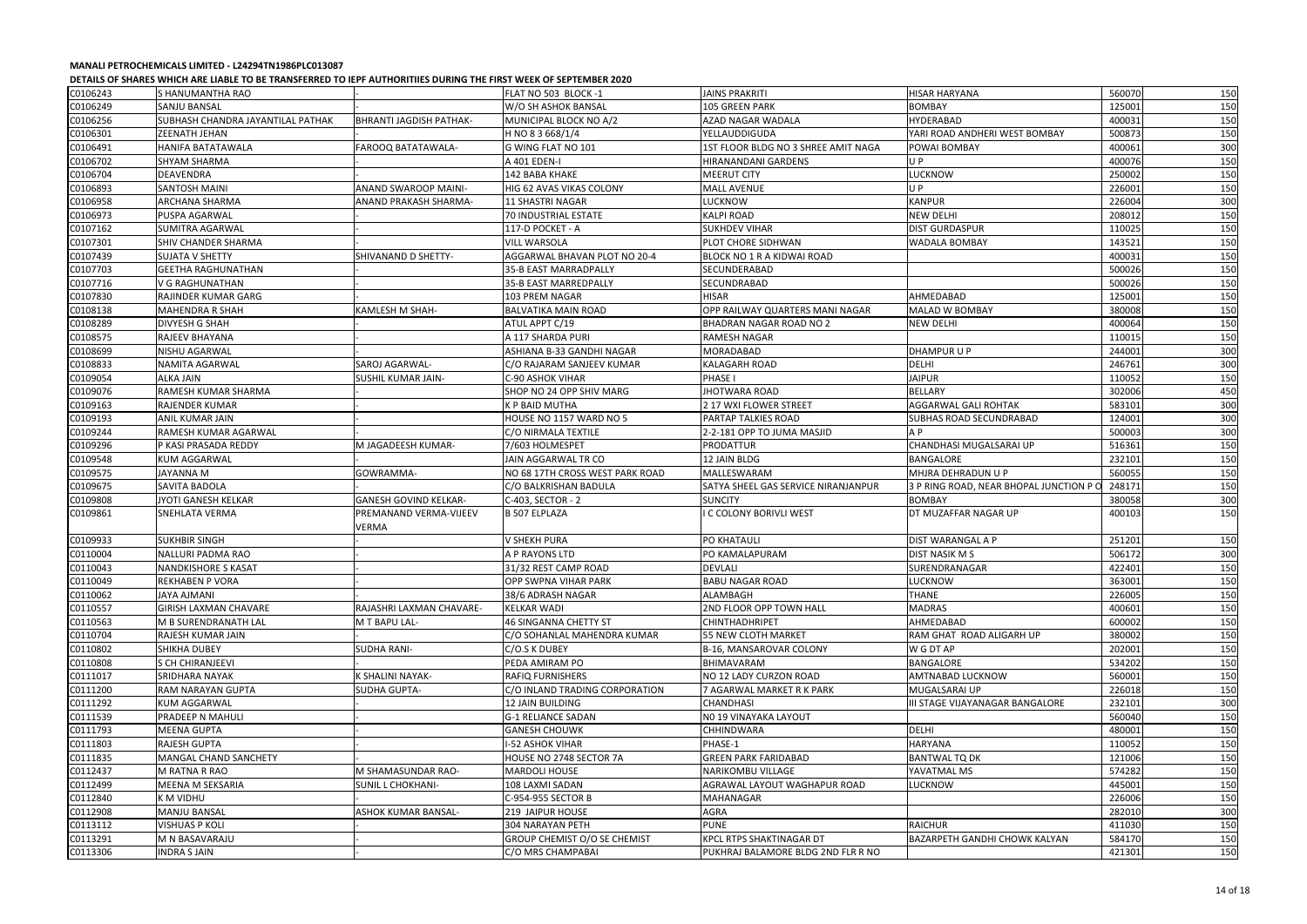| C0113390 | <b>RAJIV MALIK</b>               |                            | 187 PH7 MOHALI                      | <b>CHANDIGARH</b>                   | <b>BANTWAL</b>                       | 160061<br>150 |
|----------|----------------------------------|----------------------------|-------------------------------------|-------------------------------------|--------------------------------------|---------------|
|          |                                  |                            |                                     | NARIKOMBU                           |                                      | 574282        |
| C0113412 | <b>M RATNA R RAO</b>             | SHAMASUNDAR RAO-           | <b>MARDOLI HOUSE</b>                |                                     | NEW MANDI MUZAFFARNAGAR              | 150           |
| C0113430 | ANIL KUMAR GUPTA                 | ARCHANA GUPTA-             | C/O MASCOT HERBAL PRODUCTS          | 106C VAKIL ROAD                     | DELHI                                | 300<br>251001 |
| C0113499 | <b>RAVI GAUTAM</b>               |                            | A 350 DERAWAL NAGAR                 | <b>NEAR MODEL TOWN</b>              | <b>MYSORE</b>                        | 150<br>110009 |
| C0113601 | A V KENI                         | SHARADA A KENI-            | NO 738 GOKUL I BLOCK                | RAMAKRISHNA NAGAR                   |                                      | 150<br>570023 |
| C0113642 | <b>TARUN SETH</b>                | ANURADHA SETH-             | 80/43-B MALVIYA NAGAR               | <b>NEW DELHI</b>                    | <b>DIST ROHTAK HARYANA</b>           | 150<br>110017 |
| C0113825 | <b>DHARAM VIR RATHI</b>          |                            | VILLAGE PARNALA CHAKI WALE          | PO BAHADUR GARH                     | CHEHHARTA G T ROAD AMRITSAR          | 150<br>124507 |
| C0114323 | <b>SUDIPTA CHOWDHURY</b>         | MADHUMATI CHOWDHURY-       | NO.4, FLATS                         | OCM BIRLA VXL LTD                   | <b>BOMBAY</b>                        | 150<br>143001 |
| C0114410 | <b>RAMAN RANGANATHAN</b>         |                            | C/O CRAWFORD BAYLEY & CO            | 4TH FLR STATE BANK BLDGS NGN VAIDYA | <b>DELHI</b>                         | 150<br>400023 |
| C0114951 | PRADEEP TYAGI                    |                            | A73 LOK VIHAR                       | PITAMPURA                           | <b>BOMBAY</b>                        | 300<br>110034 |
| C0115102 | PRAKASH M JANI                   |                            | 122 PAREKH NAGAR                    | S V RD KANDIVALI W                  | NEAR KRISHNA MOTORS GOREGAON LINK R  | 150<br>400067 |
| C0115449 | <b>UDAY POOJARI</b>              |                            | 301/A KALINGA TOWER                 | NIRMAL NAGAR                        | KANDIVLI E BOMBAY                    | 150<br>400080 |
| C0115483 | MAHENDRA PARWAL                  |                            | 2B/101 GREEN MEADOWS                | LOKHANIWALA PROJECTS                | PUNJAB                               | 150<br>400101 |
| C0115689 | <b>CHAND RANI</b>                | RAMESH KUMAR-              | FLAT NO C X/11 M S S C H G T RD     | <b>BEAS DT AMRITSAR</b>             | <b>PUNE</b>                          | 300<br>143201 |
| C0115778 | NARHARI KULKARNI                 |                            | 464B EXCELLENT APTS                 | NARAYANPETH                         | MAGADI ROAD BANGALORE                | 150<br>411030 |
| C0115824 | <b>SURESH R KULKARNI</b>         |                            | C4/2 SBI OFFICERS FLATS             | <b>BINNYSTONE GARDENS</b>           | <b>NEW DELHI</b>                     | 150<br>560025 |
| C0116078 | KAMLESH KUMAR MUDGAL             |                            | 1560/30 H S NALWA ST                | <b>KAROL BAGH</b>                   | GHAFOOR KHAN ESTATE, OPP.BEST DEPOT  | 150<br>110005 |
| C0116102 | ZEBA VASEEM MIRZA                | VASEEM ALI MIRZA-          | ASHIANA A WIND, FLAT NO 603,        | 4 TH FLOOR, RIZVI BUILDERS,         | <b>DOMBIVLI W</b>                    | 150<br>400070 |
|          | P G KULKARNI                     |                            | C/9 ARCHANA AMBIKA NAGAR            | NR KRANTI STORES M G RD             | DELHI                                | 300<br>421202 |
| C0116106 |                                  | M P KULKARNI-              |                                     |                                     |                                      |               |
| C0116119 | <b>VIJAY KUMAR GUPTA</b>         |                            | E 102 ASHOK VIHAR                   | <b>PHASE I</b>                      | <b>NEW DELHI</b>                     | 150<br>110052 |
| C0116182 | <b>GOVIND NARAIN</b>             | DAVINDER NARAIN-           | 71/107 PREM NAGAR                   | <b>JANAK PURI</b>                   | TILAK NAGAR DOMBIVLI E THANE         | 450<br>110058 |
| C0116346 | <b>MANGLABEN PATEL</b>           | <b>BHAVNA PATEL-</b>       | 3 SARASWATI                         | <b>TILAK VIDYA MANDIR RD</b>        | <b>BARODA</b>                        | 300<br>421201 |
| C0116442 | <b>INDIRA T BHAT</b>             | S G T BHAT-                | C-5 SHRIKRISHNA NAGAR               | <b>B/H HARIOM NAGAR</b>             | OFF R C TECHNICAL ROAD GHATLODIA AHM | 150<br>390021 |
| C0116480 | <b>BABUBHAI PATEL</b>            |                            | A/15 DEVCITY BUNGLOWS               | <b>OPP NIRMAN TOWER</b>             | PUSHKAR ROAD AJMER                   | 600<br>380061 |
| C0116704 | PUSHPA KHANDELWAL                |                            | C/O KHANDELWAL MARBAL STONES        | VISHRAMSTHAL                        | WARDHA RD NAGPUR                     | 150<br>305001 |
| C0116714 | SHESHRAO DASHRATH GADE           | NARENDRA SHESHRAO GADE-    | FLAT NO 20                          | LAXMAN APT                          | <b>MADRAS</b>                        | 150<br>440015 |
| C0117112 | M JAWARILAL                      |                            | 216 TRIPLICANE HIGH RD              | TRIPLICANE                          | DELHI                                | 150<br>600005 |
| C0117502 | RAJIV KUMAR BINDLISH             |                            | E 12/662 GANESH NAGAR               | II SHAKARPUR                        | <b>BOMBAY</b>                        | 150<br>110092 |
| C0118378 | CHANDRAKANT M KADAM              |                            | WORLI B D D CHAWL                   | <b>NO 11 R NO 50</b>                | CHENNAI                              | 150<br>400018 |
| C0118399 | MEENALOCHANI BALANANDHAM         | R BALANANDHAM-             | 3/2 VENKATASAMY STREET              | <b>MYLAPORE</b>                     | AKOLA M S                            | 150<br>600004 |
| C0118418 | RAJKUMAR RAMNARAYAN RATHI        | RAMNARAYAN TOLARAM RATHI-  | <b>TOSHNIWAL LAYOUT</b>             | MURTIZAPUR ROAD                     | AKOLA M S                            | 150<br>444001 |
| C0118420 | KIRAN RAMANLAL GANDHI            | RAMANLAL MOHANLAL GANDHI-  | <b>DEOKI NIWAS</b>                  | <b>ALSI PLOTS</b>                   | DELHI                                | 150<br>444001 |
| C0118567 | RAKESH JAIN                      |                            | 202 KAMAL TOWER                     | H 25 LAXMI NAGAR                    | ATARRA DT BANDA UTTAR PRADESH        | 150<br>110092 |
| C0118577 | <b>NAMR KISHORE</b>              |                            | 25/15 KRISHNA BHAWAN                | <b>BADVASA ROAD</b>                 | ATARRA DT BANDA U P                  | 150<br>210201 |
| C0118583 | <b>NAMR KISHORE</b>              |                            | 25/15 KRISHNA BHAVAN                | <b>BADAUSA ROAD</b>                 | <b>BELLARY</b>                       | 150<br>210201 |
| C0118667 | LALITHA CHOUDHARY                |                            | K P BAIDMUTHA & CO                  | D 17 W XI FLOWER STREET             |                                      | 583101<br>450 |
| C0118837 | LALCHAND TILOKCHAND OSWAL        |                            | 1197/B BHAWANI PETH                 | <b>PUNE</b>                         | OPP LAXMI EYE HOSPITAL PANVEL        | 150<br>411042 |
| C0118859 | <b>VIJAY SUNDERLAL VIHARWALA</b> |                            | 707 SWARANJLI COOP SOCY             | <b>NR RUPALI TALKIES</b>            | BANGALORE                            | 150<br>410206 |
| C0118860 | <b>G UMA RATHNAM</b>             |                            | 491A 9TH MAIN IIBLOCK               | <b>JAY NAGAR</b>                    | <b>DELHI</b>                         | 560011<br>150 |
| C0118869 | JASMEET SINGH OBEROI             |                            | 114 ENGINEERS ENCLAVE               | PITAMPURA                           | <b>COEN ROAD HUBLI</b>               | 110034<br>150 |
| C0118971 | K SATYA NARAYANA                 |                            | THE VYSYA BANK LTD                  | <b>DIVISIONAL OFFICE</b>            | <b>BARSI</b>                         | 150<br>580020 |
| C0119315 | ALKA SANTOSH SURANA              | SANTOSH KACHARULAL SURANA- | C/O P V BHANAGE                     | 2936 MURLIDHAR BOL                  | KUKATPALLY HYDERABAD                 | 150<br>413401 |
| C0119490 | <b>BHARATI CHOWDHURY</b>         | LOKANATH CHOWDHURY-        | 302 SNEHA ENCLAVE                   | 2-26/8 BAGH AMEER                   |                                      | 300<br>500072 |
| C0119550 | MAHESH KUMAR MAHESHWARI          | ALKA MAHESHWARI-           | MAURANIPUR                          | <b>DT JHANSI</b>                    | CHINCHWAD PUNE                       | 150<br>284204 |
| C0119736 | DATTATRAY S SUPEKAR              |                            | A2-28/22 TRIMORTI HSG COMPLEX       | PREMLOCK PARK                       | THANE                                | 300<br>411033 |
| C0119796 | <b>SARLA I SINGH</b>             | <b>INDRAPAL SINGH-</b>     | 1/34 GEETA SOC                      | CHARAI                              | <b>BHARUCH GUJARAT</b>               | 300<br>400601 |
| C0119823 | <b>BIPIN MEHTA</b>               |                            | MODERN TILORING FIRM                | VADA PADA ROAD                      |                                      | 600<br>392001 |
| C0120172 | ANURADHA UDAY SULAKHE            | <b>UDAY SULAKHE-</b>       | <b>NAVI CHATE GALLI</b>             | <b>BARSI</b>                        | NARASAPUR W G DT AP                  | 150<br>413401 |
| C0120252 | M JAYA                           |                            | C/O B V SUBBA RAO                   | NR RAMALAYAM CHINNAMAMIDIPALLI      | NAVANAGAR BAGALKOT                   | 750<br>534275 |
| C0120311 | <b>MURALIDHAR HODLUR</b>         | RADHA MURALIDHAR HODLUR-   | PANCHAVATI PLOT E-I 46              | <b>SECTOR NO 51</b>                 | <b>MADRAS</b>                        | 587101<br>150 |
| C0120402 | <b>AR MUTHIAH</b>                |                            | 25 VAIDYA RAMA STREET               | <b>T NAGAR</b>                      | PIMPRI PUNE                          | 300<br>600017 |
| C0120551 | <b>MOHINI BHENDE</b>             | PRAKASH BHENDE-            | U-B-3-3 FLAT NO 203                 | AJMERA HSG COMPLEX                  | HEMUKALANI ROAD NO 3 KANDIVALI W     | 150<br>411018 |
| C0120594 | SHRINIWAS MONAPPA SHERVEGAR      |                            | SAIRAJ APARTMENT                    | <b>BLOCK C/3</b>                    | KHAR EAST BOMBAY                     | 400067<br>150 |
| C0120728 | MANOHAR RAMCHANDRA DHOND         |                            | SHENOY CHWAL SAIBABA ROAD           | JAWAHAR NAGAR                       | BANGALORE                            | 300<br>400051 |
| C0121352 | SITALAKSHMI BHUSHAN              |                            | MIG-A-1/6 2ND FLOOR B D A HSG COLON | <b>SERVICE ROAD DOMLUR II STAGE</b> | <b>DIST SOLAPUR</b>                  | 150<br>560071 |
|          |                                  |                            |                                     |                                     |                                      |               |
| C0121483 | MADANRAO P JAGDALE               | AVINASH M JAGDALE-         | LAXMI NIWAS SHIVAJI NAGAR           | AT AND POST BARSI                   | TA HAVELI DT PUNE                    | 150<br>413411 |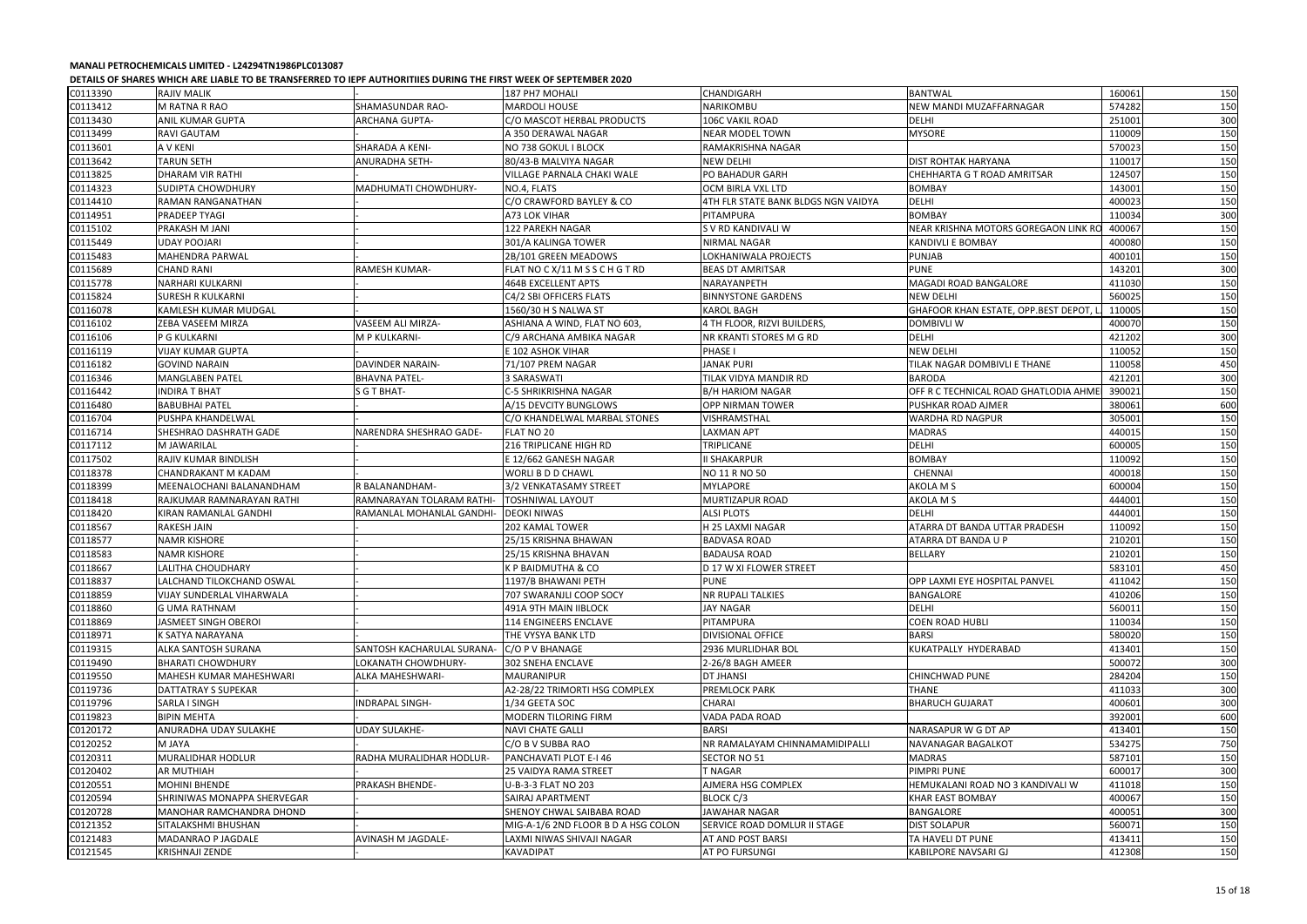|          | ובנהונט טו טוויווט ואינו טוויוטט טוויוט ווערווט וביט וטווים וטוויווט וויס ווערוויווט וויס וויס וויס וויס טוויוט |                                                  |                             |                              |                                    |        |                |
|----------|-----------------------------------------------------------------------------------------------------------------|--------------------------------------------------|-----------------------------|------------------------------|------------------------------------|--------|----------------|
| C0121701 | RAJENDRA S AGRAWAL                                                                                              |                                                  | <b>RAJNAGAR SOC</b>         | <b>NR BASANT BIHAR</b>       | LACKNOW                            | 396424 | 300            |
| C0121789 | <b>ANNAPURNA MITTAL</b>                                                                                         | SHREE PRAKASH MITTAL-                            | NO B-5/74 VINAY KHAND       | <b>GOMTI NAGAR</b>           | MUZAFFARNAGAR                      | 226010 | 300            |
| C0122219 | <b>BHUPENDER SINGH</b>                                                                                          |                                                  | PUNJAB ENGINEERING CO       | <b>COURT ROAD</b>            | VASNA AHMEDABAD GUJARAT            | 251001 | 300            |
| C0122280 | ARUNA KIRTIKAR SHAH                                                                                             | KIRTIKAR RAMANLAL SHAH-<br>PRITESH KIRTIKAR SHAH | 9TH FLOOR MANGALTIRTH FLATS | TOWR A OPP DHARNIDHAR TEMPLE | BHARATHI NAGAR T NAGAR CHENNAI     | 380007 | 150            |
| C0122730 | <b>SK PRIYA</b>                                                                                                 | <b>K SUKUMAR-</b>                                | NEW NO.13B, (OLD NO.7)      | <b>FOURTH STREET</b>         | <b>HYDERABAD</b>                   | 600017 | 150            |
| C0122884 | K VIJAYA LAXMI                                                                                                  |                                                  | 2ND FLOOR PRAKASH VILLA     | 3-5-855/6/2C HYDERGUDA       | MANDPESHWAR ROAD BORIVLI WEST MUME | 500029 | 150            |
| C0122898 | <b>JIGNESH C SHAH</b>                                                                                           | MUKESH H KOTAK-                                  | 8 NEELDHARA APARTMENT       | DEVIDAS LANE                 | <b>BHOLAV BHARUCH GUJARAT</b>      | 400103 | 300            |
| C0122976 | YOGESH NATVARLAL BHADRESA (H U F)                                                                               | CHHAYA Y BHADRESA-                               | C/O PRAVIN BHOJANI          | A-81 MAITRI NAGAR            | JAYANAGAR BANGALORE                | 392002 | 150            |
| C0123016 | DATTA THREYA M G                                                                                                |                                                  | 12T/A 10TH MAIN ROAD        | <b>1ST BLOCK</b>             | JAYANAGAR BANGALORE                | 560011 | 150            |
| C0123146 | DATTATHREYA M G                                                                                                 |                                                  | NO 125/A 10TH MAIN ROAD     | <b>1ST BLOCK</b>             | <b>SACHIN DIST SURAT</b>           | 560011 | 150            |
| C0123304 | URVI KAMAL DESAI                                                                                                | DIVYA SATISH NAIK-BHARGAVI<br>YOGESH NAIK        | 47 RANG AVDHOOT SOCIETY     | <b>STATION ROAD</b>          | CHENNAI                            | 394230 | 150            |
| C0123463 | <b>KISHORE KUMAR M</b>                                                                                          |                                                  | 81 APPU MUDALI ST           | <b>MYLAPORE</b>              | AKOLA M S                          | 600004 | 150            |
| C0123594 | SAHIDA VALI MOHD                                                                                                | ZARINA ABDUL KUDDUS-                             | C/O ASIAN TYRES             | M G ROAD                     | AKOLA (MS)                         | 444001 | 900            |
| C0123619 | SAHIDA VALI MOHD                                                                                                | ZARINA ABDUL KUDDUS-                             | C/O ASIAN TYRES             | M G ROAD                     |                                    | 444001 | 300            |
| C0123633 | <b>MOUSHUMI CHATTERJEE</b>                                                                                      |                                                  | D-6/26 VASANT VIHAR         | <b>NEW DELHI</b>             | <b>BHOPAL</b>                      | 110057 | 150            |
| C0123674 | <b>BHARATA KUMAR</b>                                                                                            | <b>INDERJIT LAKHANPAL-</b>                       | <b>18-SHRIRAM KUNJ</b>      | NEAR MISROD RAILWAY STATION  | AMBADI ROAD VASAI (W) THANE        | 462026 | 150            |
| C0124062 | <b>AMMINI KUTTY</b>                                                                                             |                                                  | 201 CHANDRAMUKHI            | <b>NEAR PANCHAVATI HOTEL</b> | 80 NAPEAN SEA ROAD MUMBAI          | 401202 | 150            |
| C0124530 | PRERNA JAYANTILAL RESHAMWALA                                                                                    | ROOPA JAYANTILAL<br>RESHAMWALA-                  | <b>FLAT 95 DARIYA MAHAL</b> | <b>B 16TH FLOOR</b>          | SANTACRUZ (EAST) MUMBAI            | 400006 | 150            |
| C0127015 | EDWIN ALEXANDER FERNANDES                                                                                       |                                                  | NEELKANTH FLAT 304 DUTTA    | <b>MANDIR RD VAKOLA</b>      | PANDU NAGAR KANPUR                 | 400055 | 600            |
| C0127867 | SAUMITRA PANDEY                                                                                                 |                                                  | 117/H-1/312                 | MODEL TOWN                   | SOLAN(HP)                          | 208005 | 150            |
|          |                                                                                                                 |                                                  |                             |                              |                                    | 173211 |                |
| C0132880 | AMAR SINGH BAJWA                                                                                                |                                                  | <b>BAJWA NIWAS</b>          | P.O SAPROON                  | SOLAN                              |        | 1050           |
| C0133230 | AMAR SINGH BAJWA                                                                                                |                                                  | <b>BAJWA NIVAS</b>          | SAPROON                      | BODAKDEV AHMEDABAD                 | 173211 | 150            |
| C0134391 | ABRAHAM K V                                                                                                     | <b>RACHEL ABRAHAM-</b>                           | <b>207 JIVABHAI TOWER</b>   | LAD SOCIETY ROAD             | <b>CHENNAI</b>                     | 380054 | 150            |
| C0134680 | <b>AURANGAZEEP K</b>                                                                                            |                                                  | 44 MADLEY ROAD              | T NAGAR                      | CHENNAI                            | 600017 | 600            |
| C0134681 | AURANGAZEEP K                                                                                                   |                                                  | 44 MADLY ROAD               | T NAGAR                      | <b>NEW DELHI</b>                   | 600017 | 150            |
| C0135704 | PADMA KUMAR                                                                                                     |                                                  | C/O WORLD BANK              | 70 LODHI ESTATE              | VADODARA                           | 110003 | 675            |
| C0136282 | RAJENDRA S UPADHYAY                                                                                             |                                                  | 35 VADFALIA GHEE KANTA ROAD | <b>RAOPURA</b>               | SURENDRANAGAR                      | 390001 | 150            |
| C0137012 | KISHORBHAI NAGINDAS DHRUVA                                                                                      |                                                  | <b>16 JAWAHAR SOCIETY</b>   |                              | VIDYARANYAPURA BANGALORE           | 363001 | 150            |
| C0137133 | SATYANARAYANA MURTHY G                                                                                          |                                                  | 134 6TH MAIN IST CROSS      | <b>IEHCS LAYOUT</b>          | KANDIVALI EAST MUMBAI              | 560097 | 300            |
| C0137572 | SNEHALATA G NADKARNI                                                                                            |                                                  | A-606 GAYATRI DARSHAN       | THAKUR COMPLEX               | KANDIVALI EAST MUMBAI              | 400101 | 150            |
| C0137728 | SNEHALATA G NADKARNI                                                                                            |                                                  | A-606 GAYATRI DARSHAN       | <b>THAKUR COMPLEX</b>        | ALIGARH                            | 400101 | 150            |
| C0138807 | <b>SHARAD KUMAR</b>                                                                                             |                                                  | <b>MAN SIGNH GATE</b>       |                              | BEGUM BAZAR HYDERABAD              | 202001 | 150            |
| C0138827 | <b>NITIN BAID</b>                                                                                               |                                                  | 15-6-209/2B                 | KOLSAWADI                    | <b>CHITRADURGA DIST</b>            | 500012 | 150            |
| C0138857 | SUNANDAMMAKG                                                                                                    |                                                  | NO 5 S K NAGARA             | SIRIGERE                     | ETAH                               | 577541 | 150            |
| C0139682 | JITENDRA SINGH                                                                                                  |                                                  | <b>CHITRGUPT COLONEY</b>    | <b>AGRA ROAD</b>             | <b>MUMBAI</b>                      | 207001 | 300            |
| C0142074 | SOUMITRA BHATTACHARYYA                                                                                          |                                                  | 1102 RAHEJA PRINCESS        | <b>DADAR WEST</b>            | WORLI VILLAGE MUMBAI               | 400028 | 225            |
| C0142534 | <b>GOPAL TUKARAM PATIL</b>                                                                                      |                                                  | <b>GRD FLR</b>              | NR KAMAT BIDI SHOP 149 A     | <b>BOMBAY</b>                      | 400025 | $\overline{2}$ |
| C0142555 | LOVELL HENDRICKS                                                                                                |                                                  | A-15 SUNDER APARTMENTS      | 569 V N P MARG CHEMBUR       |                                    | 400071 | 150            |
| Y0000270 | PADMINI V ROW                                                                                                   |                                                  | 11 SUNDERLAL NAHATA AVENUE  | <b>KILPAUK MADRAS</b>        | CHEMBUR BOMBAY                     | 600010 | 75             |
| Y0000588 | UJWALA JOSHI                                                                                                    |                                                  | <b>BPCL COLONY</b>          | FLAT NO 3 AZIZ BAUG          |                                    | 400074 | 150            |
| Y0001019 | <b>RAM SAWRUP SEHGAL</b>                                                                                        |                                                  | 9/59 GEETA COLONY           | <b>DELHI</b>                 |                                    | 110031 | 300            |
| Z0000806 | <b>MILIND PADKI</b>                                                                                             |                                                  | 42A/2A KARVE ROAD           | <b>PUNE</b>                  |                                    | 411038 | 900            |
| Z0007731 | ASHOK KUMAR SHARMA                                                                                              | <b>SUNITA SHARMA-</b>                            | 15/5 PUNJABI BAGH EXTENSION | <b>NEW DELHI</b>             |                                    | 110026 | 750            |
| Z0007732 | <b>SUNITA SHARMA</b>                                                                                            | DR ASHOK KUMAR SHARMA-                           | 15/5 PUNJABI BAGH EXTENSION | <b>NEW DELHI</b>             | JAMNAGAR                           | 110026 | 750            |
|          | 1.20106E+15 PRAVIN RANCHHODBHAI CHAUHAN                                                                         |                                                  | <b>TADIA HANUMAN ROAD</b>   | <b>GULABNAGAR</b>            | KHANDWA                            | 361007 | 500            |
|          | 1.20106E+15 RINA AMIT PASARI                                                                                    |                                                  | SHREENAGAR COLONY           | <b>KHANDWA</b>               | SINDHI COLONY GONDIA               | 450001 | 164            |
|          | 1.20109E+15 DILIP MULCHAND TAHALIYANI                                                                           |                                                  | <b>GANESH KUNJ</b>          | RAVAN DAHAN MAIDAN           | ICHALKARANJI KOLHAPUR              | 441601 | 100            |
|          | 1.20109E+15 PURSHOTTAM PUSHALAL MUNDRA                                                                          |                                                  | 9/46 MUKTA SAINIK SOCIETY   | C/O PURUSHOTTAM & COMPNEY    | KOTTAYAM                           | 416115 | 50             |
|          | 1.20113E+15 RAJAGOPAL BALAKRISHNAN NAIR                                                                         |                                                  | KRISHNAGALI (H),            | MANARCADU P.O.,              | BLOCK NO. C-4/40, JAMNAGAR         |        | 300            |
|          | 1.2012E+15 JAYOTSHNABEN RAMESHBHAI CHAUHAN                                                                      |                                                  | <b>EXHIBITION GROUND,</b>   | GOVT. COLONY,                | <b>BARDOLI</b>                     | 361001 | 150            |
|          | 1.20132E+15 SARITA MAHENDRASINGH SHEKHAWAT                                                                      |                                                  | A/8 BHUNESHWARI SOCIETY     | <b>SHASTRI ROAD</b>          | <b>PAITHAN</b>                     | 394601 | 600            |
|          | 1.20137E+15 RAMNATH RAMDIN LOHIYA                                                                               |                                                  | <b>NATH GALLI</b>           |                              | <b>REWARI</b>                      | 431107 | 250            |
|          | 1.20164E+15 CHARAT AGGARWAL                                                                                     |                                                  | H.N.39, MODEL TOWN          | REWARI                       | <b>NOKHA</b>                       | 123401 | 300            |
|          | 1.20177E+15 BAL CHAND KANKARIA                                                                                  |                                                  | <b>MAHAVIR CHOWK</b>        | NOKHA, DIST. BIKANER         | . ALWAR                            | 334803 | 525            |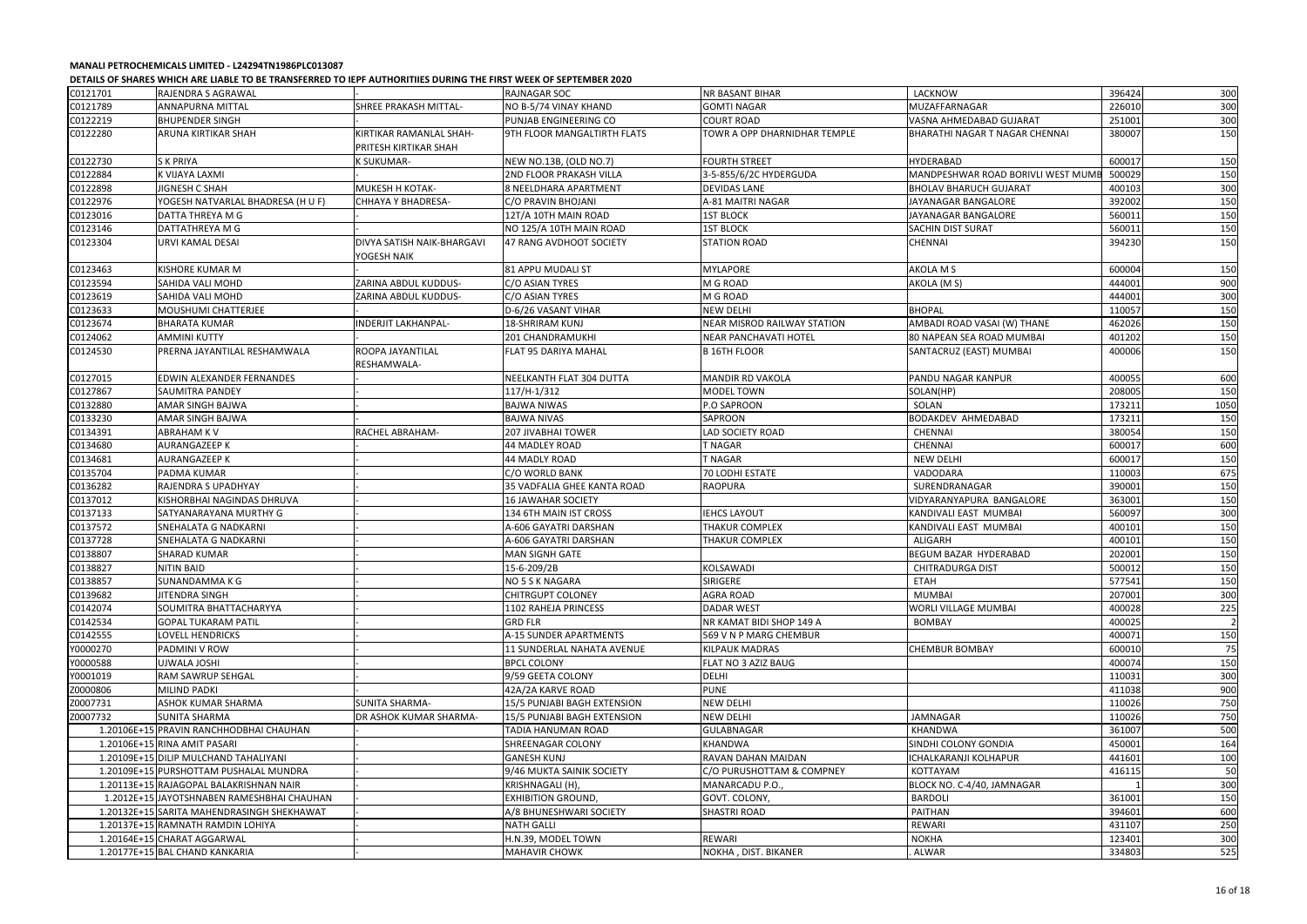|                                   | פנו אופן טויסט אין אין דער פון פון פער האט א פון דער פון א דער האט א פון דער האט א דער האט א דער האט א דער האט |                                               |                                    |                             |                                       |        |      |
|-----------------------------------|----------------------------------------------------------------------------------------------------------------|-----------------------------------------------|------------------------------------|-----------------------------|---------------------------------------|--------|------|
|                                   | 1.20177E+15 DEEPAK AGARWAL                                                                                     |                                               | <b>VILL:- JURAHERA</b>             | <b>TEH:- KAMA</b>           | <b>ALWAR ALWAR</b>                    | 321023 | 200  |
|                                   | 1.20177E+15 NAVEEN KUMAR KHATRI                                                                                |                                               | 36A NEB                            | <b>SUBASH NAGAR</b>         | <b>DURG</b>                           | 301001 | 250  |
|                                   | 1.20191E+15 SAVITRI BAI SAHU                                                                                   |                                               | 22, MOTIPARA                       | PHILIPS ROAD                | <b>NEW DELHI DELHI</b>                | 491001 | 100  |
|                                   | 1.20191E+15 MOHD ANWAR                                                                                         |                                               | A-24 TOP FLOOR                     | <b>HAUZ KHAS</b>            | DELHI                                 | 110016 | 1100 |
|                                   | 1.20191E+15 MOHD ASIF                                                                                          |                                               | 220 C SAVITRI NAGAR                | MALVIYA NAGAR               | <b>BHAYANDER (EAST) THANE</b>         | 110017 | 1200 |
|                                   | 1.202E+15 ARUMUGAM VEERKUMARA PILLAI                                                                           |                                               | B19 G1 JANTA HSG SOC               | <b>JESAL PARK</b>           | SAVITRI PETA TADEPALLIGUDEM           | 401105 | 1000 |
|                                   | 1.20242E+15 DONELA VISWANADHAM                                                                                 |                                               | D.NO 9-14-16                       | <b>BANDI VARI STREET</b>    | NAWANSHAHR                            | 534102 | 150  |
|                                   | 1.20299E+15 HINNA JAIN                                                                                         |                                               | MOH VAID HEMRAJ                    | <b>NAWANSHAHR</b>           | <b>BADEPALLY JADCHERLA</b>            | 144514 | 100  |
|                                   | 1.20307E+15 SHANKER VEERAMALLA                                                                                 |                                               | 15-70                              | K.P.STREET                  | <b>DARIYAPUR SULTANPUR</b>            | 509301 | 150  |
|                                   | 1.20327E+15 RAJENDRA KUMAR MAURYA                                                                              |                                               |                                    | 213 AZAD NAGAR              | SHAHJAHANPUR                          | 228001 | 350  |
|                                   | 1.20327E+15 AJMAL HUSAIN KHAN                                                                                  |                                               | MOH-KAYASTHAN                      | MIRANPUR KATRA              | ROOM NO 1 VITTHALWADI                 | 242301 | 200  |
|                                   | 1.20332E+15 JAWARCHAND GOPAL JAIN                                                                              |                                               | SHIVAJI COLONY                     | CHAWL-NO-1                  | KANPUR                                | 400612 | 500  |
|                                   | 1.20332E+15 DAYARAM PATHAK                                                                                     |                                               | PLOT NO 01 RAMJI PURAM             | NEAR BHAWANI GAS GODOWN     | S NO 3 HARIDWAR                       | 208002 | 1061 |
|                                   | 1.20335E+15 NITIN SHARMA                                                                                       |                                               |                                    | 948 KHANNA NAGAR            | MEERAN PUR MUZAFFAR NAGAR             | 249407 | 400  |
|                                   | 1.20335E+15 ROHIT MAHESHWARI                                                                                   |                                               | ROHIT STORE NEAR                   | <b>SLAK INTER COLLEGE</b>   | <b>KORBA</b>                          | 251001 | 100  |
|                                   | 1.20433E+15 LALIT KUMAR AGRAWAL                                                                                |                                               | <b>ARATI AUTO CENTER</b>           | <b>SARVAMANGLA ROAD</b>     | <b>KHARGONE</b>                       | 495678 | 1200 |
|                                   | 1.20433E+15 URMILA VIJAY KUMAR CHOURASIA                                                                       |                                               | A 6 GAURI DHAM                     |                             | AMDAVAD AHMEDABAD                     | 451001 | 100  |
|                                   | 1.20447E+15 DIMPLE N SHAH                                                                                      |                                               | A/6, TRILOK DUPLEX,                | <b>DHUMKETUMARG PALDI</b>   | BELGAUM                               | 380007 | 200  |
|                                   | 1.20447E+15 SUNIL SUDHAKAR KADAM                                                                               |                                               | PLOT NO 366 SEC NO 2               | SHIVABASAV NAGAR            | <b>SURAT</b>                          | 590016 | 70   |
|                                   | 1.20447E+15 VISHAL NIRANJANBHAI ADATIA                                                                         |                                               | NAVAGAM, VANIA FALJA, FORT.SUR     | <b>SURAT</b>                | <b>VISNAGAR VISNAGAR</b>              | 394670 | 170  |
|                                   | 1.20447E+15 BHARATKUMAR DASHRATHLAL MODI                                                                       |                                               | 2 JANATANAGAR SOCIETY              | <b>KANSA</b>                | PATAN PATAN                           | 384715 | 39   |
|                                   | 1.20447E+15 OTIA MANJULABEN ASHWINKUMAR                                                                        |                                               | 8-3-104-101 MIRA DARVAJA PATAN     | SAIBABANAGARA SOCIETY       | <b>BAREILLY</b>                       | 384265 | 495  |
|                                   | 1.20612E+15 ASHOK KUMAR ARORA                                                                                  |                                               | 217, KATRA MANRAI                  | <b>BARA BAZAR</b>           | BAVLA                                 | 243001 | 150  |
|                                   | 1.30152E+15 JAYESHKUMAR B. DARJI                                                                               |                                               | SHUKLA FALI,                       | AT - BAVLA                  | JALORE                                | 382220 | 200  |
|                                   | 1.30176E+15 ARUNA MATHUR                                                                                       |                                               | C/O BHOOMI VIKAS BANK              | OPPOSITE PANCHAYAT SAMITI   | KHANNA KHANNA                         | 343001 | 200  |
|                                   | 1.30259E+15 VIJAY INDER SINGH                                                                                  |                                               | PLOT NO-30                         | VPO.RAHOUN                  | <b>ABHOR PUNJAB</b>                   | 141401 | 500  |
|                                   | 1.60101E+15 DHEERAJ KUMAR                                                                                      |                                               | 9, MEVA MARKET                     | 3, CIRCULAY ROAD            | <b>VALSAD GUJARAT</b>                 | 152116 | 150  |
|                                   | IN30007910034865 JAYABEN JAYANTILAL DESAI                                                                      |                                               | 6, DUTT NAGAR SOCIETY              | <b>HALAR ROAD</b>           | MOHALLA BALMIK PHAGWARA.              | 396001 | 450  |
| IN30015910306802 INDER PAL        |                                                                                                                |                                               | C/O. RAMESH EMBROIDERY WORK        | <b>GUSHALLA ROAD</b>        | MORADABAD                             | 144401 | 100  |
| IN30018311279232 SEEMA GULATI     |                                                                                                                |                                               | KOTHIWAL NAGAR                     | OPP WAZIR CHAND EXPORTS     | <b>NEW DELHI</b>                      | 244001 | 300  |
| IN30020610061407 ANUPMA JUNEJA    |                                                                                                                | SUBHASH CHANDER JUNEJA-                       | A3/146,                            | <b>JANAKPURI</b>            | <b>NEW DELHI</b>                      | 110058 | 300  |
| IN30020610817537 B M LABROO       |                                                                                                                |                                               | $D - 1/54$                         | <b>VASANT VIHAR</b>         | ROHTAK HARYANA                        | 110057 | 150  |
|                                   | IN30020610918168 RAMESH KUMAR ARORA                                                                            |                                               | $B - 2/1391$                       | <b>BARA BAZAR</b>           | <b>RATLAM MP</b>                      | 124001 | 600  |
|                                   | IN30021412171186 NARENDRA SHINGH RATHORE                                                                       |                                               | <b>202 URVASHI APPTS</b>           | <b>VED VYAS COLONY</b>      | <b>JAIPUR</b>                         | 457001 | 500  |
|                                   | IN30039410268652 JANAK KISHORE DUSAD                                                                           |                                               | T-35 MAHAVEER NAGAR                | <b>TONK ROAD</b>            | SHIVAJINAGAR NAGPUR                   | 302001 | 150  |
| IN30039411459250 KOLARKAR DILIP G |                                                                                                                |                                               | 19 L RACHANA - APANTMENT           | <b>CEMENT ROAD</b>          | <b>BIJNOR</b>                         | 440010 | 20   |
|                                   | IN30039415039728 NARESH KHURANA                                                                                |                                               | PUNJABI COLONY                     |                             | VIJAYAWADA                            | 246701 | 300  |
|                                   | IN30039415234266 PAPIJENNI VENKATA REDDY                                                                       |                                               | D NO 42-2/1-218A                   | <b>DEVI NAGAR</b>           | PRAKASH COM VERAVAL                   | 520003 | 900  |
|                                   | IN30039417736596 NARENDRA M SANGANI                                                                            |                                               | BLOCK A NO 1/7 HOU SOCIETY         | <b>RAYON QUATAR</b>         | <b>BALRAMPUR</b>                      | 362266 | 100  |
|                                   | IN30051310814456 RADHEY SHYAM SONI                                                                             |                                               | H NO 35 A PURAINIA TALAB           | <b>MAJAR CHAURAHA</b>       | HIGHWAY ROAD MEHSANA                  | 271201 | 98   |
|                                   | IN30051313009332 MOHAMMED M PALANPURWALA                                                                       |                                               | <b>GUJARAT TRADING CO</b>          | <b>18 SAHAKAR COMPLEX</b>   | WHITE FIELD BANGALORE KARNATAKA INDIA | 384002 | 37   |
|                                   | IN30051313678334 RAMESH BABU DONTAM                                                                            |                                               | 140 4TH CROSS                      | PRASHANTH EXTN              | <b>HINGANE KHURD PUNE</b>             | 560066 | 2800 |
|                                   | IN30051313799300 PRADEEP CHAKARPANI NAIR                                                                       |                                               | FLAT NO A 1/16 DAMODAR VIHAR       | SR NO 9/4/4/1               | TA UMRETH DIST ANAND GUJARAT          | 411051 | 100  |
|                                   | IN30051314719147 CHIRAGKUMAR C PATEL                                                                           |                                               | <b>43 SAITHANI KHADKI</b>          | AT BHARODA                  | <b>HASSAN</b>                         | 388210 | 100  |
| IN30061010234056 LUCK MAN J P     |                                                                                                                |                                               | NO 108, 2ND CROSS                  | RAKSHNA PURAM               | MAHASAMUND MP                         | 573201 | 750  |
| IN30088813764343 HANIF AZIZ BATKI |                                                                                                                | <b>SOYEB AZIZ BATKI-</b>                      | <b>MAKBOOL KIRANA STORES</b>       | <b>STATIONPARA</b>          | MAHAVEER GANJ ALIGARH                 | 493445 |      |
| IN30092310002729 NITIN GOVIL      |                                                                                                                | SUDHA GOVIL-                                  | C/O VASUDEV SAHAI RAMLAL           | KIRANA MERCHANT             | NEAR JAYSHRI CINEMA, JAMNAGAR.        | 202001 | 150  |
|                                   |                                                                                                                |                                               | C/O. BANDHAV INVESTMENT PVT. LTD., |                             |                                       |        | 300  |
|                                   | IN30097410506715 MAHESH RATILAL KOTECHA                                                                        | KIRIT PRANLAL VASA-PINAK<br>MAHENDRABHAI SHAH |                                    | OPP. NAVANAGAR HIGH SCHOOL, | TARNETAR ROAD, THANGADH.              | 361001 | 50   |
|                                   | IN30097410631167 MAYURBHAI J. SHAH                                                                             |                                               | RUSHABH,                           | B/H. JOG ASHRAM,            | NIRMALA SCHOOL ROAD, RAJKOT.          | 363530 | 427  |
|                                   | IN30097410748111 BHARATBHAI SHAH                                                                               |                                               | 28, SHIV PARK,                     | B/H. SOJITRA NAGAR,         | DHORAJI.                              | 360005 | 150  |
|                                   | IN30097410807212 RATHOD AMIT KHIMJIBHAI                                                                        |                                               | SHASHTRI NAGAR,                    | JAMANAVAD ROAD,             | OPP. BLOCK 2, JAMNAGAR.               | 360410 | 400  |
|                                   | IN30097410953642 RANA RAGHUVIRSINH BALVANTSINH                                                                 |                                               | SHRI SHAKTI BHAVAN,                | SANDEEP SOCIETY,            | THIMMARAJUPALEM THIMMARAJUPALEM       | 361008 | 1000 |
| IN30102221332328 BANDI AVANTI     |                                                                                                                |                                               | D NO 2 106/1                       | THIMMARAJUPALEM             | PHIRANGIPURAM POST GUNTUR DIST        | 534350 | 1400 |
|                                   | IN30102221357885 GUGGILAM MADHUSUDANA RAO                                                                      |                                               | VIJAYA LAXMI JEWELLERS             | <b>MAIN ROAD</b>            | <b>CHENNAI CHENNAI</b>                | 522529 | 500  |
| IN30108022189736 S VALLIAMMAI     |                                                                                                                |                                               | 24 MASILAMANI ROAD                 | <b>BALAJI NAGAR</b>         | <b>KAKADEO KANPUR</b>                 | 600014 | 150  |
| IN30112715138522 SANGEETA VYAS    |                                                                                                                |                                               | 117/M/167                          |                             | NEAR POWAI POLICE STATION, MUMBAI     | 208025 | 450  |
|                                   |                                                                                                                |                                               |                                    |                             |                                       |        |      |